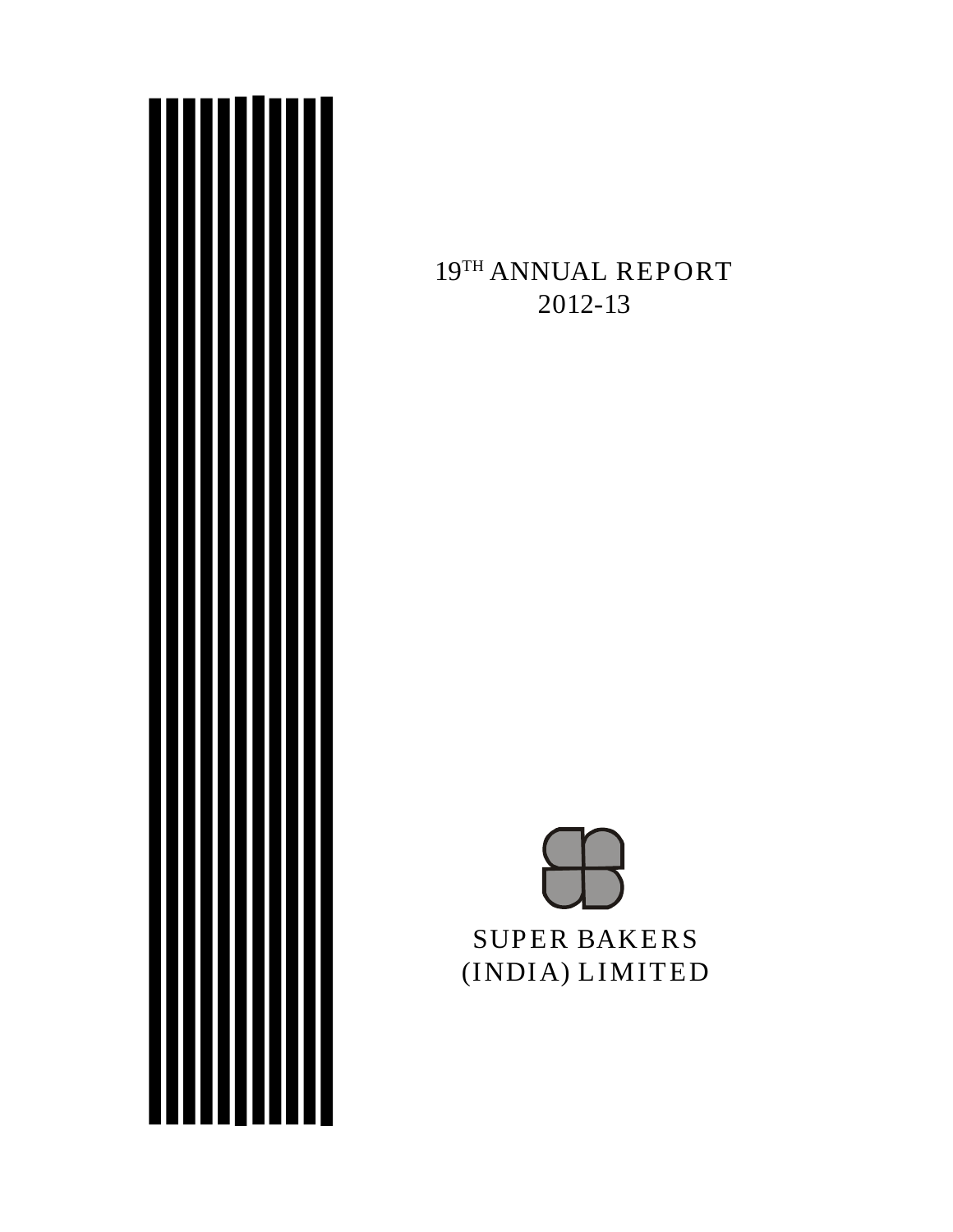#### *Dear Members,*

*As you know, the Ministry of Corporate Affairs has undertaken a 'Green Initiative in Corporate Governance' by allowing paperless compliances by companies through electronic mode, vide its Circular Nos. 17/2011 & 18/2011 dated 21st April, 2011 and 29th April, 2011, respectively.*

*Your Company proposes to deliver electronically various communication/documents such as Notice of General Meeting, Annual Reports, Postal Ballot documents and such other necessary communication/ documents from time to time to the Members, who have provided their email address to their Depository Participant (DP). Members holding shares in physical form and who are desirous of receiving the communication/documents in electronic form, are required to inform their email address to the Registrar and Transfer Agent of the Company.*

*Email addresses as registered in your respective DP accounts in the records of the Depositories viz. National Securities Depository Limited (NSDL) and Central Depository Services (India) Limited (CDSL) which will be periodically downloaded, will be deemed to be your registered email address for serving the necessary communication/documents. Thus, the necessary communication would be sent in electronic form to the registered email address. Members, who wish to inform any updations/changes of their email address, are requested to promptly update the same with their DP/the Registrar and Transfer Agent of the Company, as the case may be, from time to time.*

*As a member of the Company, you will be furnished, free of cost, a printed copy of the Annual Report of the Company, upon receipt of the requisition from you.*

*We request you to support this initiative and opt for the electronic mode of communication by submitting your email address to your DP or to the Company, as the case may be, in the interest of the environment.*

| <b>CONTENTS</b>                    | PAGE NO.  |
|------------------------------------|-----------|
| Notice                             | $1 - 3$   |
| Directors' Report                  | $4 - 7$   |
| Corporate Governance Report        | $8 - 13$  |
| Management Discussion and Analysis | 14        |
| Compliance Certificate             | $15 - 18$ |
| Independent Auditors' Report       | 19-21     |
| <b>Balance Sheet</b>               | 22        |
| Statement of Profit and Loss       | 23        |
| <b>Cash Flow Statement</b>         | 24        |
| Notes on Accounts                  | 25-33     |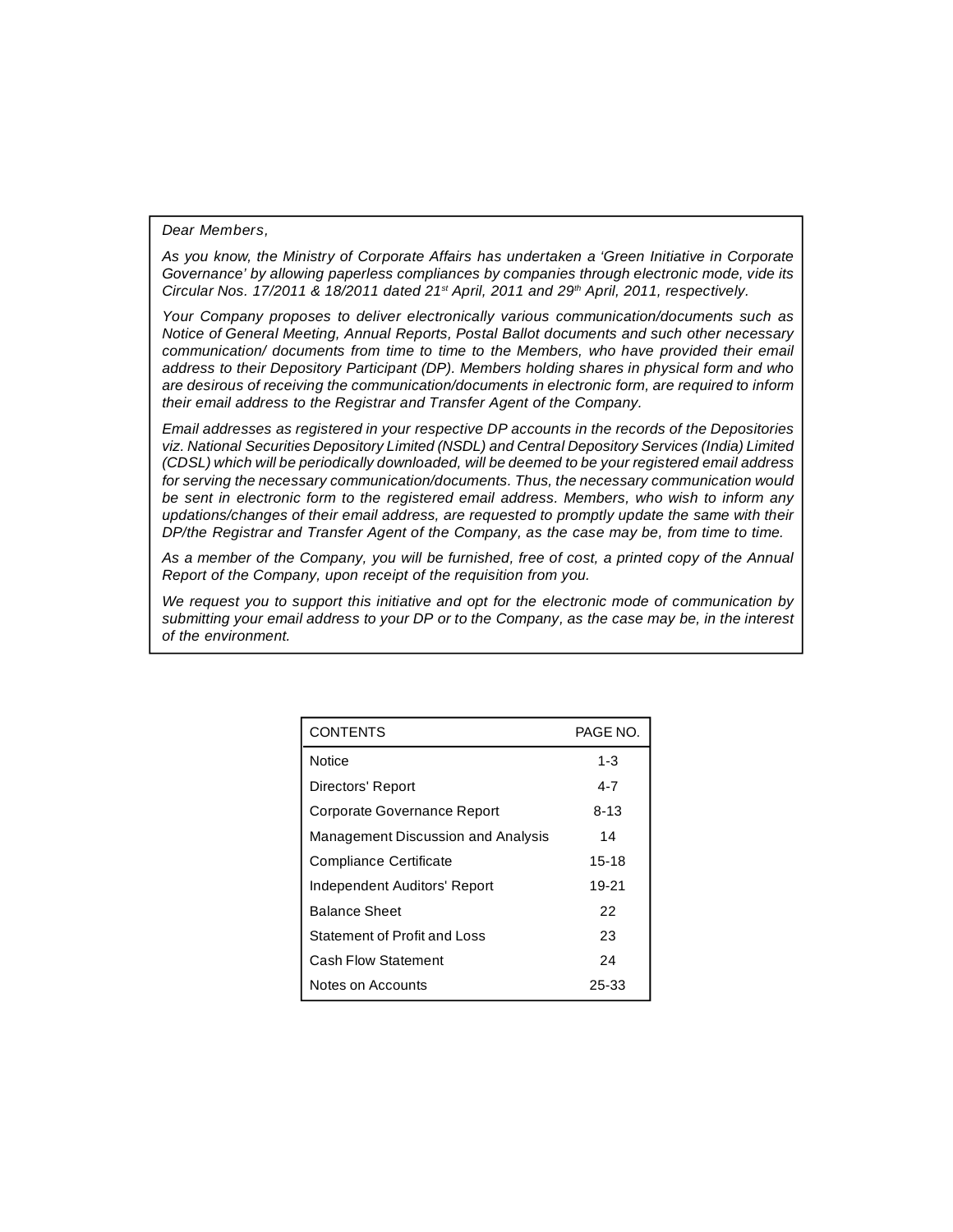### **19TH ANNUAL REPORT 2012-13**

#### **BOARD OF DIRECTORS**

**Mr. Shankar T. Ahuja Chairman Mr. Anil S. Ahuja Managing Director Mr. Prakash B. Ahuja Director Mr. Sunil S. Ahuja Director Mr. Ishwarlal B. Dewani Director Ms. Karuna Advani Director**

#### **BANKERS**

**AXIS Bank Limited HDFC Bank Ltd.**

#### **AUDITORS**

**M/s. T. K. Tekwani & Co.** *Chartered Accountants,* **Ahmedabad.**

#### **INTERNAL AUDITORS**

**M/s. Harish V. Gandhi & Co.** *Chartered Accountants,* **Ahmedabad.**

#### **COMPANY LAW CONSULTANT**

**M/s. Kashyap R. Mehta & Associates,** *Coompany Secretaries,* **Ahmedabad.**

#### **REGISTERED OFFICE**

**Near Bank of Baroda, Anil Starch Mill Road, Naroda Road, Ahmedabad-380 025.**

#### **FLOUR MILL UNIT**

**Plot 1 & 2, Ambica Industrial Estate, Post : Iyava, Taluka-Sanand, Dist : Ahmedabad - 382 110.**

#### **REGISTRAR AND SHARE TRANSFER AGENTS**

**M/s. Link Intime (India) Private Limited Unit No 303, 3rd floor Shoppers Plaza V, Opp. Municipal Market, Behind Shoppers Plaza II, Off. C. G. Road, Ahmedabad – 380 009.**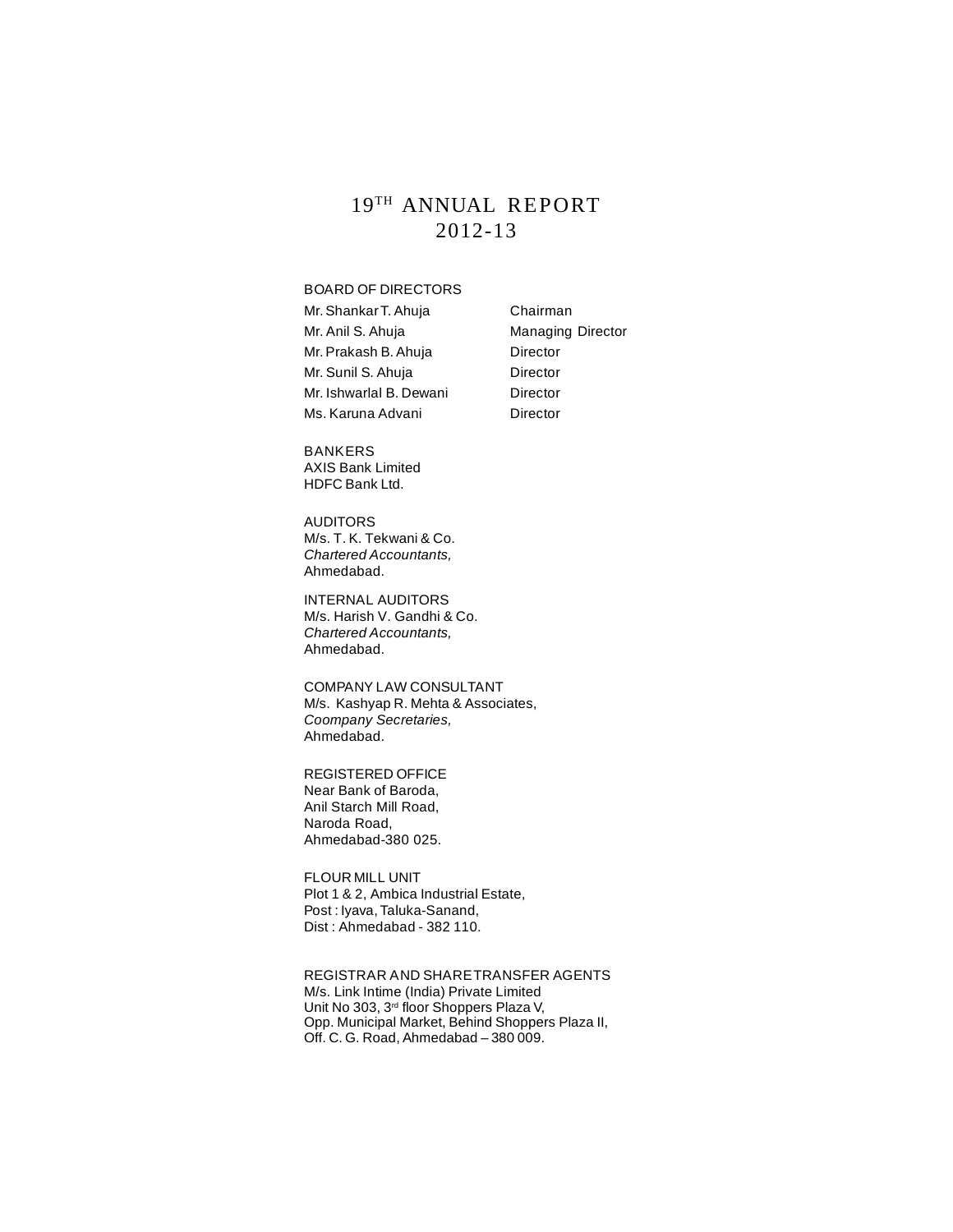#### **NOTICE**

#### **NOTICE is hereby given that the NINETEENTH ANNUAL GENERAL MEETING of the Members of SUPER BAKERS (INDIA) LIMITED will be held as scheduled below:**

| Date         |    | $\therefore$ 23 <sup>rd</sup> September, 2013                                                                               |
|--------------|----|-----------------------------------------------------------------------------------------------------------------------------|
| Day          | ÷. | <b>Monday</b>                                                                                                               |
| <b>Time</b>  |    | : 1.00 p.m.                                                                                                                 |
| <b>Place</b> |    | At the Registered Office of the Company at:<br>Near Bank Of Baroda, Anil Starch Mill Road,<br>Naroda Road, Ahmedabad-380025 |

**to transact the following business:**

#### **ORDINARY BUSINESS:**

- **1. To receive and adopt Audited Statement of Profit and Loss for the year ended 31st March, 2013 and the Balance Sheet as on that date alongwith Directors' Report thereon.**
- **2. To appoint a Director in place of Ms. Karuna Advani, who retires by rotation and, being eligible, offers herself for re-appointment.**
- **3. To appoint a Director in place of Mr. Shankar T. Ahuja, who retires by rotation and, being eligible, offers himself for re-appointment.**
- **4. To appoint Auditors to hold office from the conclusion of this Annual General Meeting till the conclusion of the next Annual General Meeting and to fix their remuneration.**

#### **SPECIAL BUSINESS:**

**5. To consider and if thought fit to, to pass with or without modification(s) the following Resolution as an Ordinary Resolution:**

**"RESOLVED THAT the consent of the Company be and is hereby accorded in terms of Section 293(1)(a) and other applicable provisions, if any, of the Companies Act,1956 to mortgage or charge by the Board of Directors of the Company of all the immovable and movable properties of the Company wheresoever situated, present and future, and/or conferring power to enter upon and to take possession of assets of the Company in certain events, to or in favour of any Bank, Financial Institution or any other lender to secure Financial Assistance up to Rs. 25 Crores that may be lent/advanced to the Company by such Bank, Financial Institution or such other lender together with interest thereon at the rate, compound interest, additional interest, liquidated damages, costs, charges, expenses and other monies payable by the Company to Bank, Financial Institution or any such lender under Financial Assistance Agreement to be entered into by the Company in respect of the such Financial Assistance."**

**"RESOLVED FURTHER THAT the Board of Director of the Company be and is hereby authorised to finalise with the Bank, Financial Institution or any such lender the documents for creating aforesaid mortgage and/or the charge and to do all such acts and things as may be necessary for giving effect to the above resolution."**

**6. To consider and if thought fit to, to pass with or without modification(s) the following Resolution as an Ordinary Resolution:**

**"RESOLVED THAT in super session of all the earlier resolutions passed at the Board Meeting/General Meeting if any, pursuant to the provisions of Section 293(1)(d) and other applicable provisions, if any, of the Companies Act, 1956 and the Articles of Association of the Company consent of the Company be**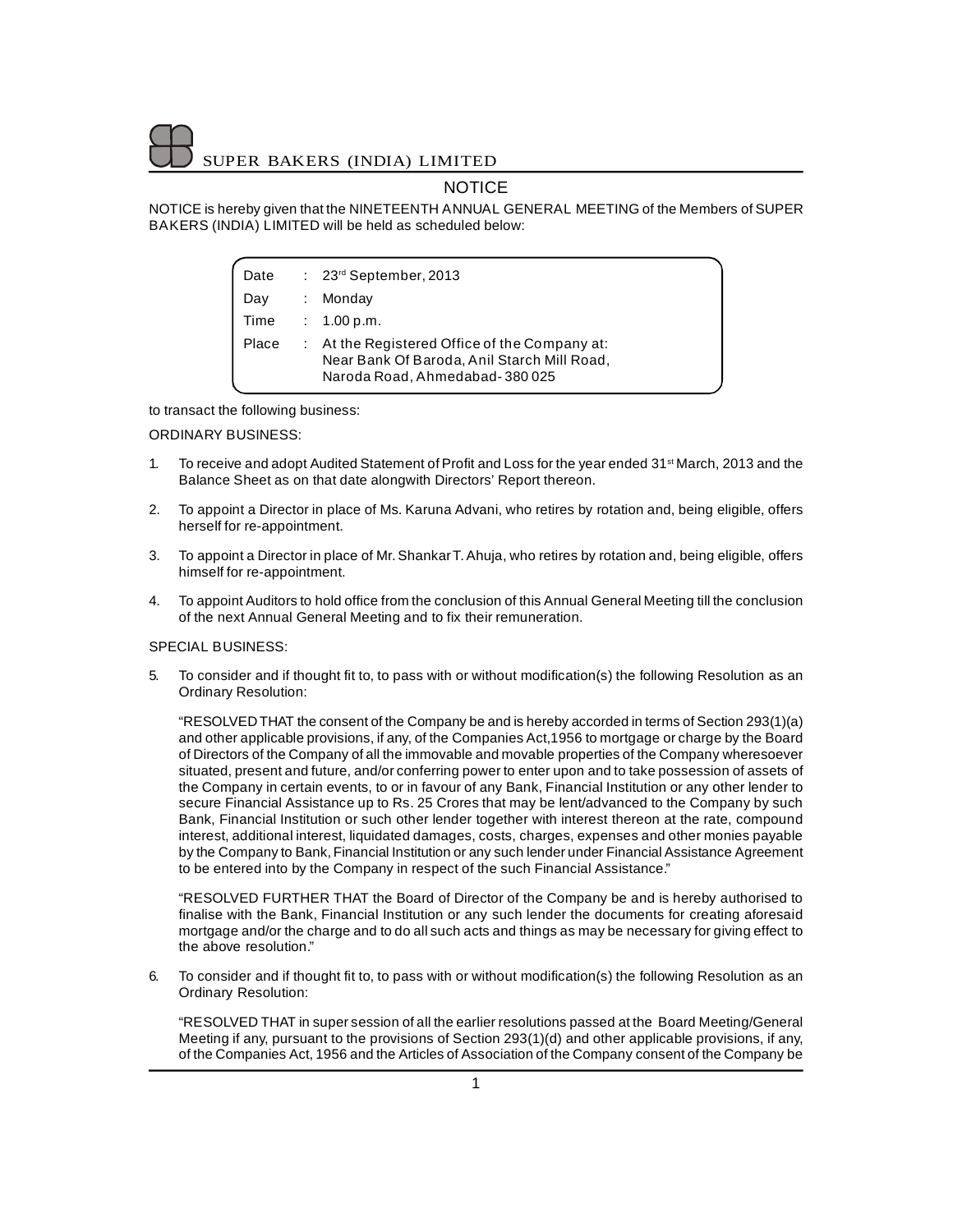#### **ANNUAL REPORT 2012-13**

**and is hereby accorded to the Board of Directors of the Company to borrow any sums of money, from time to time from any one or more of the Company's bankers and/or from any other persons, firms, bodies corporate or financial institutions whether by way of cash credit, advance or deposits, loans, debentures or bill discounting or otherwise whether unsecured or secured so that the moneys to be borrowed together with moneys already borrowed by the Company (apart from temporary loans obtained from Company's Bankers in the ordinary course of business) will or may exceed the aggregate of the paid-up capital of the Company and its free reserves, however that the total amount up to which the moneys may be borrowed by the Board of Directors and outstanding at any time shall not exceed the sum of Rs. 25 Crores (Rupees twenty five crores only)."**

**Near Bank of Baroda, Anil Starch Mill Road, Ahmedabad-380 025. Anil S. Ahuja**

**Registered Office : By Order of the Board**

**Date : 16th July, 2013. Managing Director**

#### **NOTES:**

- **1. The relevant Explanatory Statement, pursuant to Section 173(2) of the Companies Act, 1956, in respect of the Special Business at Item No. 5 and 6 set out in the Notice is annexed hereto.**
- **2. A MEMBER ENTITLED TO ATTEND AND VOTE AT THE MEETING IS ENTITLED TO APPOINT A PROXY TO ATTEND AND VOTE ON A POLL INSTEAD OF HIMSELF AND PROXY NEED NOT BE A MEMBER.PROXIES, IN ORDER TO BE EFFECTIVE, MUST BE RECEIVED BY THE COMPANY NOT LESS THAT 48 HOURS BEFORE THE TIME OF MEETING.**
- **3. Pursuant to section 154 of the Companies Act, 1956, Register of Members and Shares Transfer Books of the Company will remain closed from Saturday, the 7th September, 2013, to Monday, the 23rd September, 2013 (both days inclusive).**
- **4. Members intending to require information about accounts at the meeting are requested to write to the Company at least 10 days in advance of the Annual General Meeting.**
- **5. Members are requested to:**
	- **a. Intimate, if Shares are held in the same name or in the same order and names, but in more than one account to enable the Company to club the said accounts in to one account.**
	- **b. Notify immediately the Change if any, in the registered address, to the Company.**
- **6. The Equity Shares of the Company are now available for dematerialisation, as the Company has entered into agreement with National Securities Depository Limited (NSDL) and Central Depository Services (India) Limited (CDSL). Those shareholders who wish to hold shares in electronic form may approach their Depository Participant. The ISIN of the Equity Shares is INE897A01011.**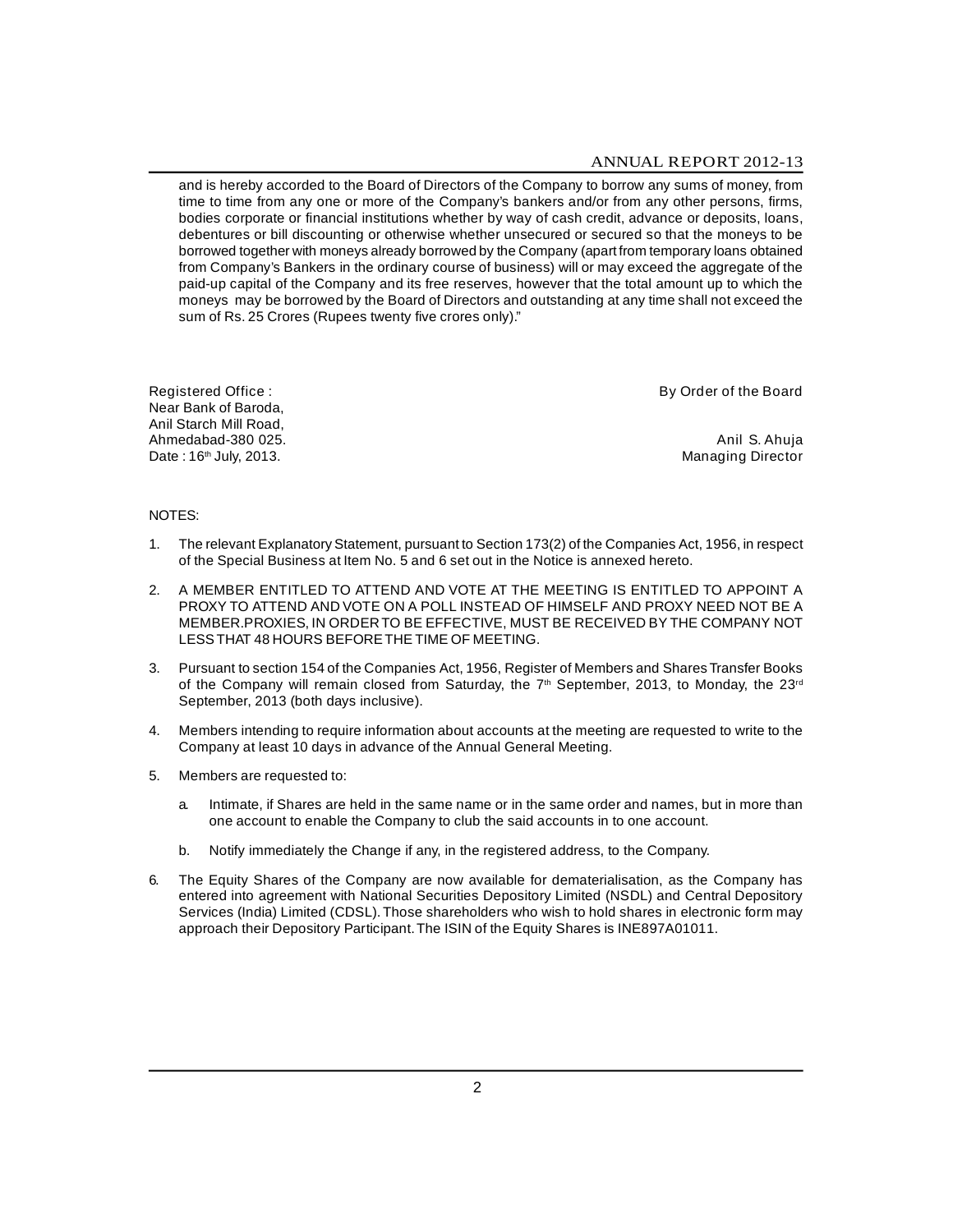#### **ANNEXURE TO THE NOTICE**

#### **EXPLANATORY STATEMENT AS REQUIRED UNDER SECTION 173(2) OF THE COMPANIES ACT, 1956.**

**In conformity with the provisions of Section 173(2) of the Companies Act, 1956, following Explanatory Statement sets out all material facts relating to the Special Business mentioned at Item No. 5 and 6 of the accompanying notice dated 16th July, 2013 and should be taken as forming part of the notice.**

#### **In respect of Item No. 5:**

**The Company is planning to borrow funds from any Bank, Financial Institution or any other lender to meet its short term and long term financial requirements. Normally such Financial Assistance are to be secured by hypothecation / pledge of the Company's entire goods movables and other assets, present and future, including documents title to goods and other assets such as book-debts, outstanding moneys, receivables, claims, bills, invoices, documents, contracts, engagements, securities, investments and rights and all machinery, present and future, and are to be further secured by a deposit of all title deeds of the existing immovable properties of the Company with intent to create a security in favour of such Bank, Financial Institution or such other lender on such terms and conditions.**

**Section 293(1) (a) of the Companies Act, 1956 provides, inter alia, that the Board of Directors of a Public Company shall not, without the consent of such public in General Meeting sell, lease or otherwise dispose of the whole or substantially the whole of the undertaking of the Company or where the Company owns more than one undertaking, of the whole or substantially the whole, of any such undertaking.**

**Since the mortgaging by the Company of its immovable and movable properties as aforesaid in favour of the Bank may be regarded as, disposal of the Company's properties/undertakings, it is necessary for the members to pass a resolution under Section 293(1)(a) of the Companies Act, 1956.**

**Copy of Draft Financial Assistance Agreement and correspondence of the Company with such Bank, Financial Institution or such other lender are open for inspection at the Registered Office of the Company between 11.00 A.M. to 1.00 P.M. on any working day prior to the date of the meeting.**

**None of the Directors is in any way concerned or interested in the aforesaid resolution.**

**Your Directors recommend the Resolutions.**

#### **In respect of Item No. 6:**

**The proposed increase in the borrowing power of the Board is required in view of certain borrowing proposed to be made by the Company from Financial Institution/Banks/other lender. The Board of Directors feel that the limit be raised to Rs. 25 crores. The Resolution at item No.6 is of an enabling nature and would authorise the Directors to borrow from time to time sums not exceeding Rs. 25 crores. The Resolution would be in the super session of the earlier resolution passed at the Board of Directors meeting of the Company, if any.**

**None of the Directors is in any way concerned or interested in the resolution.**

**Near Bank of Baroda, Anil Starch Mill Road, Ahmedabad-380 025. Anil S. Ahuja Date : 16th July, 2013. Managing Director**

**Registered Office : By Order of the Board**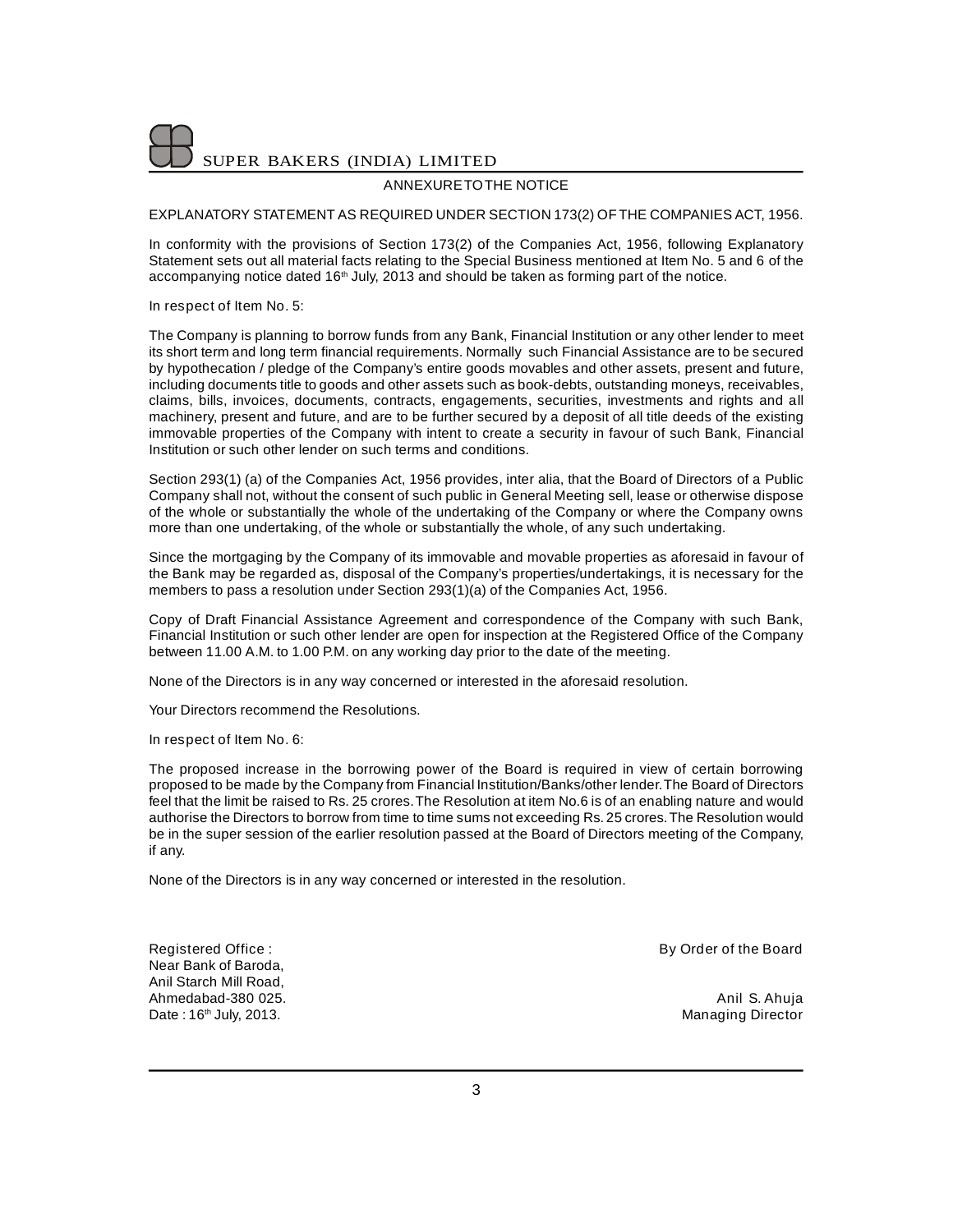#### **DIRECTORS' REPORT**

**Dear Shareholders,**

**The Directors present the 19TH ANNUAL REPORT together with the Audited Statement of Accounts for the Financial Year 2012-13 ended 31st March, 2013.**

#### **1. FINANCIAL RESULTS :**

|                                                       |         | (Rs. in Lacs) |
|-------------------------------------------------------|---------|---------------|
| <b>Particulars</b>                                    | 2012-13 | 2011-12       |
| Profit before Interest and Depreciation               | 31.29   | 33.55         |
| Less: Interest                                        | 6.46    | 4.28          |
| <b>Profit before Depreciation</b>                     | 24.83   | 29.27         |
| Less: Depreciation                                    | 19.98   | 22.95         |
| Profit before Tax                                     | 4.85    | 6.32          |
| Less: Provision for Taxation                          | 4.40    | 4.35          |
| (Add): Deferred Tax Assets                            | (2.33)  | (2.40)        |
| Less: Short Provision for the earlier years           |         |               |
| <b>Profit after Tax</b>                               | 2.79    | 4.37          |
| Add: Opening (debit) balance of Profit & Loss Account | (21.23) | (25.60)       |
| (Debit) Balance carried to Balance Sheet              | (18.44) | (21.23)       |

#### **2. DIVIDEND:**

**In view of the insufficient profit during the year as well as accumulated losses, the Board of Directors are unable to recommend any dividend on the Equity Shares for the year under review.**

#### **3. PRODUCTION, SALES AND WORKING RESULTS:**

**The production of Wheat Flour during the year under review was 7792 M.T. compared to 10426 M. T. during 2011-12. The Company has leased out its Plastic Packaging Unit.**

**The Sales during the year under review stood at Rs. 1385 lacs compared to Rs. 642 lacs during 2011- 12. As most of the Production/ Sales during the year under review was as Job Work, the figures of Sales during the year under review are not comparable with the figures of Sales during 2011-12.**

**Your Company has achieved during the year, Profit before Interest and Depreciation of Rs. 31.29 lacs as compared to Rs.33.55 lacs during 2011-12. After charging financial cost and Depreciation, the Company earned profit before tax of Rs. 4.85 lacs as compared to profit of Rs. 6.32 lacs during 2011- 12. After providing for Taxation Rs. 4.15 lacs and deferred tax assets of Rs. 2.33 lacs, profit after tax stood at Rs. 2.79 lacs compared to Profit of Rs. 4.37 lacs during 2011-12. After bringing forward debit balance of Profit and Loss accounts of Rs. 21.23 lacs, the debit balance of Rs. 18.44 lacs has been transferred to Balance Sheet.**

**Shareholders will appreciate that in absence of export demand coupled with factors beyond the control of the Company such as input cost, electricity and other utilities cost etc., the performance of the Company during the year under review may be treated satisfactory.**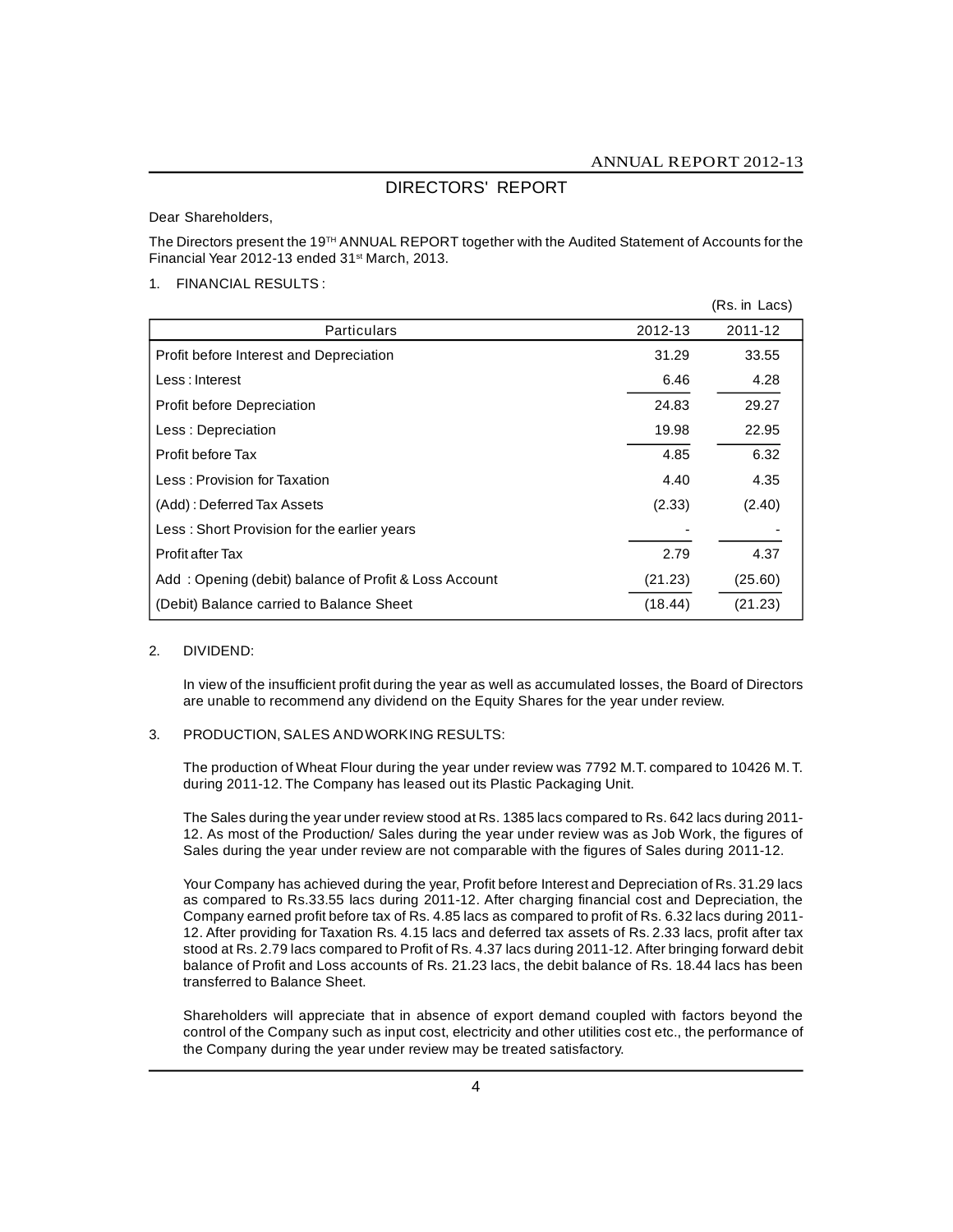#### **4. FUTURE PLANS:**

**The retail marketing of consumer packing of 1 Kg., 2 Kg., 5 Kg. and 10 Kg. of 'Super Shudh Atta' Wheat Flour have earned expected results. The Company is in the process of strengthening the distribution channel so as to cover larger area of Gujarat. The Company is planning to enter in the retail marketing of consumer packing in other states also.**

#### **5. FINANCE:**

**The Company has not availed any Working Capital Facilities. The Company is regular in payment of EMI to Axis Bank Limited and HDFC Bank Limited for Car loan.**

#### **6. RESEARCH AND DEVELOPMENT:**

**The Quality Control and R & D Department of your Company has shown satisfactory performance during the year under review.**

#### **7. DIRECTORS:**

**Two of your Directors viz. Ms. Karuna Advani and Mr. Shankar T. Ahuja retire by rotation in terms of the Articles of Association of the Company. They, however, being eligible offer themselves for reappointment.**

#### **8. DIRECTORS' RESPONSIBILITY STATEMENT:**

**Pursuant to the requirement of Section 217 (2AA) of the Companies Act, 1956, with respect to Directors' Responsibility Statement, it is hereby confirmed:**

- **(i) that in the preparation of the annual accounts, the applicable accounting standards had been followed along with proper explanation relating to material departures;**
- **(ii) that the Directors had selected such accounting policies and applied them consistently and made judgments and estimates that are reasonable and prudent, so as to give a true and fair view of the state of affairs of the Company at 31st March, 2013 being end of the financial year 2012-13 and of the profit of the Company for the year;**
- **(iii) that the Directors had taken proper and sufficient care for maintenance of adequate accounting records in accordance with the provisions of the Companies Act, 1956 for safeguarding the assets of the Company and for preventing and detecting fraud and other irregularities;**
- **(iv) that the Directors had prepared the annual accounts on a going concern basis.**

#### **9. DEMATERIALISATION OF EQUITY SHARES:**

**Shareholders have an option to dematerialise their shares with either of the depositories viz NSDL and CDSL. The ISIN allotted is INE897A01011.**

#### **10. PERSONNEL AND H. R. D.:**

**The industrial relations continued to remain cordial and peaceful and your Company continued to give ever increasing importance to training at all levels and other aspects of H. R. D.**

#### **11. CORPORATE GOVERNANCE:**

**The Report on Corporate Governance as per Clause 49 of the Listing Agreement is annexed.**

#### **12. COMPLIANCE CERTIFICATE UNDER THE COMPANIES ACT, 1956:**

**Your Company has obtained Compliance Certificate as required under the Proviso to Section 383A of the Companies Act. 1956 from M/s. Kashyap R. Mehta & Associates, Company Secretaries, Ahmedabad which is attached to this Report.**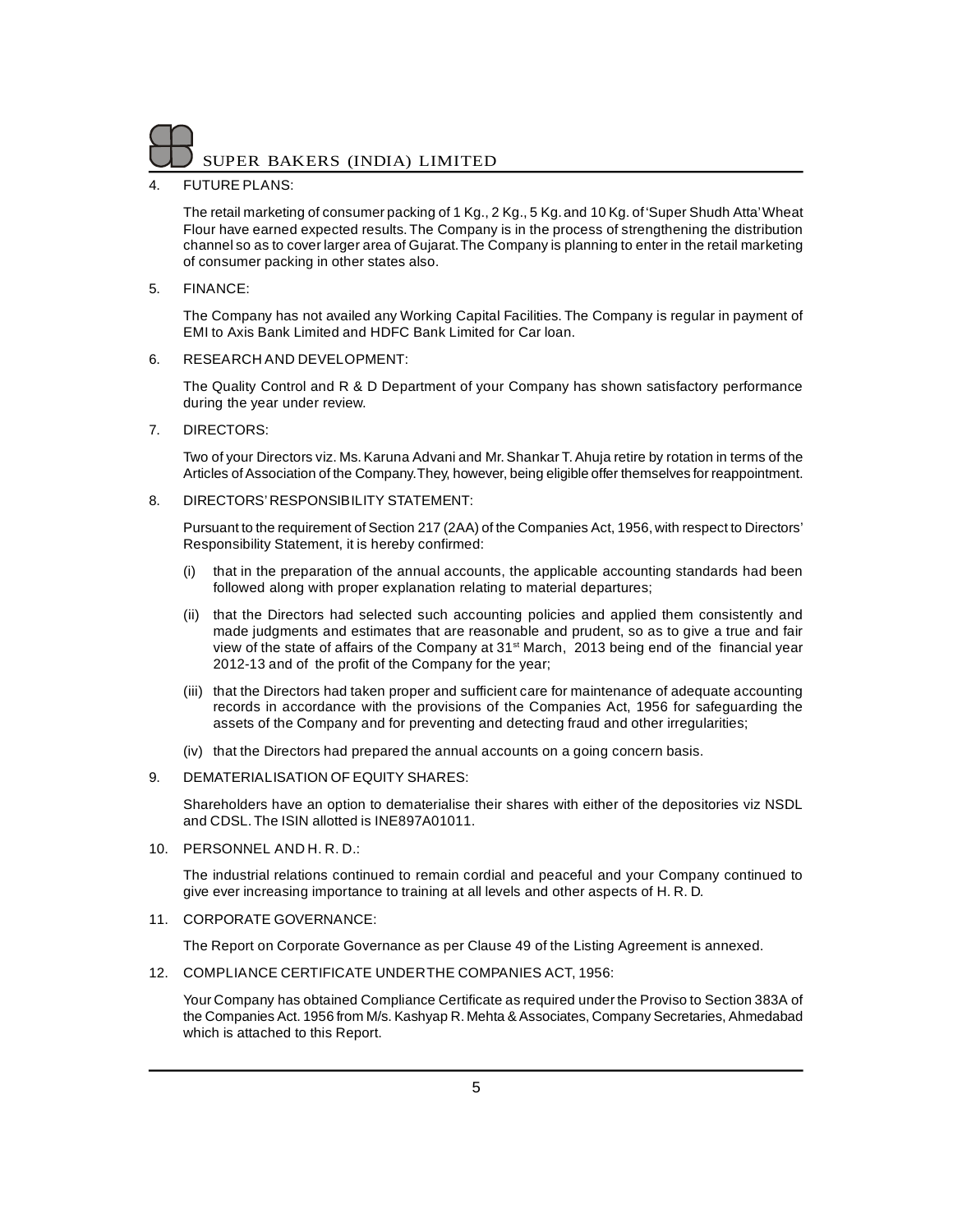#### **13. LISTING:**

**The Equity Shares of the Company are listed on Ahmedabad Stock Exchange Limited, BSE Limited, Saurashtra Kutch Stock Exchange Limited (Rajkot), Vadodara Stock Exchange Limited and Jaipur Stock Exchange Limited. The Company is in the process of getting Equity Shares delisted from Ahmedabad, Saurashtra Kutch (Rajkot), Vadodara and Jaipur Stock Exchanges for which necessary approval from members has already been obtained. The Company is generally regular in payment of Annual Listing Fees. The Company has paid Listing fees up to the year 2013-14 to Ahmedabad Stock Exchange Limited and BSE Limited.**

#### **14. GENERAL:**

**14.1 INSURANCE:**

**The Company's properties including building, plant and machinery, stocks, stores etc. continue to be adequately insured against risks such as fire, riot, strike, civil commotion, malicious damages, machinery breakdown etc.**

**14.2 AUDITORS:**

**The present Auditors of the Company M/s. T. K. Tekwani & Co., Chartered Accountants, Ahmedabad will retire at the ensuing Annual General Meeting. They have submitted Certificate for their eligibility for re appointment under Section 224(1 B) of the Companies Act, 1956. The notes of Auditors on accounts are self explanatory.**

#### **14.3 PARTICULARS OF EMPLOYEES:**

**None of the employees of the Company is drawing remuneration requiring disclosure of information under Section 217(2A) of the Companies Act, 1956, read with the Companies (Particulars of Employees) Rules, 1975.**

#### **14.4 DEPOSITS:**

**At the end of the Financial Year under Report, no fixed deposit remained unclaimed by the deposit holder which was due for repayment.**

#### **14.5 COST AUDITORS:**

**The Company has appointed M/s. Koushlya Vijay Melwani, Cost Accountants, Ahmedabad as Cost Auditors of the Company for the year 2013-14.**

#### **15. PARTICULARS AS REQUIRED UNDER COMPANIES (DISCLOSURE OF PARTICULARS IN THE REPORT OF THE BOARD OF DIRECTORS) RULES, 1988:**

#### **A. Conservation of Energy:**

**Measures taken, proposals and impact of measures:**

**The Company installed better individual Capacitors for various machineries. The Company has also installed capacitors at OCB being the initial stage of supply of power. This has resulted into saving of power.**

**Total energy consumption and energy consumption per unit of production as per Form A prescribed in the Rules is at Annexure I to this report.**

#### **B. Technology Absorption and Foreign Exchange:**

**The laboratory of the Company is fully equipped with equipments like oven, furnace and other ancillary equipments. The Quality Control Department is primarily responsible for moisture, gluten, protein and ash control in the final products.**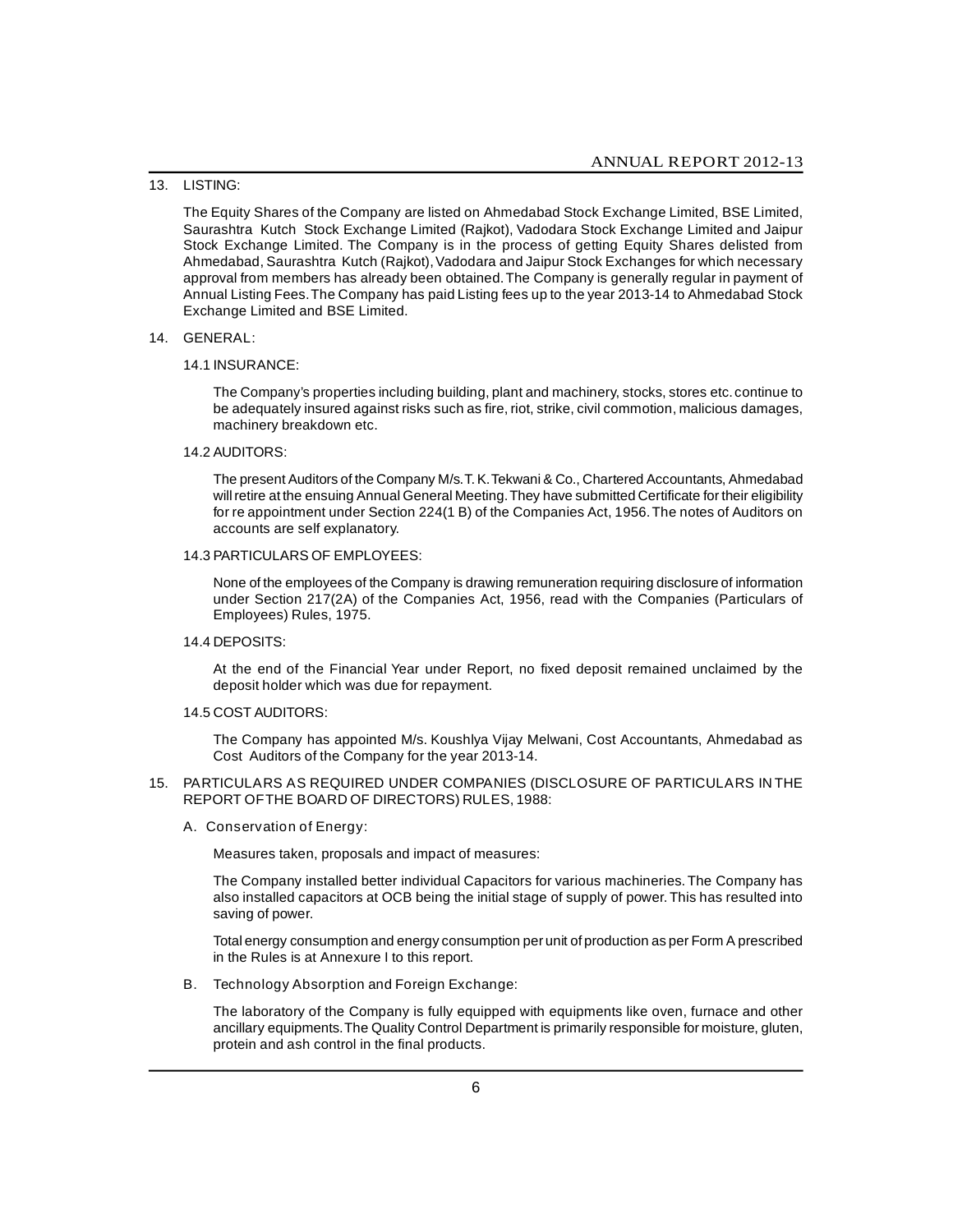**The Company has not earned or spent any amount in foreign exchange during the year under review.**

#### **16. ACKNOWLEDGMENT:**

**Your Directors express their sincere thanks and appreciation to Promoters, Shareholders, Suppliers and Customers for their constant support and co operation.**

**Your Directors also place on record their gratitude to the Banks, Financial Institutions and Government Departments for their confidence reposed in the Company.**

**for and on behalf of the Board,**

| Place: Ahmedabad                  | ShankarT. Ahuja |
|-----------------------------------|-----------------|
| Date: $16^{\text{th}}$ July, 2013 | <b>Chairman</b> |

#### **ANNEXURE -I**

#### **FORM - A**

**Disclosure of particulars with respect to Conservation of Energy**

|    |    | <b>Particulars</b> |                                                         | 2012-13     | 2011-12 |
|----|----|--------------------|---------------------------------------------------------|-------------|---------|
| А. |    |                    | Power and fuel consumption :                            |             |         |
|    | 1. |                    | <b>Electricity</b>                                      |             |         |
|    |    | a)                 | Purchased Power (Units)                                 | 624072      | 595460  |
|    |    |                    | Total Amount (Rs. in Lacs)                              | 42.19       | 36.66   |
|    |    |                    | Rate (Unit)                                             | 6.76        | 6.16    |
|    |    | b)                 | Own generation                                          | <b>N.A.</b> | N.A     |
|    |    |                    | <b>Through Diesel Generator</b>                         |             |         |
|    | 2. | Coal               |                                                         | <b>N.A.</b> | N.A     |
|    | 3. |                    | <b>Furnace oil</b>                                      | <b>N.A.</b> | N.A     |
|    | 4. | LSHS               |                                                         | <b>N.A.</b> | N.A     |
|    |    | 3(a) Diesel        |                                                         |             |         |
| В. |    |                    | Consumption of Electricity units per ton of Production: |             |         |
|    |    | <b>Products</b>    |                                                         |             |         |
|    |    |                    | <b>Wheat Flour</b>                                      | 80.09       | 57.11   |
|    |    |                    |                                                         |             |         |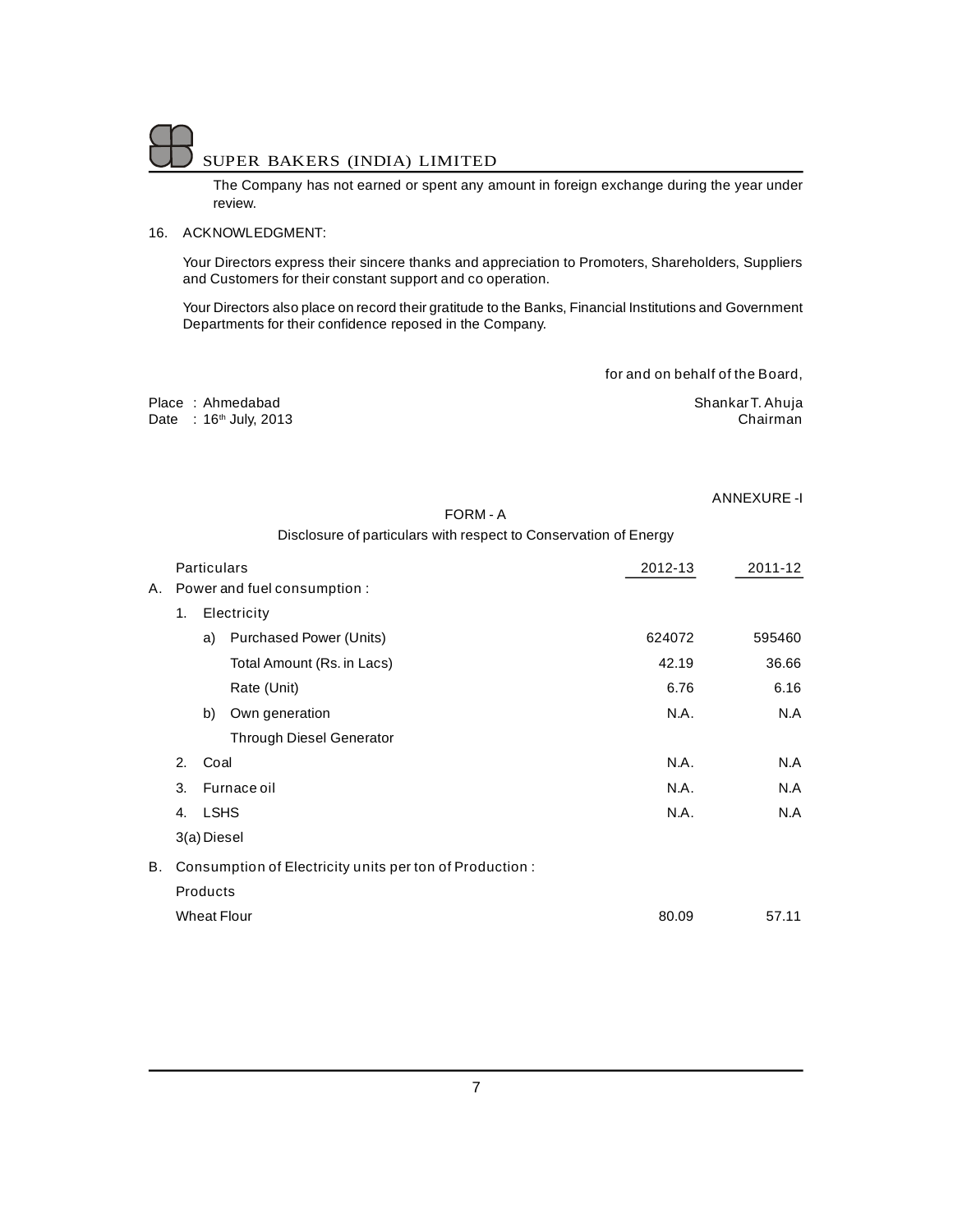#### **REPORT ON CORPORATE GOVERNANCE**

#### **INTRODUCTION:**

**Corporate Governance is important to build confidence and trust which leads to strong and stable partnership with the Investors and all other Stakeholders. The detailed Report on implementation of Corporate Governance Code as incorporated in Clause 49 of the Listing Agreement with the Stock Exchange/s is set out below:**

#### **1. COMPANY'S PHILOSOPHY ON CODE OF GOVERNANCE:**

**The Company's philosophy on Corporate Governance lays strong emphasis on transparency, accountability and ability. The Company has implemented the mandatory requirements of the 'Code of Governance' as mentioned in Clause 49 of the Listing Agreement. The Compliance Report of the Company vis-a-vis the Stock Exchange Listing Agreement is presented below.**

#### **2. BOARD OF DIRECTORS:**

#### **a) Composition and Category of Directors:**

| Name of Directors                         | Category of<br>Directorship  | No. of<br>other<br>Director-<br>ships * | Committee<br>(1) Membership/<br>(2) Chairmanship in<br>other Companies | No. of<br>Board<br>Meetings<br>attended | Attendance<br>at the AGM<br>held on 22 <sup>nd</sup><br>September,<br>2012<br>Yes(Y)/No(N) |
|-------------------------------------------|------------------------------|-----------------------------------------|------------------------------------------------------------------------|-----------------------------------------|--------------------------------------------------------------------------------------------|
| Shankar T. Ahuja<br>Chairman              | Non-executive                |                                         |                                                                        | 4                                       | Y                                                                                          |
| Anil S. Ahuja<br><b>Managing Director</b> | Executive                    | $\mathfrak{p}$                          |                                                                        | 4                                       | N                                                                                          |
| Sunil S. Ahuja                            | Non-executive                | $\mathcal{P}$                           |                                                                        | 4                                       | N                                                                                          |
| Prakash B. Ahuja                          | Non-Executive                |                                         |                                                                        | 4                                       | N                                                                                          |
| Ishwarlal B. Dewani                       | Independent<br>Non-Executive |                                         |                                                                        | 4                                       | Υ                                                                                          |
| Karuna V. Advani                          | Independent<br>Non-Executive |                                         |                                                                        | 4                                       | Υ                                                                                          |

**\* Private Companies excluded.**

#### **b) Details of the Directors seeking Appointment/Reappointment in forthcoming Annual General Meeting:**

| Name of Director                                                                 | Shankar T. Ahuja                                                                | Karuna Advani                                                                   |
|----------------------------------------------------------------------------------|---------------------------------------------------------------------------------|---------------------------------------------------------------------------------|
| Date of Birth                                                                    | 10-01-1950                                                                      | 26-09-1974                                                                      |
| Date of Appointment                                                              | 11-03-1994                                                                      | 31-01-2006                                                                      |
| Expertise in specific functional areas                                           | Management &<br>Marketing                                                       | Finance &<br>Corporate laws                                                     |
| List of Public Limited Companies in<br>which Directorships held                  | Superfin Impex Ltd.                                                             |                                                                                 |
| Chairman/Member of the<br>Committees of the Board of<br>Directors of the Company | Audit Committee, Remuneration<br>Committee & Investors'<br>Grievances Committee | Audit Committee, Remuneration<br>Committee & Investors'<br>Grievances Committee |
| Chairman/Member of the Committees<br>of Directors of other Companies             |                                                                                 |                                                                                 |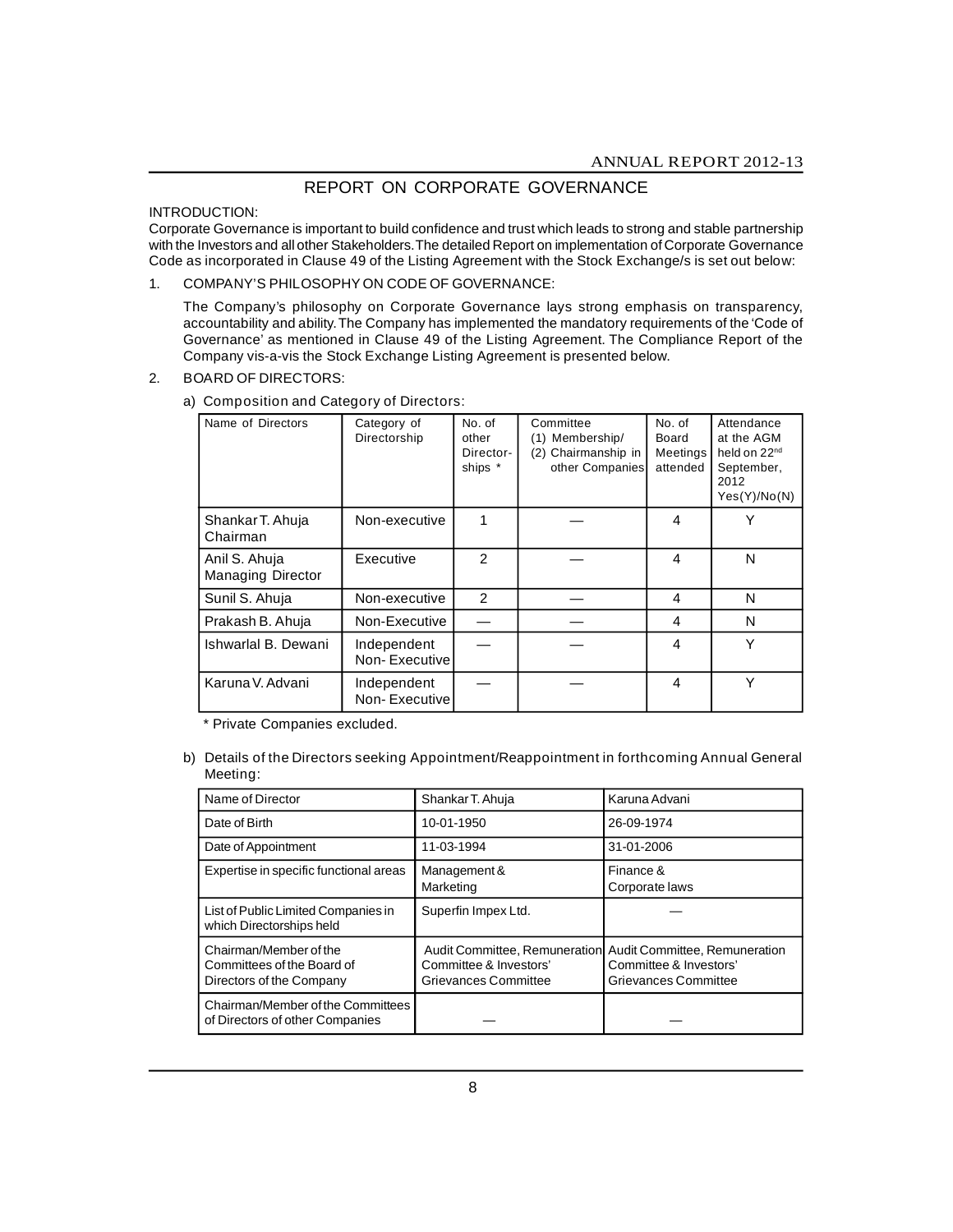#### **c) Board Procedures:**

**The Board of Directors meets once a quarter to review the performance and Financial Results. A detailed Agenda File is sent to all the Directors well in time of the Board Meetings. The Chairman/ Managing Director briefs the Directors at every Board Meeting, overall performance of the Company. All major decisions/approvals are taken at the Meeting of the Board of Directors such as policy formation, business plans, budgets, investment opportunities, Statutory Compliance etc. The meeting of the Board of Directors were held on 30-05-2012, 16-07-2012, 31-10-2012 and 13-02- 2013.**

#### **3. AUDIT COMMITTEE:**

**The Audit Committee consists of the following Directors:**

| Name of the Directors Expertise |                                                                                                                            | <b>Functions of the Committee</b>                                                                                                                                                                               | Attendance                                                                                       |
|---------------------------------|----------------------------------------------------------------------------------------------------------------------------|-----------------------------------------------------------------------------------------------------------------------------------------------------------------------------------------------------------------|--------------------------------------------------------------------------------------------------|
| Karuna V. Advani                | All members are                                                                                                            | The functions of the Audit Committee                                                                                                                                                                            | All the members                                                                                  |
| Ishwarlal B. Dewani             | Non-Executive, Chairman is                                                                                                 | are as per Company Law and Listing                                                                                                                                                                              | and Internal                                                                                     |
| Shankar T. Ahuja                | Independent Director and<br>majority are independent.<br>One member has thorough<br>financial and accounting<br>knowledge. | Agreement with Stock Exchange(s),<br>which include approving and<br>implementing the audit procedures.<br>review of financial reporting system,<br>internal control procedures and risk<br>management policies. | Auditors were<br>present at the<br>meeting held on<br>30-05-2012.<br>16-07-2012.<br>31-10-2012 & |

#### **4. REMUNERATION COMMITTEE:**

**The Board Committee is vested with the responsibilities to function as per SEBI Guidelines and recommends to the Board Compensation Package for the Managing Director. It also reviews from time to time the overall Compensation structure and related policies with a view to attract, motivate and retain employees.**

**The Committee comprises the following Directors as members:**

- **1. Karuna V. Advani, Chairman - Non-executive Independent**
- **2. Ishwarlal B. Dewani, Member - Non-executive Independent**
- **3. Shankar T. Ahuja, Member - Non-executive**

**All the members attended the meetings held on 30-05-2012 and 31-10-2012.**

**Details of remuneration paid:**

- **1. Mr. Anil S. Ahuja, Managing Director was paid Rs.5,40,000/ as managerial remuneration during the year 2012-13.**
- **2. No Sitting Fees, Commission or Stock Option has been offered to the Directors.**

#### **5. SHAREHOLDERS/INVESTORS' GRIEVANCES COMMITTEE:**

**The Board has constitutes a Shareholders/Investors' Grievances Committee for the purpose of effective redressal of the complaints of the Shareholders such as Dematerialisation, Share Transfer, Nonreceipt of Balance Sheet etc.**

**Mr. Shankar T. Ahuja, Chairman and Ms. Karuna V. Advani, Director are the Members of the Committee.**

**The Company received two complaints during the year and all were resolved to the satisfaction of the shareholders. There was no valid request for transfer of shares pending as on 31st March, 2013.**

**Mr. Hargovind H. Parmar, Secretarial Executive is the Compliance Officer for the above purpose.**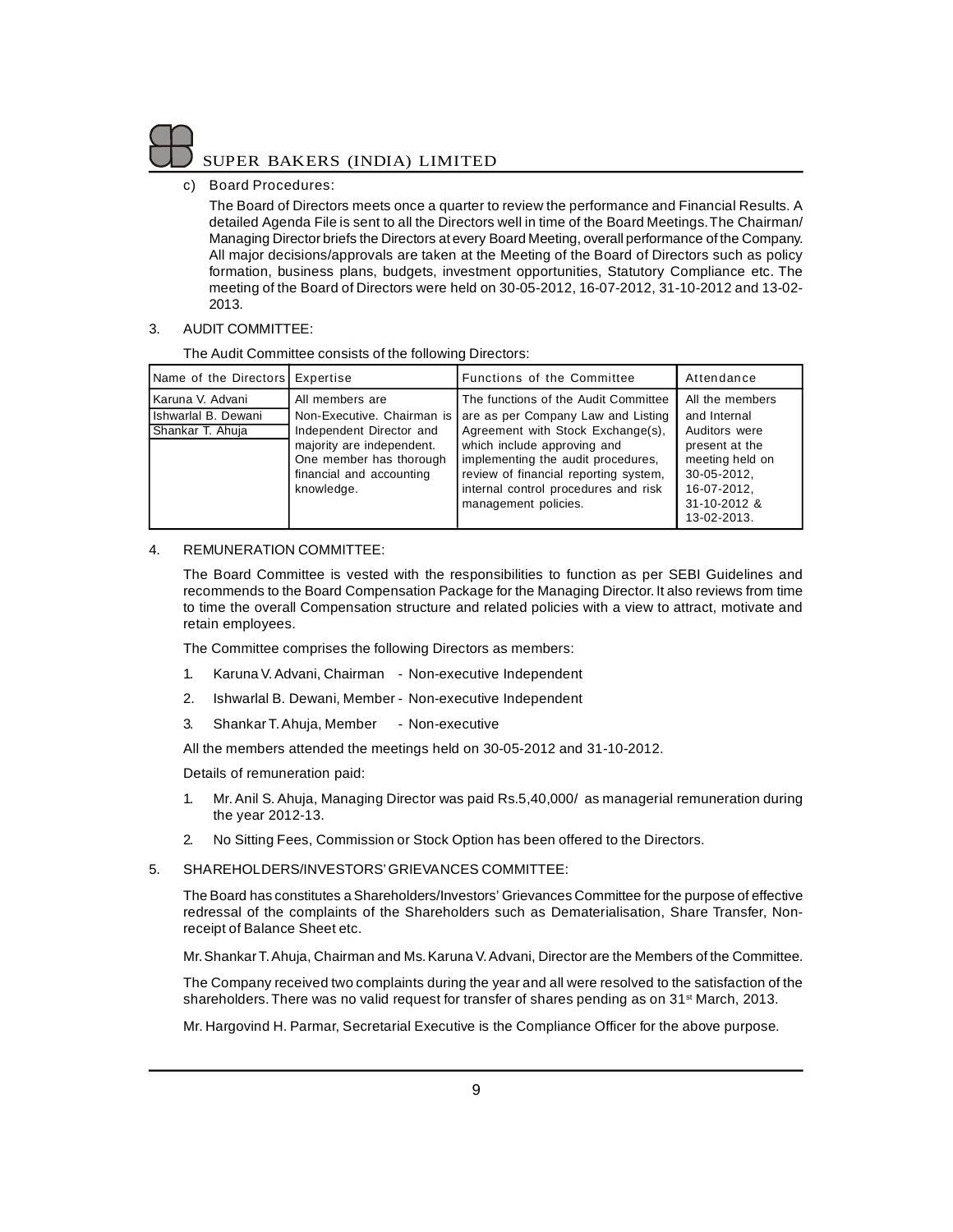#### **6. GENERAL BODY MEETINGS:**

**Details of last three Annual General Meetings of the Company are given below:**

| <b>Financial Year</b> | Date       | Time      | Venue                                       |
|-----------------------|------------|-----------|---------------------------------------------|
| 2009-10               | 23-09-2010 | 1.00 p.m. | Regd. Office at Near Bank of Baroda,        |
|                       |            |           | Anil Starch Mill Road,                      |
|                       |            |           | Naroda Road, Ahmedabad -380 025             |
| 2010-11               | 17-09-2011 | 1.00 p.m. | Conference Hall Of Ahmedabad Textile Mills' |
|                       |            |           | Association, Ashram Road, Navrangpura,      |
|                       |            |           | Ahmedabad 380 009                           |
| 2011-12               | 22-09-2012 | 1.00 p.m. | Regd. Office at Near Bank of Baroda,        |
|                       |            |           | Anil Starch Mill Road,                      |
|                       |            |           | Naroda Road, Ahmedabad -380 025             |

**Pursuant to the provisions of Section 192A of the Companies Act, 1956, there was no matter required to be dealt by the Company to be passed through Postal Ballot.**

#### **7. DISCLOSURES:**

- **a) The Company has not entered into any transaction of material nature with the Promoters, the Directors or the Management that may have any potential conflict with the interest of the Company. The Company has no subsidiary.**
- **b) There has neither been any non compliance of any legal provision of applicable law, nor any penalty, stricture imposed by the Stock Exchange/s or SEBI or any other authorities, on any matters related to Capital Market during the last three years.**

#### **8. MEANS OF COMMUNICATIONS:**

**a) In compliance with the requirements of the Listing Agreement, the Company is regularly intimates Unaudited/ Audited Financial Results to the Stock Exchange/s immediately after they are taken on record by the Board of Directors. These Financial Results are normally published in 'Western Times' (English and Gujarati).**

**Results are not displayed on Website and are not sent individually to the Shareholders.**

- **b) During the year ended on 31st March, 2013, no presentation was made to Institutional Investors or analyst or any other enterprise.**
- **c) Management Discussion and Analysis form part of the Annual Report.**

#### **9. SHAREHOLDERS' INFORMATION:**

| a) | <b>Registered Office</b>                                                                                                                                |   | Near Bank of Baroda,<br>Anil Starch Mill Road, Naroda Road,<br>Ahmedabad - 380 025.                                                                                                                                   |
|----|---------------------------------------------------------------------------------------------------------------------------------------------------------|---|-----------------------------------------------------------------------------------------------------------------------------------------------------------------------------------------------------------------------|
| b) | Annual General Meeting                                                                                                                                  | ÷ | Monday<br>$\sim 10$<br>Day<br>23 <sup>rd</sup> September, 2013<br>Date :<br>Time :<br>1.00 p.m.<br>Venue :<br>Registered Office at Nr. Bank of<br>Baroda, Anil Starch Mill Road, Naroda<br>Road, Ahmedabad - 380 025. |
| C) | Financial Calendar<br>1 <sup>st</sup> Quarter Results<br><b>Half-yearly Results</b><br>3 <sup>rd</sup> Quarter Results<br><b>Audited yearly Results</b> |   | Mid August, 2013.<br>Mid November, 2013.<br>Mid February, 2014.<br>End-May, 2014.                                                                                                                                     |
| d) | <b>Book Closure Dates</b>                                                                                                                               |   | From: Saturday, the 7 <sup>th</sup> September, 2013<br>Monday, the 23 <sup>rd</sup> September, 2013.<br>To :<br>(Both days inclusive).                                                                                |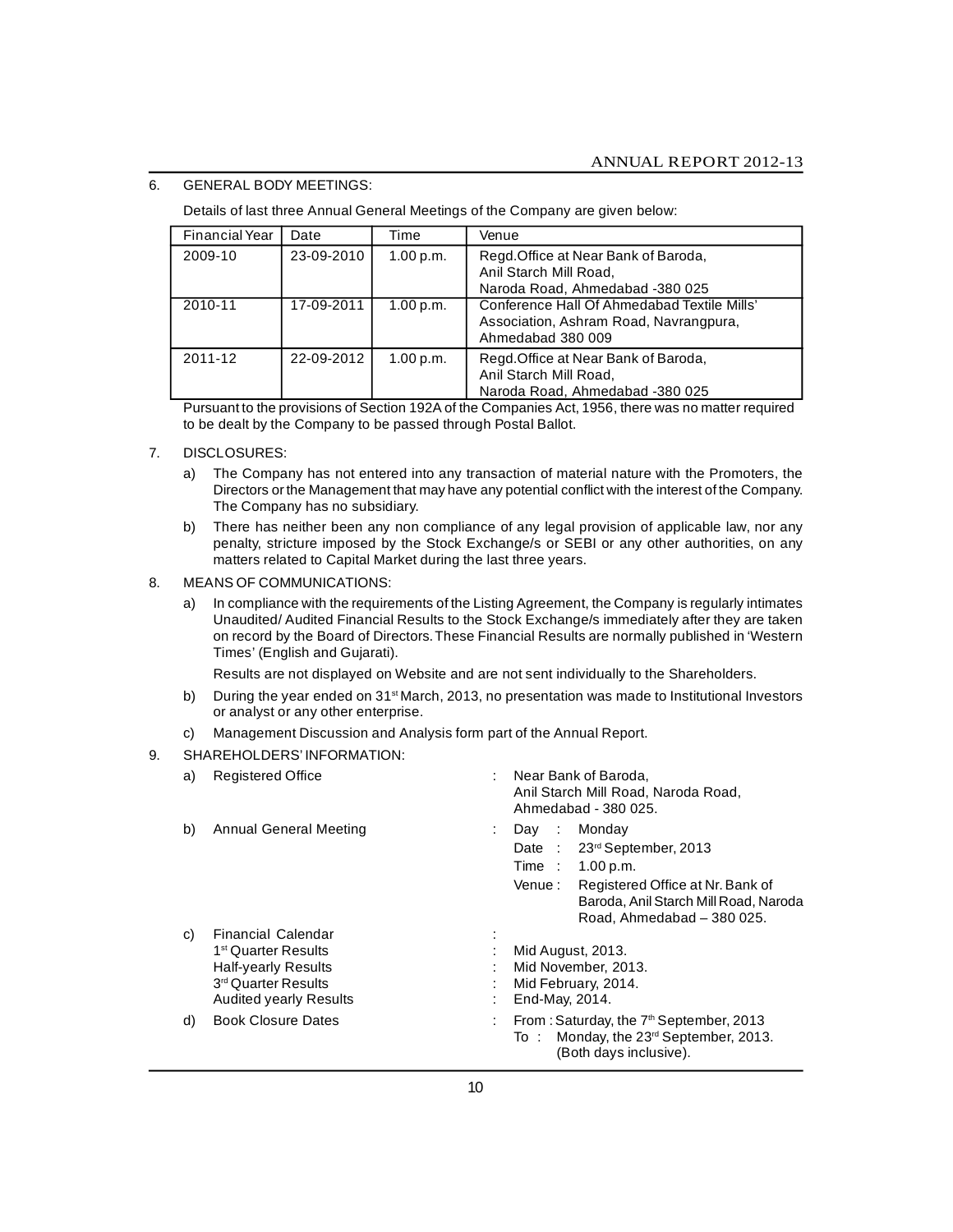**e) Registrar and Share Transfer Agents :**

**In terms of SEBI Circular No. D&CC/FITTC/CIR-15/2003 dated 27th December, 2002 read with Circular No. D&CC/FITTC/CIR-18/2003 dated 12th February, 2003, on appointment of common agency for share registry work, the Company has appointed the below mentioned agency as Registrars and Share Transfer Agents (RTA) for both Physical and Demat Segment of Equity Shares of the Company:**

#### **M/s. Link Intime India Private Limited. Unit No 303, 3rd Floor, Shoppers Plaza V, Opp. Municipal Market, Behind Shoppers Plaza II,**

**off C. G. Road, Ahmedabad – 380 009**

**Tele. No. :(079) 2646 5179 Fax No. :(079) 2646 5179 e-mail Address:ahmedabad@linkintime.co.in**

| f)<br><b>ISIN</b> | INE897A01011 |
|-------------------|--------------|
|-------------------|--------------|

| Dividend Payment Date<br>g). |  | The Company has not declared Dividend. |
|------------------------------|--|----------------------------------------|
|------------------------------|--|----------------------------------------|

| h) | Stock Exchange Code | <b>Stock Exchange</b>            | Code   |
|----|---------------------|----------------------------------|--------|
|    |                     | Ahmedabad Stock Exchange Limited | 57473  |
|    |                     | <b>BSE Limited</b>               | 530735 |
|    |                     | Jaipur Stock Exchange Limited    | $--$   |
|    |                     | Vadodara Stock Exchange Limited  | $--$   |
|    |                     |                                  |        |

**Saurashtra-Kutch Stock Exchange Limited** 

**i) Stock Price Data : The shares of the Company were traded on BSE Limited. The information on stock price data are as under:**

| Month               |       | <b>BSE</b> |                      |  |  |  |
|---------------------|-------|------------|----------------------|--|--|--|
|                     | High  | Low        | <b>Shares Traded</b> |  |  |  |
|                     | (Rs.) | (Rs.)      | (No.)                |  |  |  |
| April, 2012         | 4.57  | 4.57       | 5                    |  |  |  |
| May, 2012           | 7.64  | 4.44       | 2475                 |  |  |  |
| June, 2012          | 12.00 | 7.27       | 914                  |  |  |  |
| <b>July, 2012</b>   | 11.41 | 9.79       | 216                  |  |  |  |
| <b>August, 2012</b> | 9.31  | 8.41       | 53                   |  |  |  |
| September, 2012     | 8.80  | 6.40       | 7466                 |  |  |  |
| October, 2012       | 7.87  | 6.50       | 14657                |  |  |  |
| November, 2012      | 9.60  | 6.70       | 6514                 |  |  |  |
| December, 2012      | 7.72  | 7.00       | 4324                 |  |  |  |
| January, 2013       | 7.98  | 6.45       | 21473                |  |  |  |
| February, 2013      | 7.23  | 5.93       | 1320                 |  |  |  |
| March, 2013         | 5.64  | 5.36       | 161                  |  |  |  |

**j) Share Transfer System :**

**The transfer of shares in physical form is processed and completed by M/s. Link Intime India Private Limited. within a period of 15 days from the date of receipt thereof.**

**In case of Shares in electronic form, the transfers are processed by NSDL/CDSL through the respective Depository Participants.**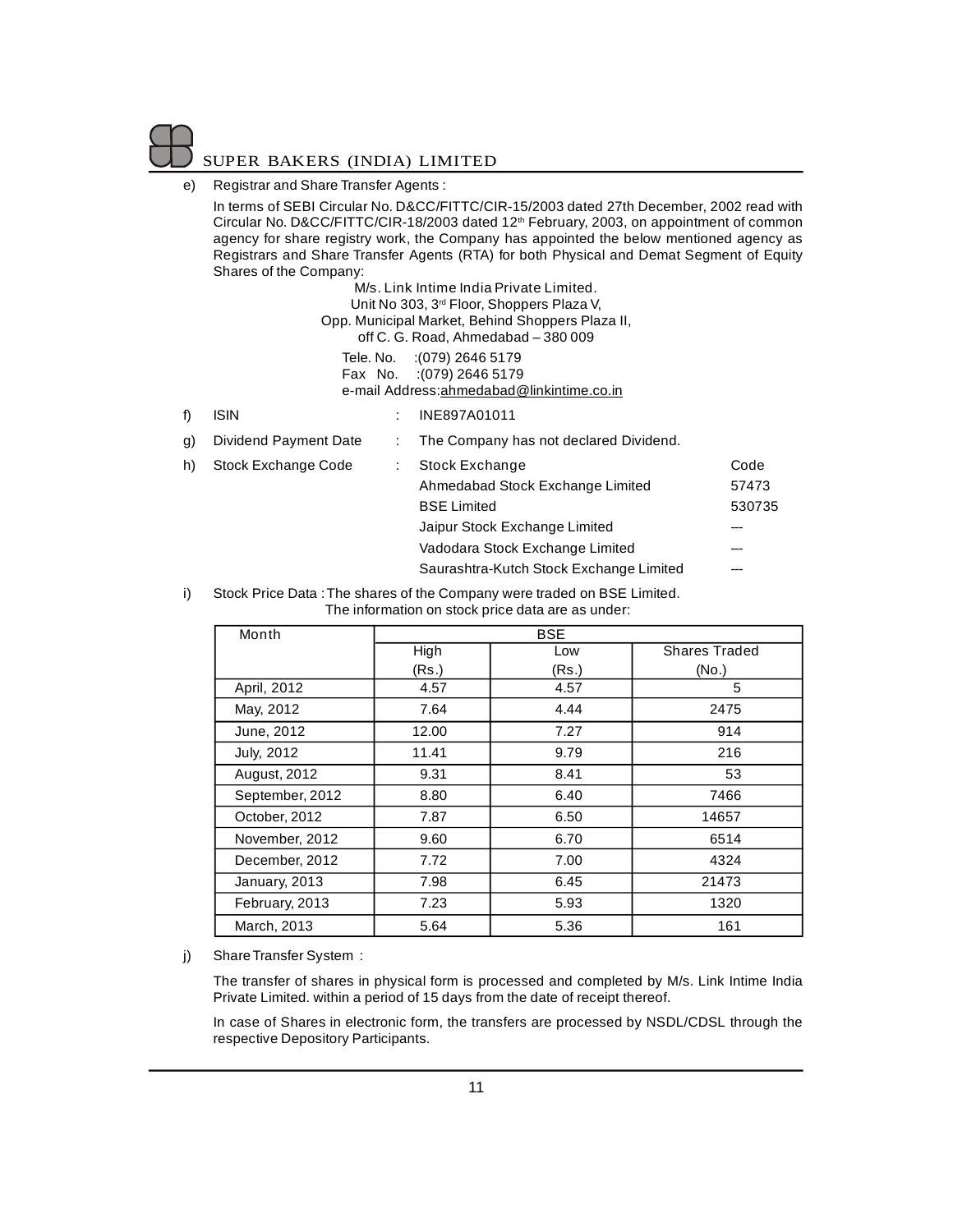| k) | Distribution of Shareholding as on 31 <sup>st</sup> March, 2013: |  |  |
|----|------------------------------------------------------------------|--|--|
|----|------------------------------------------------------------------|--|--|

| <b>No. of Equity</b><br><b>Shares held</b> | No. of<br><b>Shareholders</b> | $%$ of<br><b>Shareholders</b> | No. of<br><b>Shares held</b> | $%$ of<br>Shareholding |
|--------------------------------------------|-------------------------------|-------------------------------|------------------------------|------------------------|
| 500<br>Up to                               | 1904                          | 76.56                         | 400387                       | 13.25                  |
| 1000<br>501<br>to                          | 274                           | 11.01                         | 235350                       | 7.79                   |
| 2000<br>1001<br>to                         | 142                           | 5.71                          | 222397                       | 7.36                   |
| 3000<br>2001<br>to                         | 47                            | 1.89                          | 121307                       | 4.01                   |
| 4000<br>3001<br>to                         | 29                            | 1.17                          | 105026                       | 3.48                   |
| 5000<br>4001<br>to                         | 32                            | 1.29                          | 153236                       | 5.07                   |
| to 10000<br>5001                           | 23                            | 0.92                          | 184175                       | 6.10                   |
| 10001& Above                               | 36                            | 1.45                          | 1599722                      | 52.94                  |
| <b>Grand Total</b>                         | 2487                          | 100.00                        | 3021600                      | 100.00                 |

**l) Category of Shareholders as on 31st March, 2013:**

| Category                            | No. of Shares held | % of Shareholding |
|-------------------------------------|--------------------|-------------------|
| Promoters (Directors & Relatives)   | 7.08.429           | 23.45             |
| <b>Financial Institutions/Banks</b> |                    |                   |
| <b>Mutual Fund</b>                  |                    |                   |
| <b>Bodies Corporate</b>             | 1,90,466           | 6.30              |
| Other (NRI, CM & CH)                | 41.272             | 1.37              |
| <b>Public</b>                       | 20,81,433          | 68.88             |
| <b>Grand Total</b>                  | 30,21,600          | 100.00            |

- **m) Outstanding GDRs/ADRs/Warrants or any Convertible Instruments, Conversion Date and likely impact on Equity: The Company has not issued any GDRs/ADRs.**
- 

**n) Dematerialisation of Shares. : The Company has entered into Shares. Agreement with NSDL/ CDSL for Dematerialisation of Shares.**

**As on 31st March, 2013, a total of 25,70,970 Shares of the Company which form 85 % of the Share Capital of the Company stands dematerialised.**

#### **10. PLANT LOCATIONS:**

**The Company's Plants : Flour Mill Unit : Plot 1 & 2, Ambica Industrial Estate, Post:Iyava, Taluka:Sanand, Dist:Ahmedabad - 382 110.**

#### **11. ADDRESS FOR CORRESPONDENCE:**

| M/s. Link Intime India Private Limited.                                                                                                                                                             |
|-----------------------------------------------------------------------------------------------------------------------------------------------------------------------------------------------------|
| Unit No 303, 3 <sup>rd</sup> Floor, Shoppers Plaza V,                                                                                                                                               |
| Off C G Road, Ahmedabad - 380 009                                                                                                                                                                   |
| Tele. No.: (079) 2646 5179                                                                                                                                                                          |
| Fax No. : (079) 2646 5179                                                                                                                                                                           |
| e-mail Address: ahmedabad@linkintime.co.in                                                                                                                                                          |
| For any assistance regarding correspondence<br>dematerialisation of shares, share transfers, transactions,<br>change of address, non-receipt of dividend or any other query,<br>relating to shares: |
|                                                                                                                                                                                                     |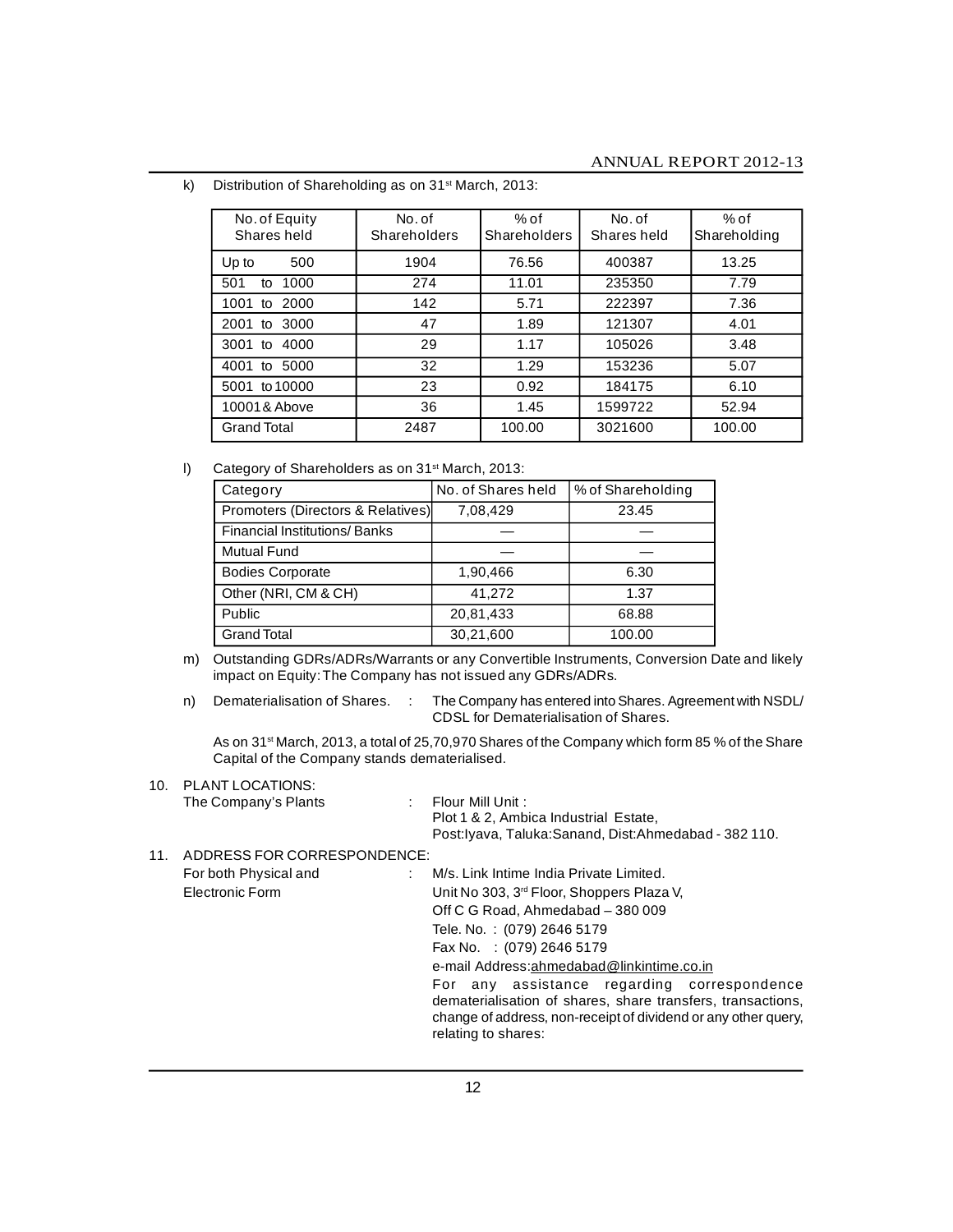| <b>Registered Office</b> | Near Bank of Baroda, Anil Starch Mill Road,<br>Ahmedabad - 380 025.<br>Telephone Nos.: (079) 2220 1011, (079) 2220 4240 |
|--------------------------|-------------------------------------------------------------------------------------------------------------------------|
| Compliance Officer       | Mr. Hargovind H. Parmar                                                                                                 |

**Date : 16th July, 2013. Chairman**

**Place : Ahmedabad Shankar T. Ahuja**

#### **CERTIFICATE**

#### **To The Members of Super Bakers (India) Limited, Ahmedabad**

**We have examined the compliance of conditions of Corporate Governance by M/s. Super Bakers (India) Limited, for the year ended on 31st March, 2013 as stipulated in Clause 49 of the Listing Agreement of the said Company with stock exchanges in India. We have conducted over review on the basis of relevant records and documents maintained by the Company for the year ended 31st March, 2013 and furnished to us for the purpose of the review and the information and explanation given to us by the Company during the course of review.**

**The compliance of conditions of Corporate Governance is the responsibility of the management. Our examination was limited to procedures and implementation thereof adopted by the Company for ensuring the compliance of conditions of Corporate Governance. It is neither an audit nor an expression of opinion on the financial statements of the Company.**

**In our opinion and to the best of our information and according to the explanations given to us, we certify that the Company has complied in all materials respects with the conditions of Corporate Governance as stipulated in the above mentioned listing agreement.**

**We state that no investor grievances is pending for period exceeding one month against the Company as per the records maintained by the Company.**

**We further state that such compliance is neither an assurance as to the future viability of the Company nor the efficiency or effectiveness with which the management has conducted the affair of the Company.**

> **For KASHYAP R. MEHTA & ASSOCIATES Company Secretaries**

**Date : 16th July, 2013 Proprietor**

**Place : Ahmedabad KASHYAP R. MEHTA C.O.P. No. 2052**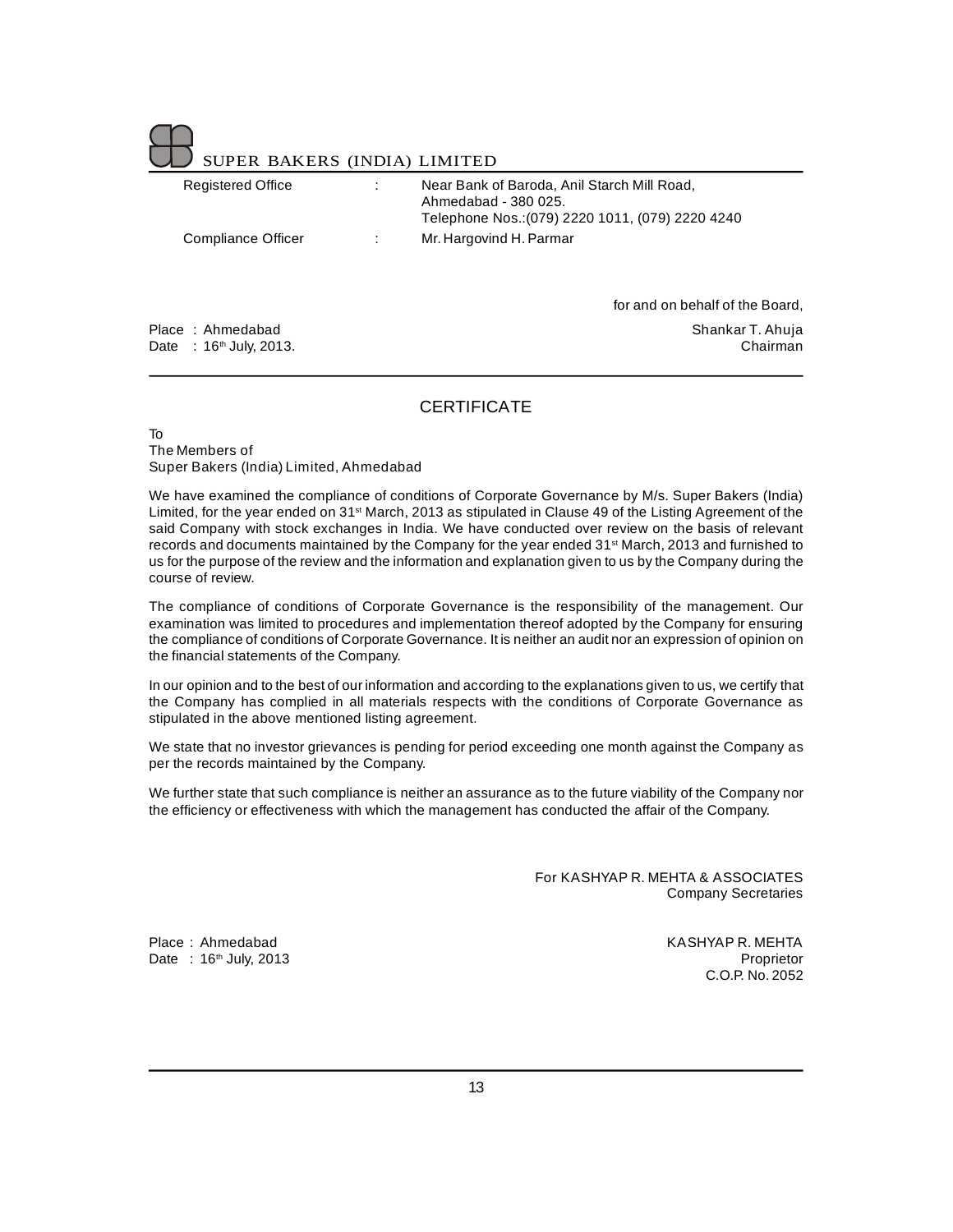#### **MANAGEMENT DISCUSSION AND ANALYSIS**

#### **a. Industry Structure and Developments:**

**The Flour Mill industry is passing through a difficult phase, but with the hope of revival of economy in general and expectation of good monsoon, the management is hopeful of better future of the industry.**

#### **b. Opportunities and Threats:**

**The Flour Mill industry is subject to competition among various manufactures within the country. The liking towards ready made food and increase in demand of fast food will provide opportunity to company to increase its sales and capture more market share.**

#### **c. Segmentwise Performance:**

**The Company has only one segment.**

#### **d. Recent Trend and Future Outlook:**

**The Management is confident of improvement in the demand of wheat flour in the near future with fast changing food habits of the people. The management is also hopeful of increasing export demand.**

#### **e. Risks and Concerns:**

**Like any other industry, Flour Mill industry is also exposed to risk of competition, government policies, natural factor etc. As the Company is neither importing nor exporting raw materials/ finished product, the Company has no risk on account of Exchange Rate fluctuations. The Company has taken necessary measures to safeguard its assets/interests etc.**

#### **f. Internal Control Systems and their Adequacy:**

**The Company has adequate systems of Internal Controls commensurate with its size and operations to ensure orderly and efficient conduct of business. These controls ensure safeguarding of assets, reduction and detection of fraud and error, adequacy and completeness of the accounting records and timely preparation of reliable financial information. The Company has appointed an external firm of Chartered Accountants to supplement efficient Internal Audit.**

#### **g. Financial Performance with respect to Operational Performance:**

**The financial performance of the Company for the year 2012-13 is described in the Directors' Report under the head 'Production, Sales and Working Results'.**

#### **h. Material Developments in Human Resources and Industrial Relations Front:**

**The Company has continued to give special attention to Human Resources/Industrial Relations development. Industrial relations remained cordial throughout the year and there was no incidence of strike, lock out etc.**

#### **i. Cautionary Statement:**

**Statement in this Management Discussion and Analysis Report, describing the Company's objectives, estimates and expectations may constitute 'Forward Looking Statements' within the meaning of applicable laws or regulations. Actual results might differ materially from those either expressed or implied.**

**For and on behalf of the Board,**

**Place : Ahmedabad Shankar T. Ahuja Date : 16th July, 2013. Chairman**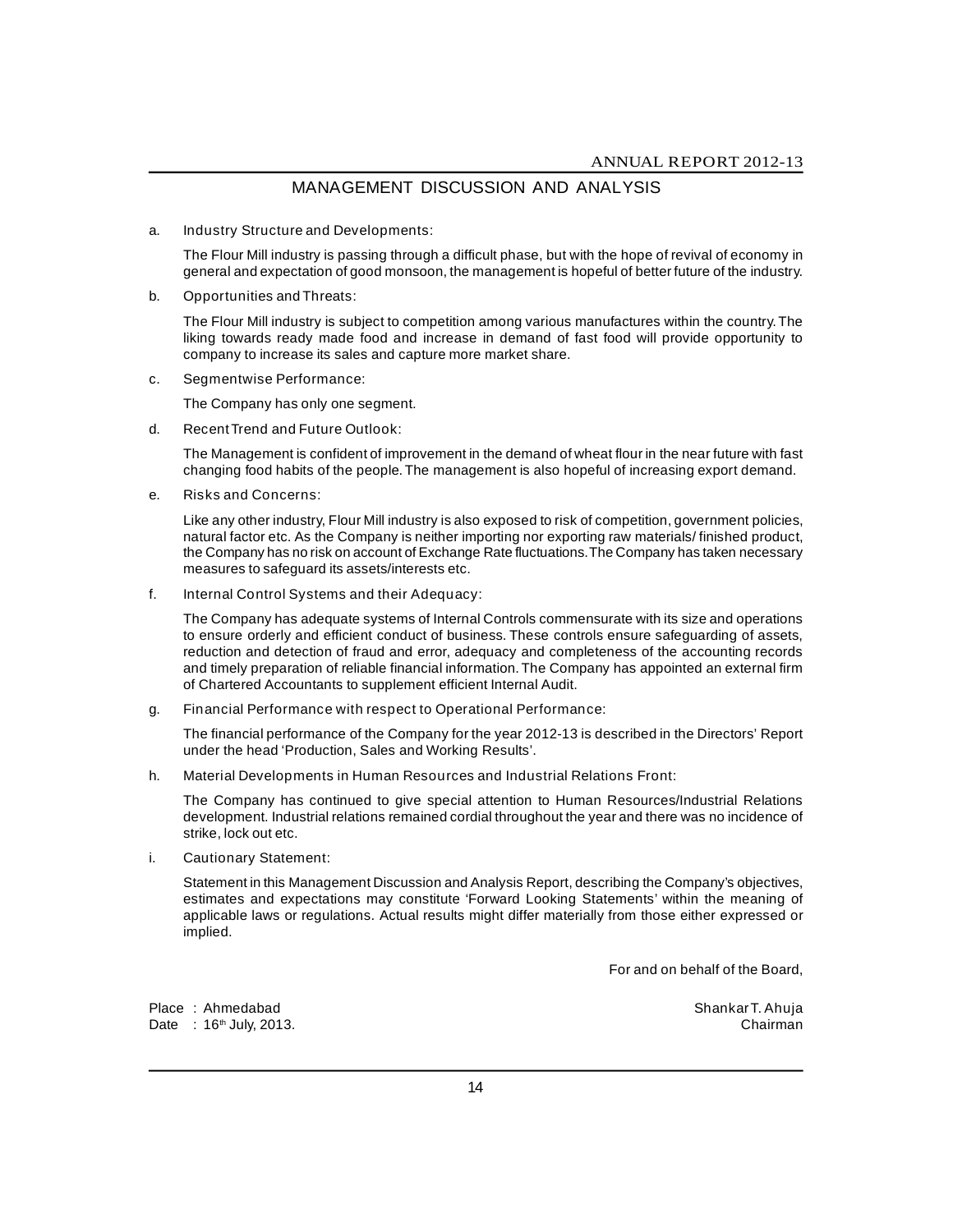**CIN:L74999GJ1994PLC021521 Authorised Capital: Rs. 4,00,00,000/-**

#### **FORM [SEE RULE 3] Compliance Certificate**

**To, The Members, Super Bakers (India) Limited, Near Bank of Baroda, Anil Starch Mill Road, Naroda Road, Ahmedabad – 380 025.**

**We have examined the registers, records, books and papers of Super Bakers (India) Limited (the Company) as required to be maintained under the Companies Act, 1956, (the Act) and the rules made there under and also the provisions contained in the Memorandum and Articles of Association of the Company for the financial year ended on 31st March, 2013. In our opinion and to the best of our information and according to the examinations carried out by us and explanations furnished to us by the Company, its officers and agents, we certify that in respect of the aforesaid financial year:**

- **1. The Company has kept and maintained all registers as stated in Annexure 'A' to this Certificate, as per the provisions and the rules made thereunder and all entries therein have been duly recorded.**
- **2. The Company has duly filed the forms and returns as stated in Annexure 'B' to this Certificate, with the Registrar of Companies, Regional Director, Central Government, Company Law Board or other authorities within the time prescribed under the Act and the rules made there under.**
- **3. The Company is Public limited company with its equity shares listed on Ahmedabad Stock Exchange Limited, BSE Limited, Vadodara Stock Exchange Limited, Saurashtra – Kutch Stock Exchange Limited and Jaipur Stock Exchange Limited.**
- **4. The Board of Directors duly met 4 times on 30th May, 2012, 16th July, 2012, 31th October, 2012 and 13th February, 2013 in respect of which meetings proper notices were given and the proceedings were properly recorded and signed. The Company has not passed any circular resolution during the year.**
- **5. The Company closed its Register of Members from Saturday, the 8th September, 2012 to Saturday, 22nd September, 2012 (both days inclusive) and necessary compliance of section 154 of the Act has been made.**
- **6. The Annual General Meeting for the financial year ended on 31st March, 2012 was held on 22nd September, 2012 after giving due notice to the members of the Company and the resolutions passed thereat were duly recorded in the Minutes Book maintained for the purpose.**
- **7. The Company has not held Extraordinary General Meeting of the Company during the financial year.**
- **8. The Company has not advanced loan to its directors and/or persons or firms or companies referred in the Section 295 of the Act.**
- **9. As informed to us, there were no transactions falling within the purview of Section 297 of the Act entered into by the Company during the year under scrutiny.**
- **10. The Company has generally made necessary entries in the register maintained under Section 301 of the Act.**
- **11. As there were no instances falling within the purview of section 314 of the Act during the year under review, the Company has not obtained any approvals from the Board of Directors, members or the Central Government as the case may be.**
- **12. The Company has issued duplicate share certificates during the financial year under review after complying with necessary provisions of the Act.**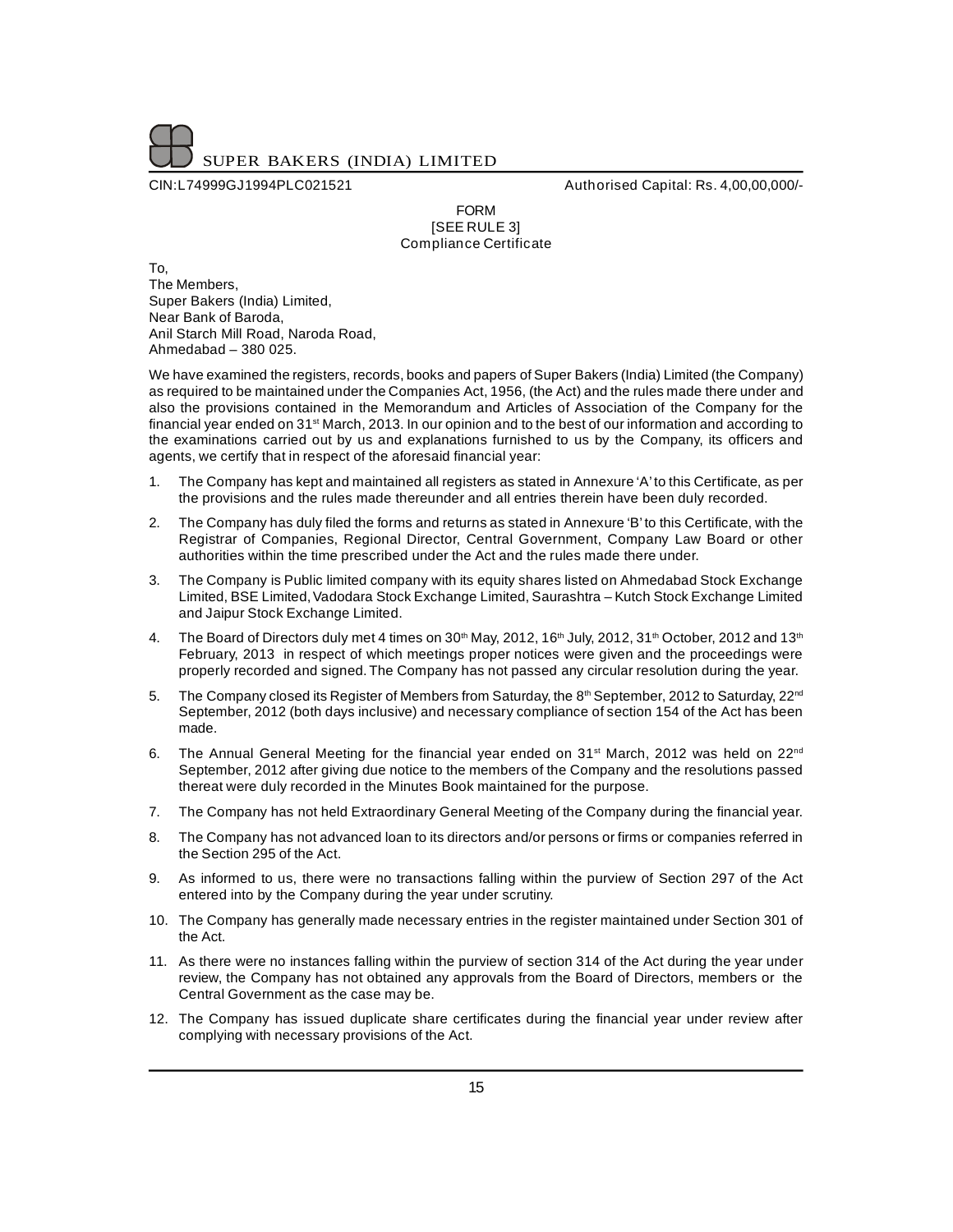**13. The Company has:**

- **a. not delivered any certificate as there was no allotment of any security and have delivered certificates within stipulated time in connection with securities which were lodged for transfer/transmission or for any other purpose during the year under review.**
- **b. not deposited any amount in a separate Bank Account as no dividend was declared during the financial year.**
- **c. not posted any warrants to any members of the company as no dividend was declared during the financial year.**
- **d. not transferred the amounts in unpaid dividend account, application money due for refund, matured deposits, matured debentures, and the interest accrued thereon which have remained unclaimed or unpaid for a period of 7 (seven) years to Investor Education and Protection Fund as there were no such amounts.**
- **e. duly complied with the requirements of Section 217 of the Act.**
- **14. The Board of Directors of the Company is duly constituted and there was no appointment of directors, additional director or director to fill casual vacancy during the financial year.**
- **15. The Company has not made appointment/reappointment of Executive Director/Whole Time Director during the year.**
- **16. The Company has not appointed any sole selling agent during the financial year.**
- **17. The Company was not required to obtain any approvals of the Central Government, Company Law Board, Regional Director, Registrar or such other authorities as may be prescribed under the various provisions of the Act.**
- **18. The Directors have disclosed their interest in other firms/ companies to the Board of Directors pursuant to the provisions of the Act and the rules made thereunder.**
- **19. The Company has not issued any shares, debentures or other securities during the financial year.**
- **20. The Company has not bought back any shares during the financial year.**
- **21. The Company has not issued any preference shares/debentures and hence there is no question of redemption of the same.**
- **22. There were no transactions necessitating the Company to keep in abeyance rights to dividend, rights shares and bonus shares pending registration of transfer of shares.**
- **23. The Company has not accepted or invited any deposit including unsecured loans falling within the purview of Section 58A of the Companies Act, 1956 during the year and hence no comments are offered for the same.**
- **24. The Company has not borrowed during the period under review any money from members or public, hence no comments are offered for the same. The Company has not invited any deposit during the year under review. The amount placed with the Company in the past by Directors /relatives were within the limits mentioned in the statement in lieu of advertisement and such loan does not bear any rate of interest.**
- **25. During the year under report, the Company has not made any loans and investments, or given guarantees or provided securities to other bodies corporate.**
- **26. The Company has not altered the provisions of the Memorandum with respect to situation of the**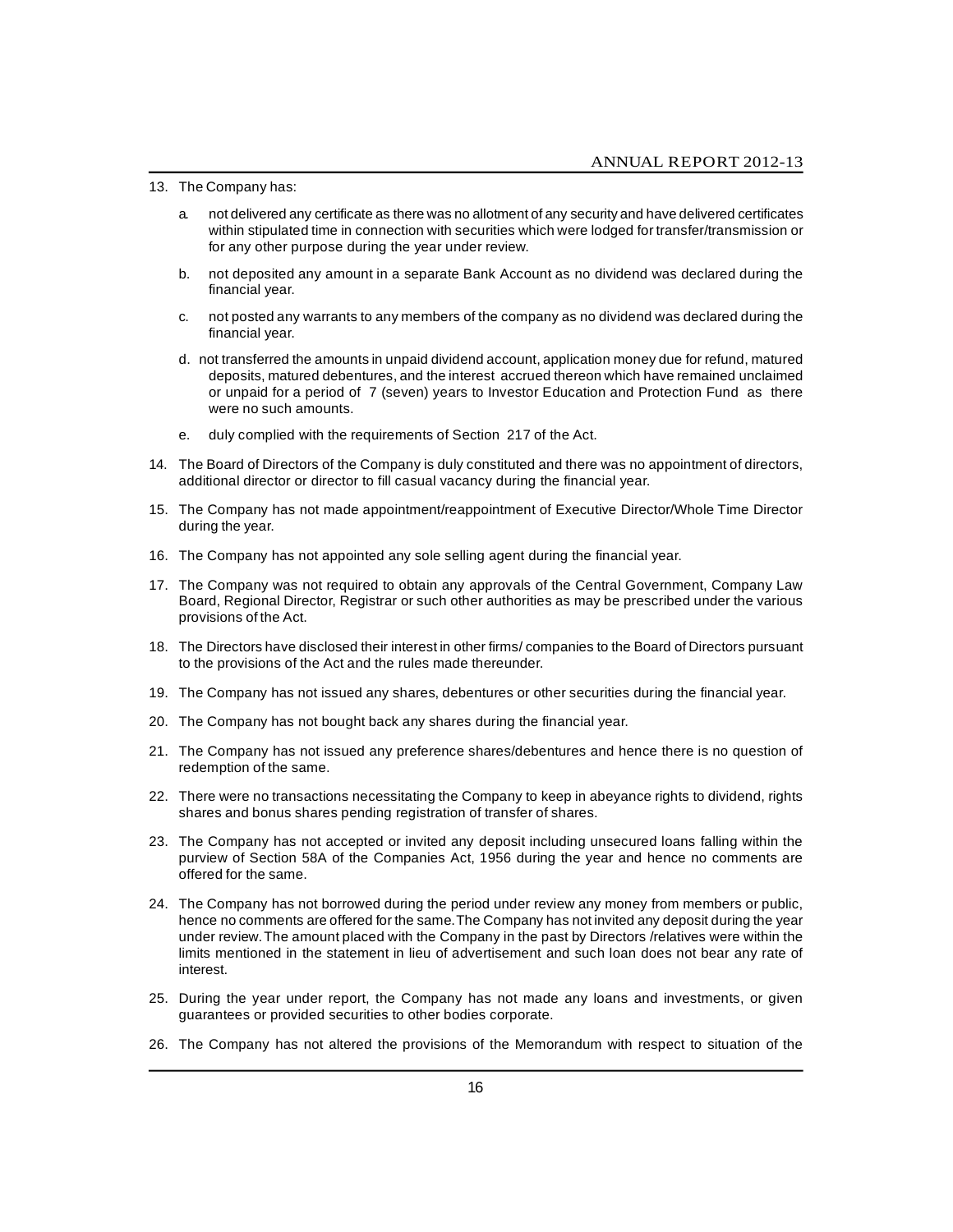**Company's Registered Office from one state to another during the year under scrutiny.**

- **27. The Company has not altered the provisions of Memorandum with respect to the objects of the Company during the year under scrutiny.**
- **28. The Company has not altered the provisions of Memorandum with respect to name of the Company during the year under scrutiny.**
- **29. The Company has not altered the provisions of Memorandum with respect to Share Capital of the Company during the year under scrutiny.**
- **30. The Company has not altered its Articles of Association during the year under scrutiny.**
- **31. There has not been any prosecution initiated against or show cause notices received during the year under review by the Company for alleged offences under the Act.**
- **32. The Company has not received any amount as security from its employees during the year under certification and hence the question of deposit of the same as per provisions of Section 417(1) of the Act does not arise.**
- **33. The Company has deposited both employee's and employer's contribution to Provident Fund with prescribed authorities pursuant to section 418 of the Act.**

### **For KASHYAP R. MEHTA & ASSOCIATES**

**Company Secretaries**

**Place : Ahmedabad KASHYAP R. MEHTA Date : 16th July, 2013 Proprietor**

**COP No.: 2052**

#### **Annexure - A**

**LIST OF REGISTERS AS MAINTAINED BY THE COMPANY:**

- **1. Register of charges under section 143**
- **2. Register of members under section 150**
- **3. Index of Members under section 151**
- **4. Minutes book of General Meeting under section 193**
- **5. Minutes book of Board meeting under section 193**
- **6. Minutes books of Committee meetings under section 193**
- **7. Books of Accounts under section 209**
- **8. Register of contracts under section 301**
- **9. Register of general notice of directors under section 301(3)**
- **10. Register of Directors etc. under section 303**
- **11. Register of Directors' shareholding under section 307**
- **12. Register of Intercorporate Loans etc. under section 372A**
- **13. Register of renewed and duplicate certificates under Rules 7 of the Companies (Issue of Share Certificates) Rules, 1960**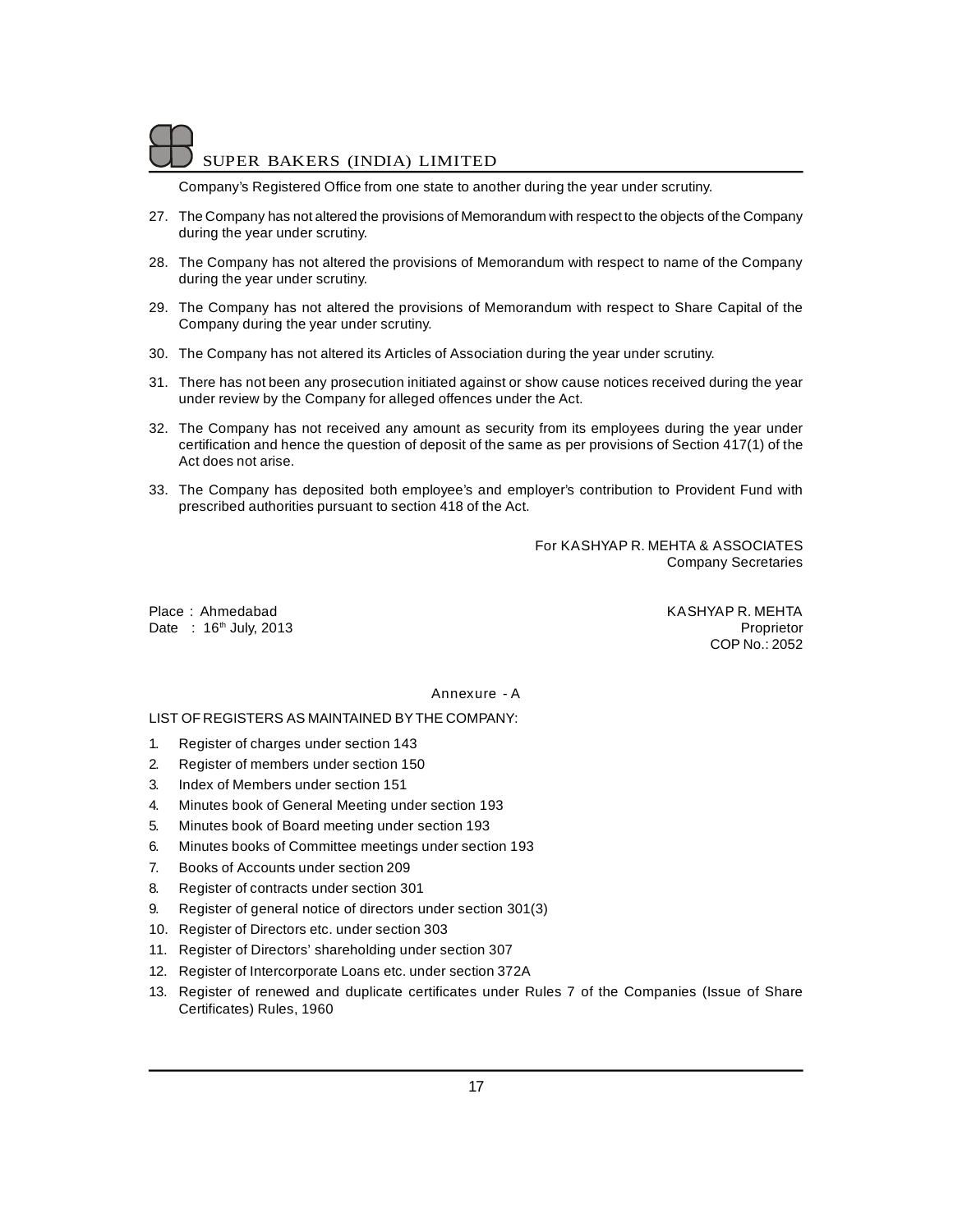#### **Annexure – B**

**Forms and Returns as filed by the Company with the Registrar of Companies, Regional Director, Central Government or other authorities during/relating to the financial year ending on 31st March, 2013.**

**A. REGISTRAR OF COMPANIES, GUJARAT:**

| Sr.<br>No.    | Form No.                        | <b>Under</b><br>section                                                                | <b>Purpose</b>                                                                                                                                  | Date of filing | <b>Whether filed</b><br>within time? |
|---------------|---------------------------------|----------------------------------------------------------------------------------------|-------------------------------------------------------------------------------------------------------------------------------------------------|----------------|--------------------------------------|
| 1.            | 62                              | Rule 10 of<br>of the<br>Companies<br>Acceptance)<br>of Deposits)<br><b>Rules, 1975</b> | Submission of Statement lieu of<br>advertisement pursuant to the<br>rules 4A of the Companies<br>(Acceptance of Deposits)<br><b>Rules, 1975</b> | 11-06-2012     | Yes                                  |
| $\mathcal{P}$ | 23                              | 192                                                                                    | Registration of Resolution for<br>re-appointment of Managing<br>Director                                                                        | 24-09-2012     | Yes                                  |
| 3             | 66                              | 383A                                                                                   | Company Law Compliance<br>Certificate for the year ended<br>on 31 <sup>st</sup> March, 2012.                                                    | 24-09-2012     | Yes                                  |
| 4             | 20 <sub>B</sub>                 | 159                                                                                    | Annual Return made up to<br>22 <sup>nd</sup> September, 2012                                                                                    | 28-09-2012     | Yes                                  |
| 5             | 23AC &<br>23ACA-<br><b>XBRL</b> | 220                                                                                    | Balance Sheet as on 31st March,<br>2012 and the Statement of<br>Profit & Loss with all annexure<br>and attachments                              | 04-12-2012     | Yes                                  |

**B. REGIONAL DIRECTOR, CENTRAL GOVERNMENT OR OTHER AUTHORITIES**

**NIL**

**For KASHYAP R. MEHTA & ASSOCIATES Company Secretaries**

**Date : 16th July, 2013 Proprietor**

#### **Place : Ahmedabad KASHYAP R. MEHTA**

**COP No.: 2052**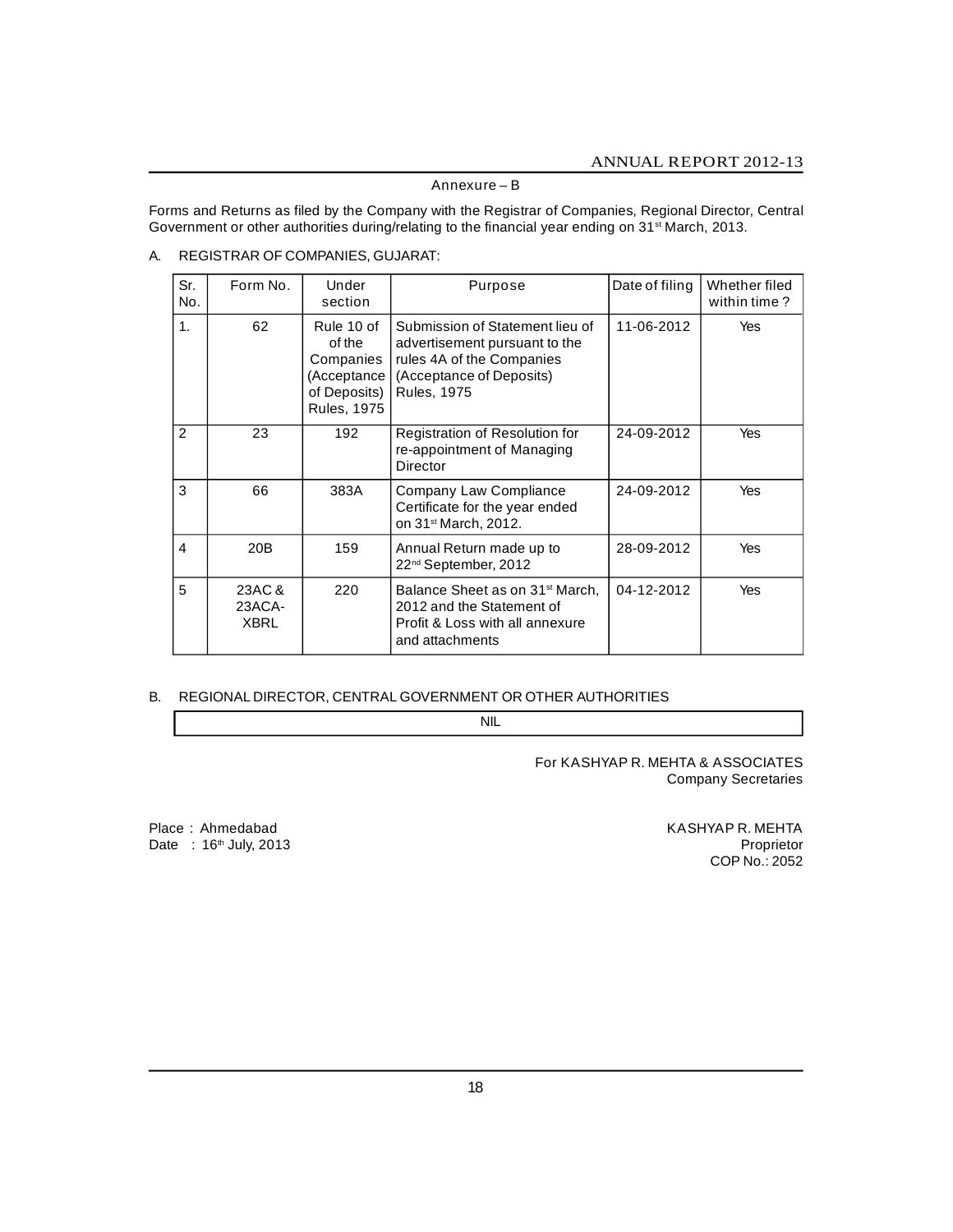#### **INDEPENDENT AUDITORS' REPORT**

#### **To, The Members of SUPER BAKERS (INDIA) LIMITED Ahmedabad.**

#### **Report on the Financial Statements**

**We have audited the attached Balance Sheet of Super Bakers (India) Limited as at 31stMarch, 2013, the Statement of Profit and Loss Account and also the Cash Flow Statement for the year ended on 31st March, 2013, annexed thereto.**

#### **Management's Responsibility for the Financial Statements**

**Management is responsible for the preparation of these financial statements that give a true and fair view of the financial position, financial performance and cash flows of the Company in accordance with the Accounting Standards referred to in sub-section (3C) of section 211 of the Companies Act, 1956 ("the Act"). This responsibility includes the design, implementation and maintenance of internal control relevant to the preparation and presentation of the financial statements that give a true and fair view and are free from material misstatement, whether due to fraud or error.**

#### **Auditor's Responsibility**

**Our responsibility is to express an opinion on these financial statements based on our audit. We conducted our audit in accordance with the Standards on Auditing issued by the Institute of Chartered Accountants of India. Those Standards require that we comply with ethical requirements and plan and perform the audit to obtain reasonable assurance about whether the financial statements are free from material misstatement. An audit involves performing procedures to obtain audit evidence about the amounts and disclosures in the financial statements. The procedures selected depend on the auditor's judgment, including the assessment of the risks of material misstatement of the financial statements, whether due to fraud or error. In making those risk assessments, the auditor considers internal control relevant to the Company's preparation and fair presentation of the financial statements in order to design audit procedures that are appropriate in the circumstances. An audit also includes evaluating the appropriateness of accounting policies used and the reasonableness of the accounting estimates made by management, as well as evaluating the overall presentation of the financial statements.**

**We believe that the audit evidence we have obtained is sufficient and appropriate to provide a basis for our audit opinion**

#### **Opinion**

**In our opinion and to the best of our information and according to the explanations given to us, the financial statements give the information required by the Act in the manner so required and give a true and fair view in conformity with the accounting principles generally accepted in India:**

- **(a) In the case of the Balance Sheet, of the State of Affairs of the Company as at 31st March, 2013;**
- **(b) In the case of the Statement of Profit and Loss Account, of the Profit for the year ended on that date; and**
- **(c) In the case of the Cash Flow Statement, of the Cash Flows for the year ended on that date.**

#### **Report on Other Legal and Regulatory Requirements**

- **1. As required by the Companies (Auditor's Report) Order, 2003 ("the Order") as amended, issued by the Central Government of India in terms of sub-section (4A) of section 227 of the Companies Act, 1956, and on the basis of information and explanation given to us and the books and records examined by us in the normal course of audit and to the best of our knowledge and belief, we enclose in the Annexure a statement on the matters specified in paragraphs 4 and 5 of the said Order.**
- **2. As required by section 227(3) of the Act, we report that:**
	- **i) We have obtained all the information and explanations, which to the best of our knowledge and belief were necessary for the purposes of our audit;**
	- **ii) In our opinion, proper books of accounts as required by law have been kept by the Company so far as appears from our examination of those books;**
	- **iii) The Balance Sheet, Statement of Profit and Loss Account and Cash Flow Statement dealt with by this report are in agreement with the books of accounts;**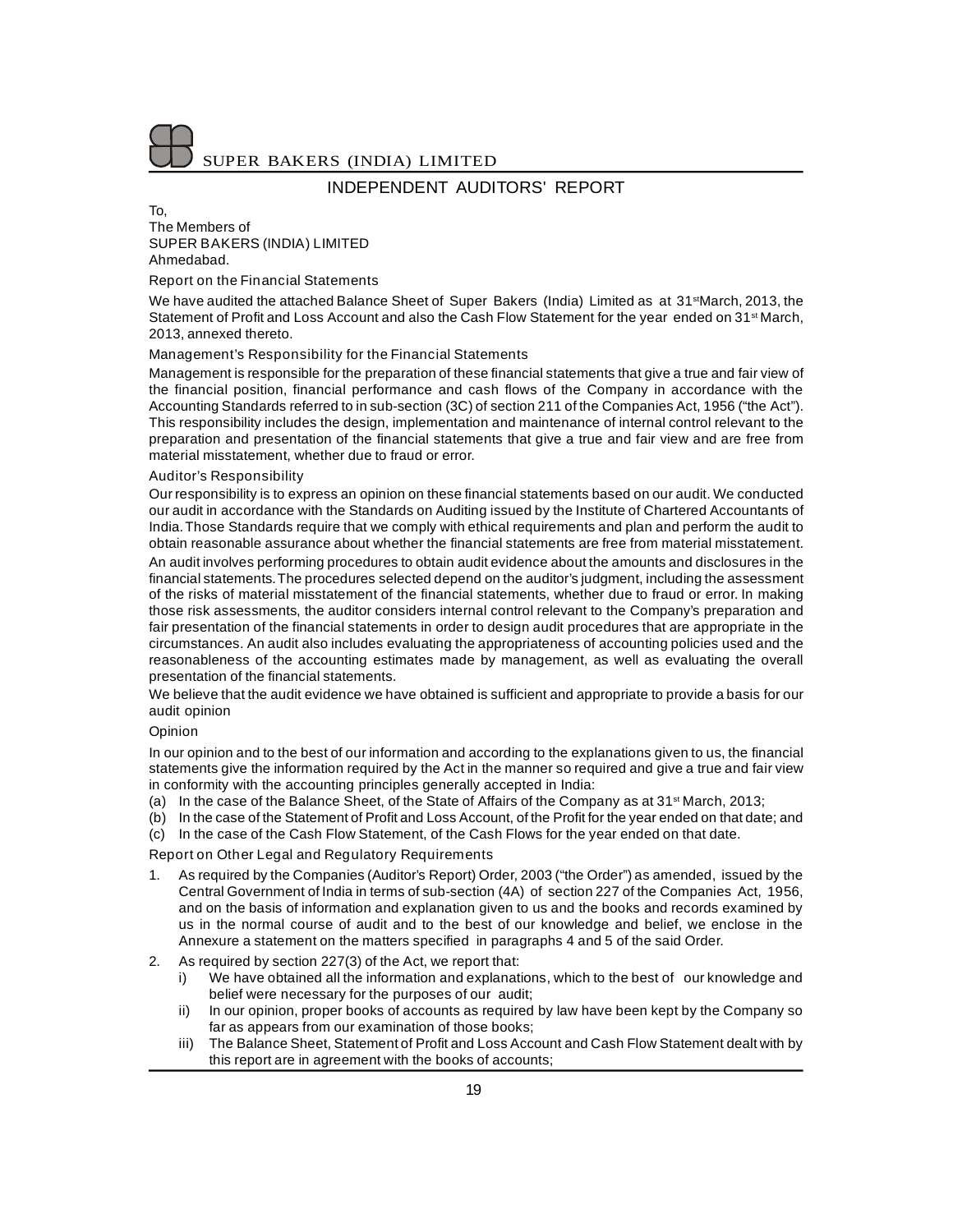#### **ANNUAL REPORT 2012-13**

- **iv) In our opinion, the Balance Sheet, Statement of Profit and Loss Account and Cash Flow statement dealt with by this report, read with the notes to accounts and accounting policies, comply with the applicable accounting standards referred to in sub-section (3C) of Section 211 of the Companies Act, 1956, to the extent applicable;**
- **v) On the basis of review of the written representations received from the directors, as on March 31, 2013, and taken on record by the Board of Directors, we report that none of the directors is disqualified as on March 31, 2013, from being appointed as a Director in terms of clause (g) of sub –section (1) of section 274 of the Companies Act, 1956;**

**For T. K. TEKWANI & CO.,**

*Chartered Accountants* **[FRN : 110851W]**

**Place : Ahmedabad (TULSIRAM TEKWANI) Date : 30th May, 2013** *Proprietor M. No. 33551*

#### **ANNEXURE TO THE INDEPENDENT AUDITORS' REPORT**

**(Referred to in Paragraph 1 under the heading of "report on other legal and regulatory requirements" of our report of even date)**

- **1. a. The company has maintained proper records showing full particulars including quantitative details and situation of fixed assets.**
	- **b. We are informed that certain assets have been physically verified by the Management. As explained to us the Company has a policy to carry out a physical verification of all Fixed Assets at reasonable intervals, which in our opinion, is reasonable having regard to the size of the Company and nature of its assets. We are informed that no material discrepancies were noticed on such verification.**
	- **c. During the year the company has not disposed off any part of the fixed assets.**
- **2. a. As explained to us, we are informed that inventories have been physically verified by the management at reasonable intervals during the year.**
	- **b. In our opinion and according to information and explanation given to us, the procedures of physical verification of inventories followed by the management are reasonable and adequate in relation to the size of the company and the nature of its business.**
	- **c. In our opinion and according to information and explanation given to us, the company has maintained proper records of its inventory and no material discrepancies were noticed on physical verification.**
- **3. a. As informed to us the company has not given any loans secured or unsecured covered in the register maintained under section 301 of the Companies Act, 1956.**
	- **b. As informed to us, the company has taken unsecured loan from one party listed in the register maintained under section 301 of the Companies Act, 1956. The maximum amount involved during the year was Rs.4.00 lacs and year end balance was Rs.4.00 lacs. The terms of interest and repayment were not stipulated and no interest has been provided on the said loan.**
	- **c. The company has not given any advance to any party listed in the register maintained u/s 301 of the Companies Act, 1956 and accordingly no interest has been charged.**
	- **d. The terms and conditions of rate of interest or repayment of unsecured loan are also not stipulated.**
	- **e. The company has not repaid any loans during the year to the parties listed in the register maintained under Section 301 of the Companies Act, 1956.**
- **4. In our opinion and according to the information and explanations given to us, there are adequate internal control procedures commensurate with the size of the company and the nature of its business with regard to purchases of inventory, fixed assets and for the sale of goods. During the course of our audit, we have not observed any continuing failure to correct major weaknesses in internal control systems.**
- **5. a. According to the information and explanations given to us, we are of the opinion that the transactions that need to be entered into the register maintained under section 301 of the Companies Act, 1956 have been so entered.**
	- **b. The transactions have been made by the company in pursuance of contracts or arrangements entered in the register maintained under section 301 of the Companies Act, 1956 and exceeding the value of rupees five lacs. However considering the nature of business and transactions, we have relied on management representation that the prices were fair and reasonable.**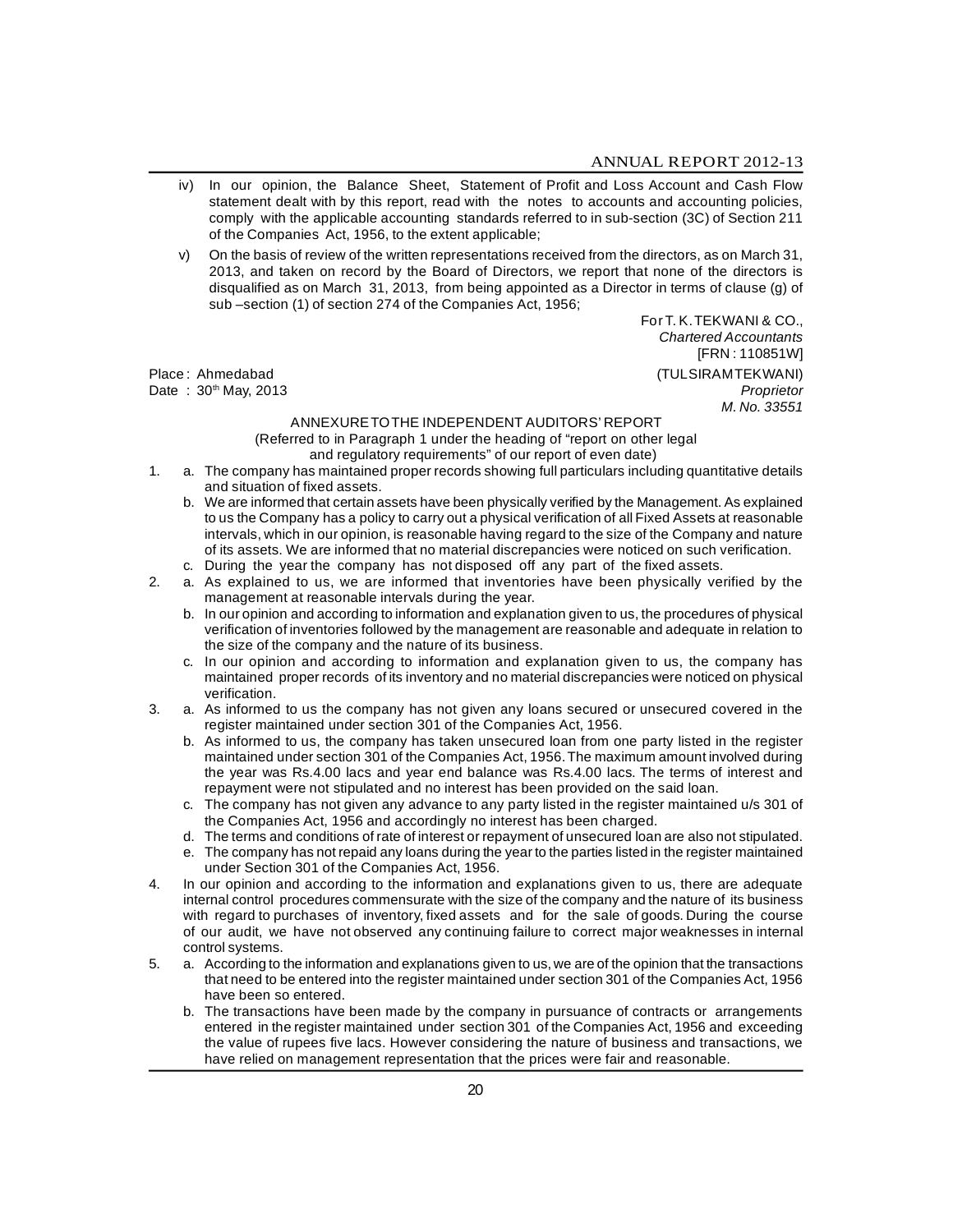- **6. According to information and explanation given to us the company has not accepted any deposit from public. Hence the provisions of Section 58A and 58AA of the Companies Act, 1956, Companies (Acceptance of Deposits) Rules, 1975 and directives issued by the Reserve Bank of India in this respect are not applicable.**
- **7 In our opinion, the coverage of internal audit carried out by firm of Chartered Accountants appointed by the management, as well as, by the officials of the Company during the year can be considered as an adequate internal audit system commensurate with the size of the Company and the nature of its business.**
- **8 We have broadly reviewed the Cost Records maintained by the Company pursuant to the Companies (Cost Accounting Records) Rules, 2011 prescribed by the Central Government under section 209 (1) (d) of the Companies Act, 1956 and are of the opinion that prima facie the prescribed cost records have been maintained. We have, however, not made a detailed examination of the cost records.**
- **9. a. The company is generally regular in depositing with appropriate authorities undisputed statutory dues including provident fund, employees' state insurance, income tax, sales tax and other material statutory dues applicable to it.**
	- **b. According to the information and explanations given to us, no undisputed amounts payable in respect of income tax, wealth tax, service tax, sales tax, customs duty, excise duty and cess were in arrears, as at 31st March, 2013 for a period of more than six months from the date they became payable except in case of payment of installment of Advance Tax payable under the Income Tax Act.**
	- **c. According to the information and explanation given to us, there were no dues of sales tax, income tax, wealth tax and cess that have not been deposited on account of any dispute.**
- **10. The Company's accumulated losses at the end of the financial year are less than fifty per cent of its net worth and it has not incurred cash losses in the current financial year as well as in the immediately preceding financial year.**
- **11. Based on our audit procedures and on the information and explanations given by the Management, we are of the opinion that the Company has not defaulted in repayment of dues to a financial institution or bank.**
- **12. Based on our examination of documents and records, we are of the opinion that the Company has not granted loans and advances on the basis of security by way of pledge of shares, debentures or other securities.**
- **13. The provisions of any special statutes applicable to the chit funds, nidhi or mutual benefit society are not applicable to the company.**
- **14. In our opinion, the company is not dealing in or trading in shares, securities, debentures and other investments.**
- **15. According to the information and explanations given to us, the company has not given any guarantee for the loans taken by others from banks or financial institution.**
- **16. In our opinion, the term loans have been applied for the purpose for which they were raised.**
- **17. According to the information and explanations given to us and on an overall examination of the balance sheet of the company, we report that no funds raised on short-term basis have been used for long-term investment.**
- **18. According to the information and explanations given to us, the company has not made preferential allotment of shares to parties and companies covered in the register maintained under section 301 of the Act.**
- **19. The company does not have any debentures, and so the clause of the order is not applicable.**
- **20. The company has not raised any money by way of public issues during the year, and so the clause of the order is not applicable**
- **21. According to the information and explanations given to us, no fraud on or by the company has been noticed or reported during the course of our audit.**

**For T. K. TEKWANI & CO.,** *Chartered Accountants* **[FRN : 110851W]**

**Place : Ahmedabad (TULSIRAM TEKWANI) Date : 30th May, 2013** *Proprietor M. No. 33551*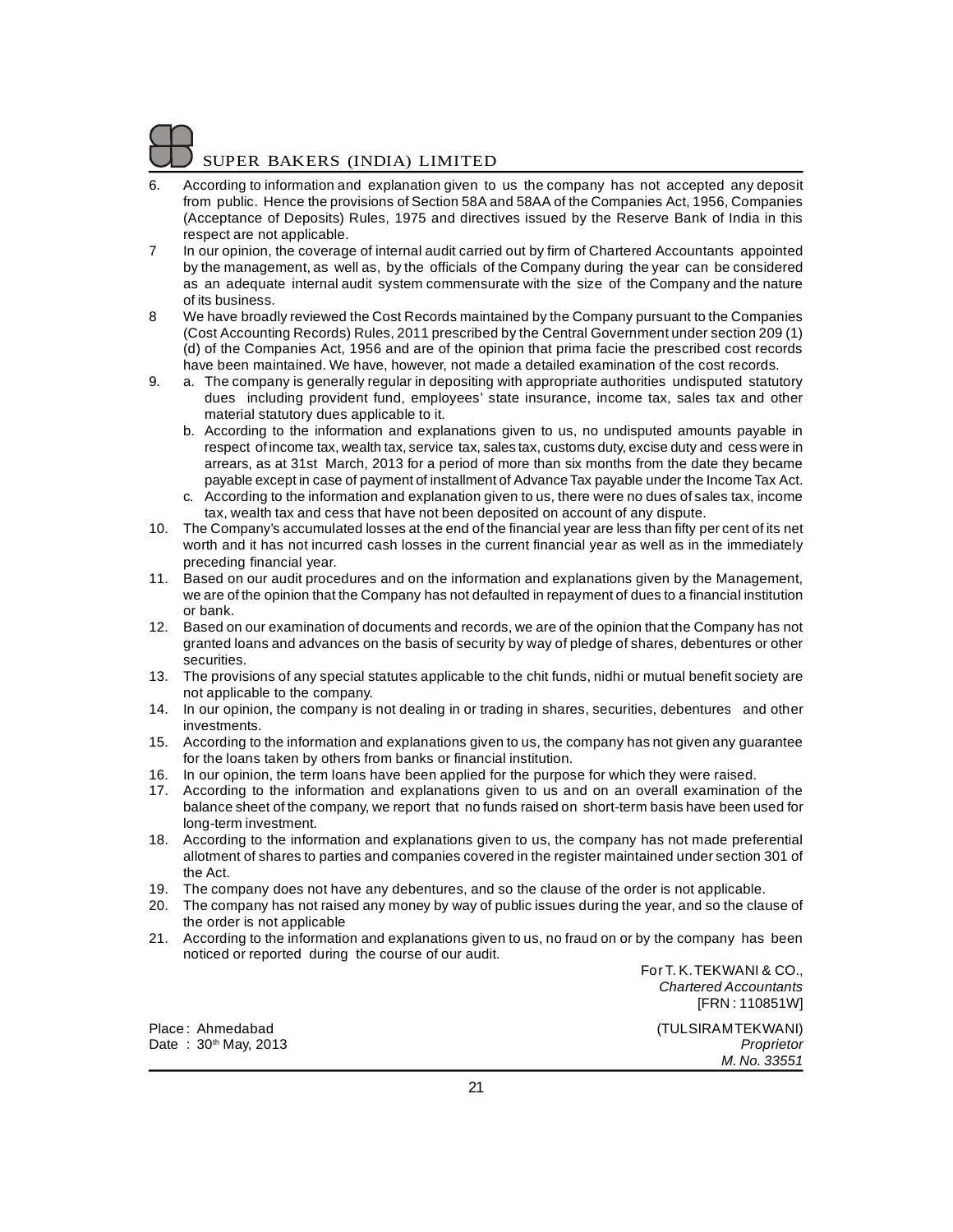|              |                                                               | <b>NOTE</b>    | As at                           | As at    |
|--------------|---------------------------------------------------------------|----------------|---------------------------------|----------|
|              | <b>Particulars</b>                                            | No.            | 31st March 2013 31st March 2012 |          |
|              |                                                               |                | (in Rs.)                        | (in Rs.) |
| T            | <b>EQUITY AND LIABILITIES:</b>                                |                |                                 |          |
| 1            | <b>Share Holders' Fund</b>                                    |                |                                 |          |
|              | (a) Share Capital                                             | 1              | 30216000                        | 30216000 |
|              | (b) Reserves & Surplus                                        | $\overline{2}$ | 3255746                         | 2976830  |
|              |                                                               |                | 33471746                        | 33192830 |
| $\mathbf{2}$ | <b>Non Current Liabilities</b>                                |                |                                 |          |
|              | (a) Long Term Borrowings                                      | 3              | 1532178                         | 2731965  |
|              | (b) Deferred Tax Liabilities (Net)                            |                |                                 |          |
|              | (c) Other Long Term Liabilities                               |                |                                 |          |
|              | (d) Long Term Provisions                                      | 4              | 295743                          | 955934   |
|              |                                                               |                | 1827921                         | 3687899  |
| 3            | <b>Current Liabilities</b>                                    |                |                                 |          |
|              | (a) Short Term Borrowings                                     |                |                                 |          |
|              | (b) Trade Payables                                            | 5              | 8297537                         | 7387037  |
|              | (c) Other Current Liabilities                                 | 6              | 608272                          | 548228   |
|              | (d) Short Term Provisions                                     | $\overline{7}$ | 480000                          | 500000   |
|              |                                                               |                |                                 |          |
|              |                                                               |                | 9385809                         | 8435265  |
|              | Total                                                         |                | 44685476                        | 45315994 |
| Ш            | <b>ASSETS</b>                                                 |                |                                 |          |
| 1            | <b>Non Current Assets</b>                                     |                |                                 |          |
|              | (a) Fixed Assets                                              |                |                                 |          |
|              | (i) Tangible Assets                                           | 8              | 8949240                         | 10534081 |
|              | (ii) Intangible Assets                                        |                |                                 |          |
|              | (iii) Capital Work in Progress                                |                |                                 |          |
|              | (b) Non Current Investments                                   | 9              | 104125                          | 104125   |
|              | (c) Deferred Tax Assets (Net)                                 | 10             | 619591                          | 386451   |
|              | (d) Long Term Loans and Advances                              | 11             | 1000000                         | 1000000  |
|              | (e) Other Non Current Assets                                  | 12             | 5358715                         | 13765495 |
|              |                                                               |                | 16031671                        | 25790152 |
| $\mathbf{2}$ | <b>Current Assets</b>                                         |                |                                 |          |
|              | (a) Current Investments                                       |                |                                 |          |
|              | (b) Inventories                                               | 13             | 13314668                        | 8586464  |
|              | (c) Trade Receivables                                         | 14             | 12556639                        | 8743743  |
|              | (d) Cash and Cash Equivalents                                 | 15             | 2145952                         | 1612695  |
|              | (e) Short Term Loans and Advances                             | 16             | 558235                          | 439539   |
|              | <b>Other Current Assets</b><br>(f)                            | 17             | 78311                           | 143401   |
|              |                                                               |                | 28653805                        | 19525842 |
|              |                                                               |                |                                 |          |
|              | Total                                                         |                | 44685476                        | 45315994 |
|              | The notes form an integral part of these financial statements |                |                                 |          |
|              | As per our Report of even date attached                       |                | for and on behalf of Board      |          |
|              | For T. K. TEKWANI & CO.                                       |                |                                 |          |
|              | <b>Chartered Accountants</b>                                  |                |                                 |          |
|              | (TULSIRAMTEKWANI)                                             |                |                                 |          |

**ANNUAL REPORT 2012-13**

**SHANKAR T. AHUJA ANIL S. AHUJA Managing Director** 

| (TULSIRAMTEKWANI)      |                         |
|------------------------|-------------------------|
| Proprietor             | <b>SHANKAR T. AHUJA</b> |
| (Membership No. 33551) | Chairman                |
| [FRN No. : 110851W]    |                         |
| Place: Ahmedabad       | Place: Ahmedabad        |

**Date : 30th May, 2013**

**Date : 30th May, 2013**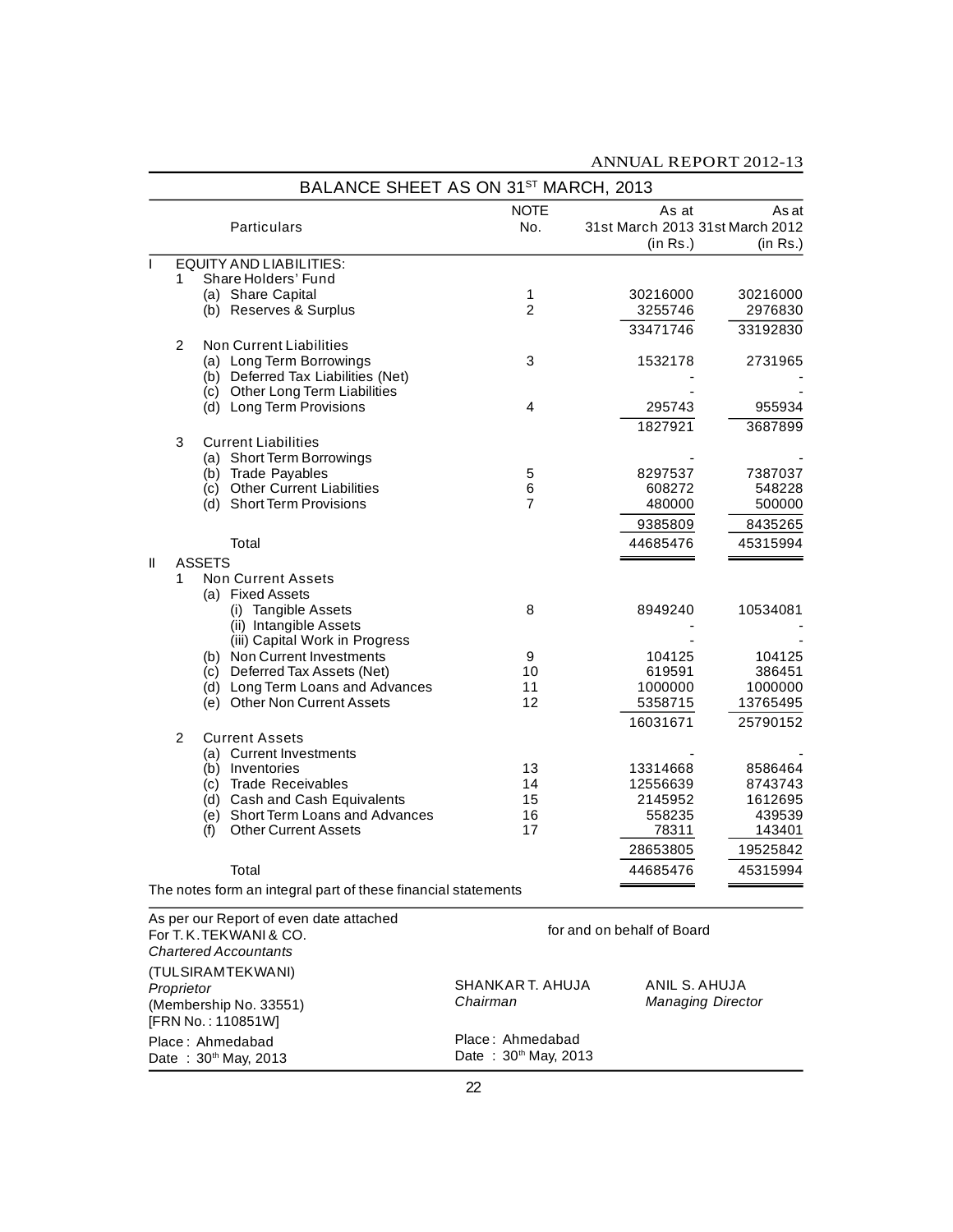|              | STATEMENT OF PROFIT AND LOSS FOR THE YEAR ENDED 31 <sup>st</sup> MARCH, 2013 |                    |                                                               |                     |
|--------------|------------------------------------------------------------------------------|--------------------|---------------------------------------------------------------|---------------------|
|              | <b>Particulars</b>                                                           | <b>Note</b><br>No. | <b>Year Ended</b><br>31st March 2013 31st March 2012<br>(Rs.) | Year Ended<br>(Rs.) |
| I            | <b>Revenue from Operations</b>                                               | 18                 | 138489245                                                     | 64204928            |
| $\mathbf{I}$ | Other Income                                                                 | 19                 | 994943                                                        | 550341              |
|              | Change in Inventories                                                        | 22                 | 31600                                                         | 2299226             |
| Ш            | Total Revenue (I + II)                                                       |                    | 139515788                                                     | 67054495            |
| IV           | <b>Expenses</b>                                                              |                    |                                                               |                     |
|              | (a) Cost of Materials Consumed                                               | 20                 | 116401171                                                     | 43021144            |
|              | (b) Purchases & Manufacturing Exps                                           | 21                 | 10823626                                                      | 14299467            |
|              | Changes in Inventories<br>(c)                                                | 22                 |                                                               |                     |
|              | <b>Employee Benefits Expense</b><br>(d)                                      | 23                 | 936370                                                        | 1169976             |
|              | (e) Finance Costs                                                            | 24                 | 645973                                                        | 427977              |
|              | (f)<br>Depreciation and amortization exp                                     |                    | 1997558                                                       | 2295082             |
|              | Other expenses<br>(g)                                                        | 25                 | 8225601                                                       | 5209086             |
|              | <b>Total Expenses</b>                                                        |                    | 139030299                                                     | 66422732            |
| V            | Profit before Tax                                                            |                    | 485489                                                        | 631763              |
| VI           | <b>Tax Expense</b>                                                           |                    |                                                               |                     |
|              | <b>Current tax</b><br>(i)                                                    |                    | 415000                                                        | 435000              |
|              | Deferred tax<br>(ii)                                                         |                    | (233140)                                                      | (239885)            |
|              | (iii) Tax in respect of earlier years                                        |                    | 24713                                                         |                     |
|              | Net Tax Expenses                                                             |                    | 206573                                                        | 195115              |
|              | VII Profit for the year                                                      |                    | 278916                                                        | 436648              |
|              | VIII Earnings per equity share:                                              |                    |                                                               |                     |
|              | <b>Basic</b><br>(i)                                                          |                    | 0.09                                                          | 0.14                |
|              | (ii)<br><b>Diluted</b>                                                       |                    | 0.09                                                          | 0.14                |

**The notes form an integral part of these financial statements**

| As per our Report of even date attached<br>For <b>T. K. TEKWANI &amp; CO.</b><br><b>Chartered Accountants</b> | for and on behalf of Board                    |                                                  |
|---------------------------------------------------------------------------------------------------------------|-----------------------------------------------|--------------------------------------------------|
| (TULSIRAMTEKWANI)<br>Proprietor<br>(Membership No. 33551)<br>[FRN No.: 110851W]                               | <b>SHANKAR T. AHUJA</b><br>Chairman           | <b>ANIL S. AHUJA</b><br><b>Managing Director</b> |
| Place: Ahmedabad<br>Date: 30 <sup>th</sup> May, 2013                                                          | Place: Ahmedabad<br>Date: $30^{th}$ May, 2013 |                                                  |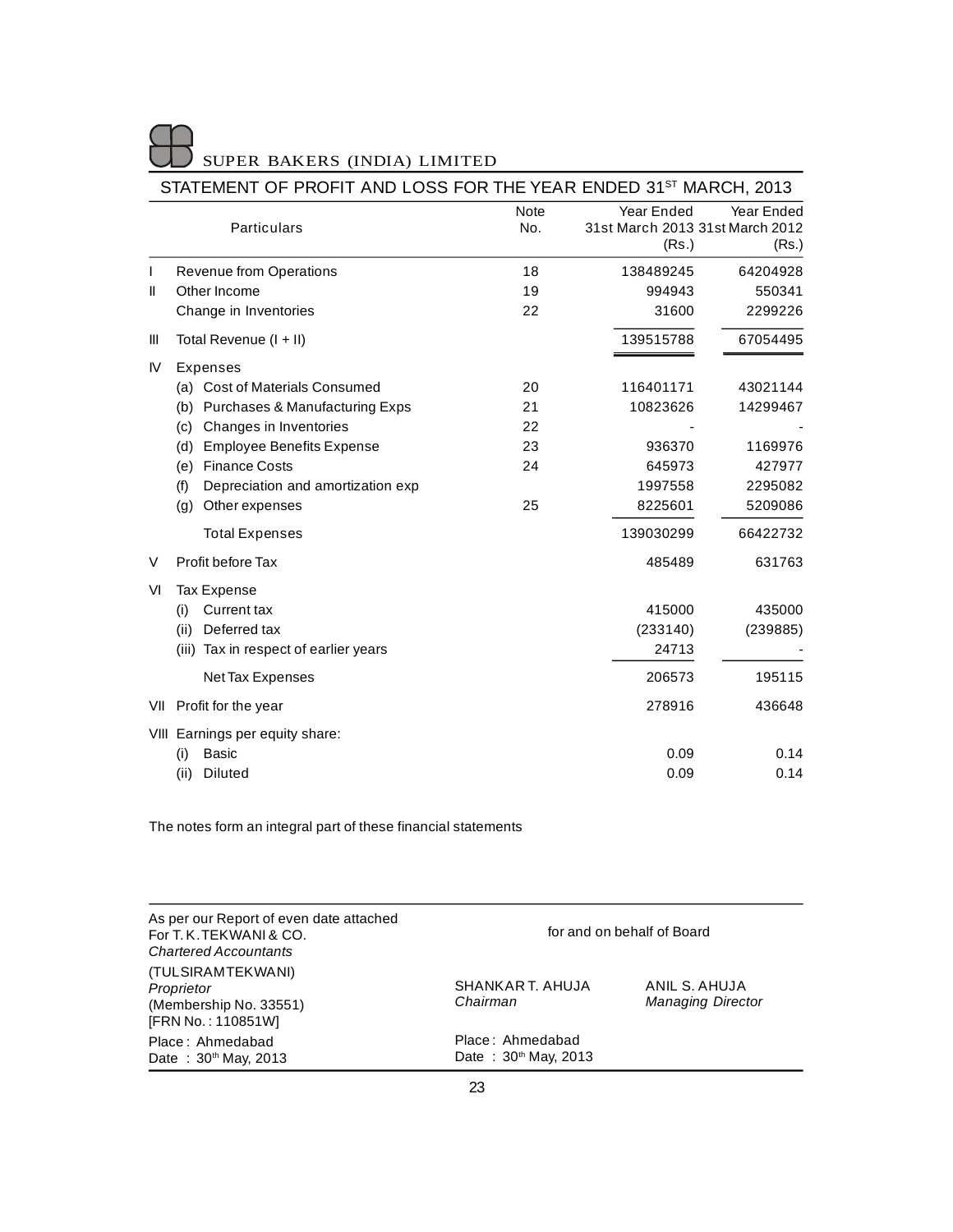**ANNUAL REPORT 2012-13**

|           |                                                                                                                                                                | <b>Year Ended</b>               | Year Ended<br>31st March 2013 31st March 2012 |
|-----------|----------------------------------------------------------------------------------------------------------------------------------------------------------------|---------------------------------|-----------------------------------------------|
|           | (A) CASH FLOW FROM OPERATING ACTIVITIES:                                                                                                                       | (Rs.)                           | (Rs.)                                         |
|           | Net Profit before tax                                                                                                                                          | 485489                          | 631763                                        |
|           | Adjustments for:<br>Depreciation<br>Interest paid                                                                                                              | 1997558<br>645973               | 2295082<br>427977                             |
|           | <b>Operating profit before Working Capital Changes</b>                                                                                                         | 3129020                         | 3354822                                       |
|           | Adjustments for:<br><b>Trade and Other Receivables</b><br>Inventories<br>Trade Payable & Other Liabilities                                                     | 3464110<br>(4728204)<br>1000353 | 253362<br>(4324632)<br>659562                 |
|           | <b>Cash Generated from Operations</b>                                                                                                                          | 2865279                         | $-56886$                                      |
|           | Income tax paid                                                                                                                                                | (73545)                         | (453128)                                      |
|           | <b>Net Cash from Operating Activities (a)</b>                                                                                                                  | 2791734                         | (510014)                                      |
| <b>B.</b> | <b>CASH FLOW FROM INVESTING ACTIVITIES:</b><br>Purchase of Fixed assets<br>Sale of Fixed assets                                                                | (412717)                        | (757104)                                      |
|           | <b>Net Cash From Investing Activities (b)</b>                                                                                                                  | (412717                         | (757104)                                      |
| C.        | <b>CASH FLOW FROM FINANCING ACTIVITIES:</b><br><b>Interest Paid</b><br>Accept/(Repayment) of Secured borrowings<br>Increase/(Decrease) in Unsecured borrowings | (645973)<br>(1199787)           | (427977)<br>(1367758)                         |
|           | <b>Net Cash From Financing Activities (c)</b>                                                                                                                  | (1845760)                       | (1795735)                                     |
|           | Net Increase in Cash and Cash Equivalents $(a + b + c)$                                                                                                        | 533257                          | (3062853)                                     |
|           | Opening Cash and Cash Equivalents                                                                                                                              | 1612695                         | 4675548                                       |
|           | <b>Closing Cash and Cash Equivalents</b>                                                                                                                       | 2145952                         | 1612695                                       |
|           |                                                                                                                                                                |                                 |                                               |

#### **CASH FLOW STATEMENT FOR THE YEAR ENDED ON 31ST MARCH, 2013**

**1. The Cash Flow statement has been prepared under the 'Indirect Method' as set out in Accounting Standard -3 on Cash Flow Statement issued by the Institute of Chartered Accountants of India.**

**2. The previous year's figures have been regrouped and reclassified, wherever necessary.**

| As per our Report of even date attached<br>For T. K. TEKWANI & CO.<br><b>Chartered Accountants</b> | for and on behalf of Board                           |                                                  |
|----------------------------------------------------------------------------------------------------|------------------------------------------------------|--------------------------------------------------|
| (TULSIRAMTEKWANI)<br>Proprietor<br>(Membership No. 33551)<br>[FRN No.: 110851W]                    | <b>SHANKART, AHUJA</b><br>Chairman                   | <b>ANIL S. AHUJA</b><br><b>Managing Director</b> |
| Place: Ahmedabad<br>Date: $30^{th}$ May, 2013                                                      | Place: Ahmedabad<br>Date: 30 <sup>th</sup> May, 2013 |                                                  |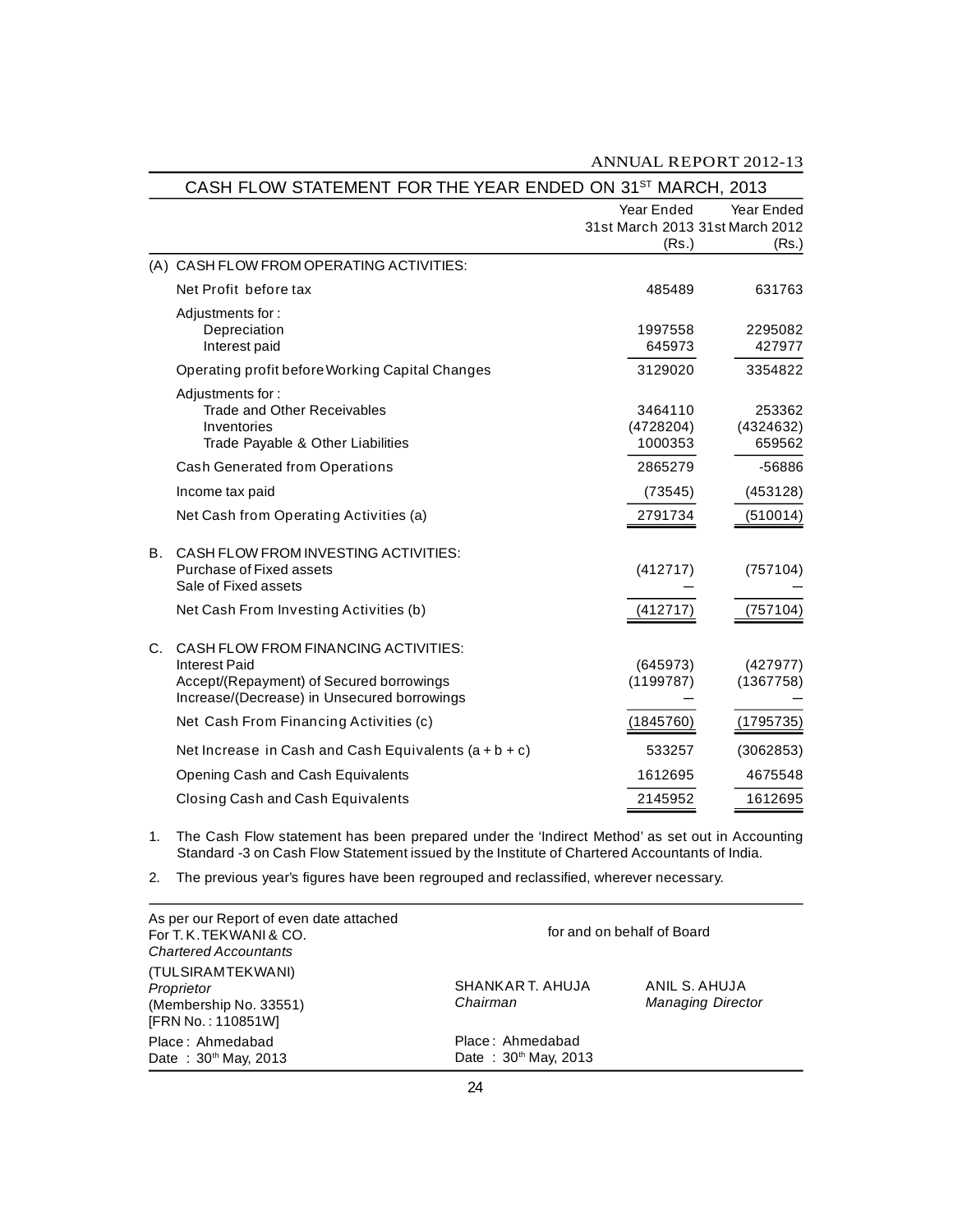**NOTES TO THE FINANCIAL STATEMENTS**

| <b>Particulars</b>                                   | As at                             | As at    |  |
|------------------------------------------------------|-----------------------------------|----------|--|
|                                                      | 31 st March 2013 31 st March 2012 |          |  |
|                                                      | (in Rs.)                          | (in Rs.) |  |
| <b>NOTE: 1: SHARE CAPITAL</b>                        |                                   |          |  |
| <b>Authorised Capital</b>                            |                                   |          |  |
| 4000000 Equity Shares of Rs. 10/- each               | 40000000                          | 40000000 |  |
| <b>Issued Capital</b>                                |                                   |          |  |
| 3021600 Equity Shares of Rs. 10/- each fully paid up | 30216000                          | 30216000 |  |
| <b>Subscribed and Fully Paid Up Capital</b>          |                                   |          |  |
| 3021600 Equity Shares of Rs. 10/- each fully paid up | 30216000                          | 30216000 |  |
| Total:                                               | 30216000                          | 30216000 |  |

**The Company has only one class of equity shares having a par value of Rs. 10 per share. Each Shareholder is eligible for one vote per share. In the event of liquidation, the equity shareholders are eligible to receive the remaining assets of the Company, after distribution of all preferential amounts, in proportion of their shareholding.**

**Details of shares held by shareholders holding more than 5% of the aggregate shares in the Company:**

| Name of the Shareholder                                                                                                                                           | As at 31st March 2013 |                                                                                                                             |  |
|-------------------------------------------------------------------------------------------------------------------------------------------------------------------|-----------------------|-----------------------------------------------------------------------------------------------------------------------------|--|
|                                                                                                                                                                   | No. of shares         | % of Holding<br>held                                                                                                        |  |
| Shankarlal Ahuja                                                                                                                                                  | 222242                | 7.36%                                                                                                                       |  |
| Name of the Shareholder                                                                                                                                           |                       | As at 31st March 2012                                                                                                       |  |
|                                                                                                                                                                   | No. of shares         | % of Holding<br>held                                                                                                        |  |
| Shankarlal Ahuja                                                                                                                                                  | 222242                | 7.36%                                                                                                                       |  |
| <b>NOTE: 2: RESERVES AND SURPLUS</b><br><b>Securities Premium</b>                                                                                                 |                       |                                                                                                                             |  |
| Balance as per last account<br><b>Profit and Loss Ac (Debit Balance)</b>                                                                                          | 5100000               | 5100000                                                                                                                     |  |
| Opening Balance                                                                                                                                                   | (2123170)             | (2559818)                                                                                                                   |  |
| Add: Profit of the year                                                                                                                                           | 278916                | 436648                                                                                                                      |  |
| <b>Closing Balance</b>                                                                                                                                            | (1844254)             | (2123170)                                                                                                                   |  |
| Total:                                                                                                                                                            | 3255746               | 2976830                                                                                                                     |  |
| <b>NOTE: 3: LONGTERM BORROWINGS</b><br><b>Secured Loans</b>                                                                                                       |                       |                                                                                                                             |  |
| From Bank                                                                                                                                                         | 1132178               | 2331965                                                                                                                     |  |
| <b>Unsecured Loans</b>                                                                                                                                            |                       |                                                                                                                             |  |
| From Directors & Shareholders                                                                                                                                     | 400000                | 400000                                                                                                                      |  |
| Total:                                                                                                                                                            | 1532178               | 2731965                                                                                                                     |  |
| Terms of repayment for Long Term secured borrowings:<br>Term loan from bank amounting to Rs. 69700 is secured by exclusive<br>and specific charge on the Xylo car | interest is 10.76%    | Repayble in 36 installments of<br>Rs. 23436 commencing from<br>July 2009. Last installment was<br>due in June 2012. Rate of |  |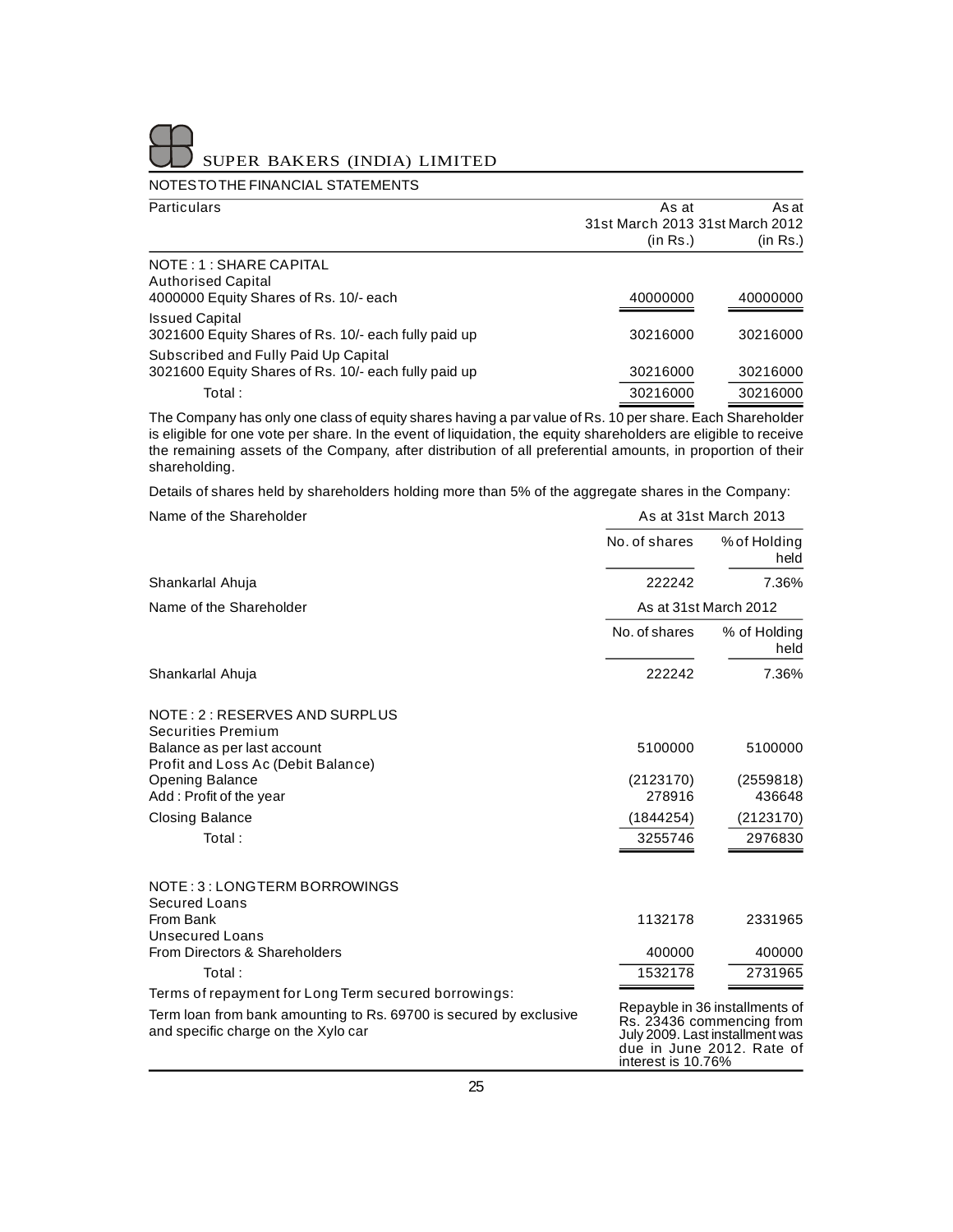#### **ANNUAL REPORT 2012-13**

| <b>Particulars</b>                                                                                         | As at<br>31st March 2013 31st March 2012<br>(in Rs.)                                                                                            | As at<br>(in Rs.) |
|------------------------------------------------------------------------------------------------------------|-------------------------------------------------------------------------------------------------------------------------------------------------|-------------------|
| Term loan from bank amounting to Rs. 2262265 is secured by<br>exclusive and specific charge on the BMW car | Repayble in 36 installments of Rs.<br>107780 commencing from March<br>2012. Last installment due in February<br>2015. Rate of interest is 9.32% |                   |
| Terms of repayment for Long Term unsecured borrowings:<br>Term Ioan from Shareholders & Directors          | Repayble after a period of 12<br>months. No interest is provided on<br>the said loan.                                                           |                   |
| <b>NOTE: 4: LONGTERM PROVISIONS</b>                                                                        |                                                                                                                                                 |                   |
| Income Tax Provisions                                                                                      |                                                                                                                                                 | 690000            |
| Gratuity                                                                                                   | 295743                                                                                                                                          | 265934            |
| Total:                                                                                                     | 295743                                                                                                                                          | 955934            |
| <b>NOTE: 5: TRADE PAYABLES</b>                                                                             |                                                                                                                                                 |                   |
| For Goods                                                                                                  | 4483095                                                                                                                                         | 3533316           |
| For Expenses                                                                                               | 3814442                                                                                                                                         | 3853721           |
| Total:                                                                                                     | 8297537                                                                                                                                         | 7387037           |
| <b>NOTE: 6: OTHER CURRENT LIABILITIES</b>                                                                  |                                                                                                                                                 |                   |
| <b>Provident Fund</b>                                                                                      | 6947                                                                                                                                            | 7689              |
| <b>TDS Payable</b>                                                                                         | 100551                                                                                                                                          | 48328             |
| <b>Advances from Customers</b>                                                                             | 4000                                                                                                                                            |                   |
| Deposits from Agents                                                                                       | 10608<br>486166                                                                                                                                 | 10608             |
| <b>Outstanding Liabilities</b>                                                                             |                                                                                                                                                 | 481603            |
| Total:                                                                                                     | 608272                                                                                                                                          | 548228            |
| <b>NOTE: 7: SHORTTERM PROVISIONS</b>                                                                       |                                                                                                                                                 |                   |
| <b>Bonus</b>                                                                                               | 50000                                                                                                                                           | 50000             |
| Leave Encashment                                                                                           | 15000                                                                                                                                           | 15000             |
| Income Tax Provision for current year                                                                      | 415000                                                                                                                                          | 435000            |
| Total:                                                                                                     | 480000                                                                                                                                          | 500000            |
|                                                                                                            |                                                                                                                                                 |                   |

#### **NOTE : 8 : FIXED ASSETS :**

| <b>Particulars</b>  |                                |                   | <b>Gross Block</b>             |                   |                   | <b>Depreciation</b>                   |                                | <b>Net Block</b>  |                   |                   |
|---------------------|--------------------------------|-------------------|--------------------------------|-------------------|-------------------|---------------------------------------|--------------------------------|-------------------|-------------------|-------------------|
| οf<br><b>Assets</b> |                                | As on<br>01.04.12 | Add/ded.<br>during the<br>year | As on<br>31.03.13 | As on<br>01.04.12 | <b>Provided</b><br>during the<br>year | Reversed<br>during the<br>year | As on<br>31.03.13 | As on<br>31.03.13 | As on<br>31.03.12 |
|                     | A. Land & Building             | 5135146           |                                | 5135146           | 1915993           | 133940                                | $\overline{\phantom{a}}$       | 2049933           | 3085213           | 3219153           |
|                     | <b>B.</b> Furniture & Fixtures | 1511923           | 312912                         | 1824835           | 1001190           | 107248                                | $\overline{\phantom{a}}$       | 1108438           | 716397            | 510733            |
|                     | C. Vehicles                    | 10671405          | $\overline{\phantom{a}}$       | 10671405          | 5138931           | 961523                                | $\overline{\phantom{a}}$       | 6100454           | 4570951           | 5532474           |
|                     | D. Plant & Machinery           |                   |                                |                   |                   |                                       |                                |                   |                   |                   |
|                     | Plant & Machineries            | 13925529          | 6405                           | 13931934          | 13231637          | 700297                                | $\overline{\phantom{a}}$       | 13931934          |                   | 693892            |
|                     | <b>Other Machineries</b>       | 713003            | $\overline{\phantom{a}}$       | 713003            | 559877            | 33867                                 | $\overline{\phantom{a}}$       | 593744            | 119259            | 153126            |
|                     | Office Equipments              | 1866293           | 93400                          | 1959693           | 1441590           | 60683                                 | $\overline{\phantom{a}}$       | 1502273           | 457420            | 424703            |
|                     | <b>TOTAL</b>                   | 33823299          | 412717                         | 34236016          | 23289218          | 1997558                               | ٠                              | 25286776          | 8949240           | 10534081          |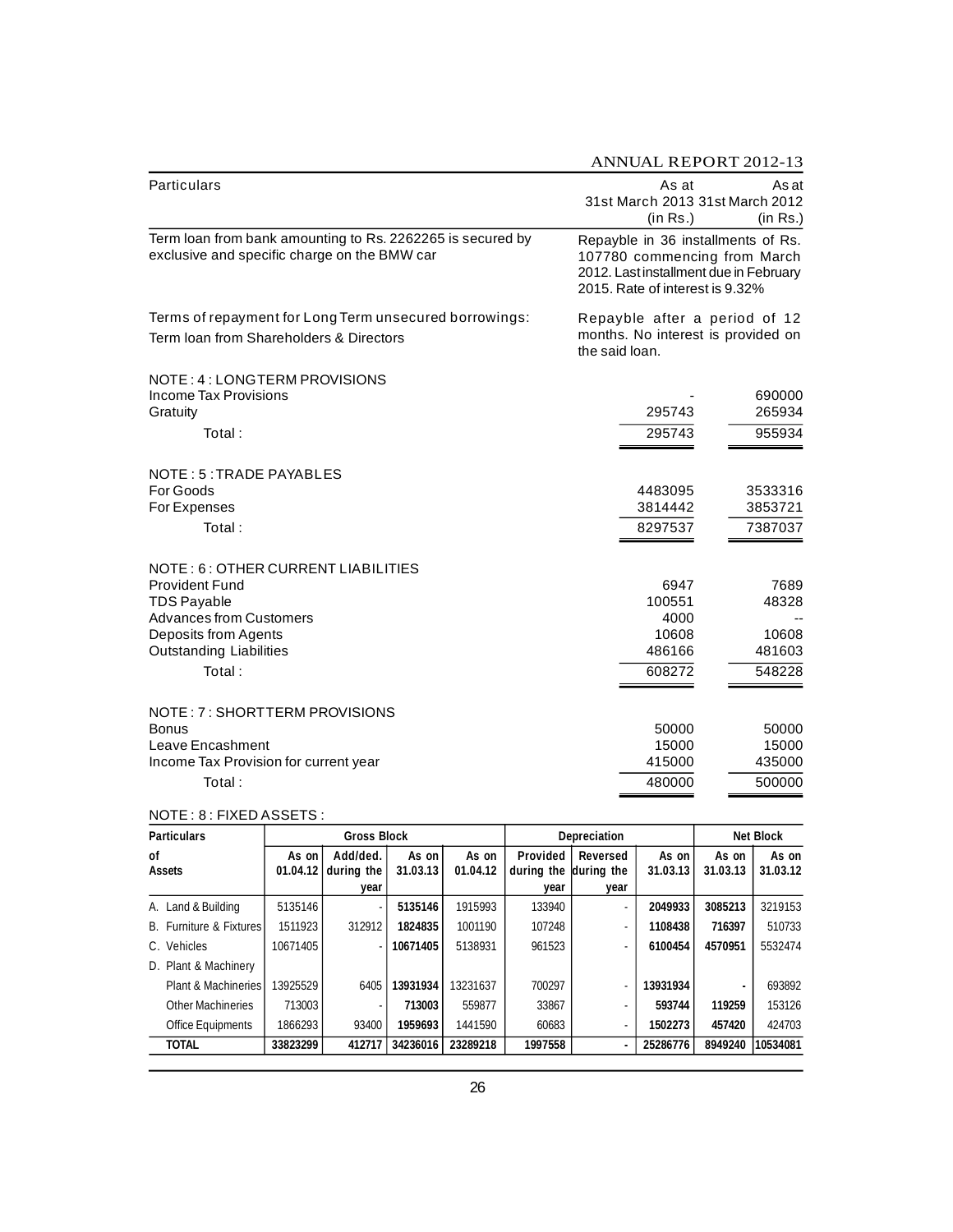| <b>Particulars</b> |                                                                                                                     | As at                                       | As at         |
|--------------------|---------------------------------------------------------------------------------------------------------------------|---------------------------------------------|---------------|
|                    |                                                                                                                     | 31st March 2013 31st March 2012<br>(in Rs.) | (in Rs.)      |
|                    | <b>NOTE: 9: NON CURRENT INVESTMENTS</b>                                                                             |                                             |               |
|                    | Non Trade Investments                                                                                               |                                             |               |
| Quoted:            |                                                                                                                     |                                             |               |
| Unquoted:          |                                                                                                                     |                                             |               |
| 100<br>48700       | Equity Shares of Sardar Sahakari Udyog Nagar F.V. Rs.10<br>Equity Shares of Parikshit Foods Products Ltd F.V. Rs.10 | 1000<br>97400                               | 1000<br>97400 |
| 100                | Equity Shares of Sindh Merc. Co. Op. Bank Ltd. F.V. Rs. 10                                                          | 1000                                        | 1000          |
|                    | National Savings Certificate                                                                                        | 4725                                        | 4725          |
|                    | Total:                                                                                                              | 104125                                      | 104125        |
|                    | <b>NOTE: 10: DEFERREDTAX ASSETS (NET)</b>                                                                           |                                             |               |
|                    | Opening Balance DTA (DTL)                                                                                           | 386451                                      | 146566        |
|                    | Add: Creation of DTA for current year                                                                               | 233140                                      | 239885        |
|                    | Total:                                                                                                              | 619591                                      | 386451        |
|                    |                                                                                                                     |                                             |               |
|                    | <b>NOTE : 11 : LONGTERM LOANS AND ADVANCES</b>                                                                      |                                             |               |
|                    | (unsecured and considered good)<br>Advances recoverable in cash or kind or for value to be received                 | 1000000                                     | 1000000       |
|                    | Total:                                                                                                              | 1000000                                     | 1000000       |
|                    |                                                                                                                     |                                             |               |
|                    | <b>NOTE : 12 : OTHER NON CURRENT ASSETS</b>                                                                         |                                             |               |
|                    | Deposits and Other Advances                                                                                         | 1513831                                     | 1481506       |
|                    | <b>Tender Deposit</b>                                                                                               |                                             | 2442536       |
|                    | TDS & Advance Tax & FBT Receivable                                                                                  | 649884                                      | 1726052       |
|                    | Income Tax Block Assessment                                                                                         | 3195000                                     | 3195000       |
|                    | Insurance Claim Receivable                                                                                          |                                             | 4920401       |
|                    | Total:                                                                                                              | 5358715                                     | 13765495      |
|                    |                                                                                                                     |                                             |               |
|                    | <b>NOTE: 13: INVENTORIES</b><br><b>Raw Materials</b>                                                                | 6849360                                     | 2208901       |
|                    | <b>Packing Materials</b>                                                                                            | 1089525                                     | 1035785       |
|                    | Spare Parts & Consumable Stores                                                                                     | 983687                                      | 981282        |
|                    | <b>Finished Goods</b>                                                                                               | 4392096                                     | 4360496       |
|                    | Total :                                                                                                             | 13314668                                    | 8586464       |
|                    | Details of Inventories                                                                                              |                                             |               |
|                    | <b>Raw Materials</b>                                                                                                |                                             |               |
| Wheat              |                                                                                                                     | 6849360                                     | 2208901       |
| Maida              | <b>Finished Goods</b>                                                                                               | 1351242                                     | 1201217       |
| Sooji              |                                                                                                                     | 440758                                      | 360675        |
| Atta               |                                                                                                                     | 1743164                                     | 1142209       |
| Bran               |                                                                                                                     | 856932                                      | 1378828       |
|                    | Pre mix material                                                                                                    |                                             | 277567        |
|                    |                                                                                                                     | 4392096                                     | 4360496       |
|                    |                                                                                                                     |                                             |               |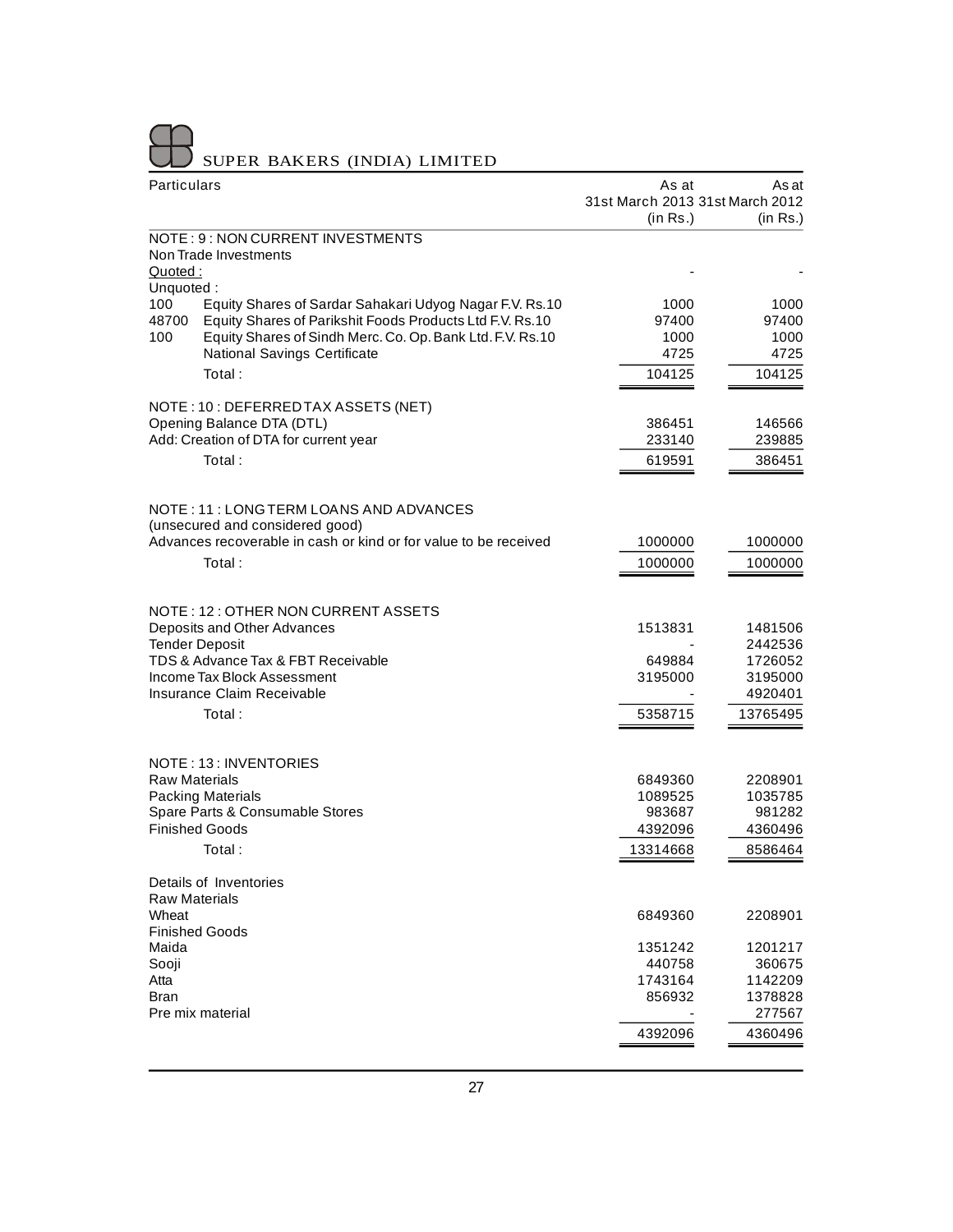**ANNUAL REPORT 2012-13**

| <b>Particulars</b>                                                                                                                              | As at                                       | As at           |
|-------------------------------------------------------------------------------------------------------------------------------------------------|---------------------------------------------|-----------------|
|                                                                                                                                                 | 31st March 2013 31st March 2012<br>(in Rs.) | (in Rs.)        |
| <b>NOTE: 14: TRADE RECIEVABLES</b><br>Trade receivables outstanding for a period exceeding six<br>months from the date they are due for payment |                                             |                 |
| Unsecured, considered good<br>Trade receivables outstanding for a period less than six<br>months from the date they are due for payment         | 10031622                                    | 1545746         |
| Unsecured, considered good                                                                                                                      | 2525017                                     | 7197997         |
| Total:                                                                                                                                          | 12556639                                    | 8743743         |
| <b>NOTE: 15: CASH AND CASH EQUIVALENTS</b>                                                                                                      |                                             |                 |
| Balance with Scheduled Bank in Current A/cs                                                                                                     | 857468                                      | 218151          |
| Cash on Hand                                                                                                                                    | 1288484                                     | 1394544         |
| Total:                                                                                                                                          | 2145952                                     | 1612695         |
| <b>NOTE: 16: SHORTTERM LOANS AND ADVANCES</b>                                                                                                   |                                             |                 |
| Staff Loans                                                                                                                                     | 396509                                      | 401293          |
| <b>Supplier Advances</b>                                                                                                                        | 161726                                      | 38246           |
| Total:                                                                                                                                          | 558235                                      | 439539          |
|                                                                                                                                                 |                                             |                 |
| <b>NOTE: 17: OTHER CURRENT ASSETS</b><br>Pre-paid Expenses                                                                                      | 78311                                       | 143401          |
| Total:                                                                                                                                          | 78311                                       | 143401          |
|                                                                                                                                                 |                                             |                 |
|                                                                                                                                                 | 2012-13                                     | 2011-12         |
|                                                                                                                                                 | (in Rs.)                                    | (in Rs.)        |
| <b>NOTE: 18: REVENUE FROM OPERATIONS</b><br>Sale of Products                                                                                    |                                             |                 |
| <b>Manufactured Products</b>                                                                                                                    | 138489245                                   | 64204928        |
| Total:                                                                                                                                          | 138489245                                   | 64204928        |
| Details of Sales of Products<br>Maida<br>Sooji<br>Atta<br>Bran                                                                                  |                                             |                 |
| <b>Custom Milling</b>                                                                                                                           | 138489245                                   | 64204928        |
|                                                                                                                                                 |                                             |                 |
| <b>NOTE: 19: OTHER INCOME</b>                                                                                                                   | 480000                                      |                 |
| Lease Rent Income<br>Reversal of Excess Provision of Gratuity                                                                                   |                                             | 480000<br>27174 |
| Interest Income<br>Insurance claim Received                                                                                                     | 133348<br>381595                            | 43167           |
| Total:                                                                                                                                          | 994943                                      | 550341          |
|                                                                                                                                                 |                                             |                 |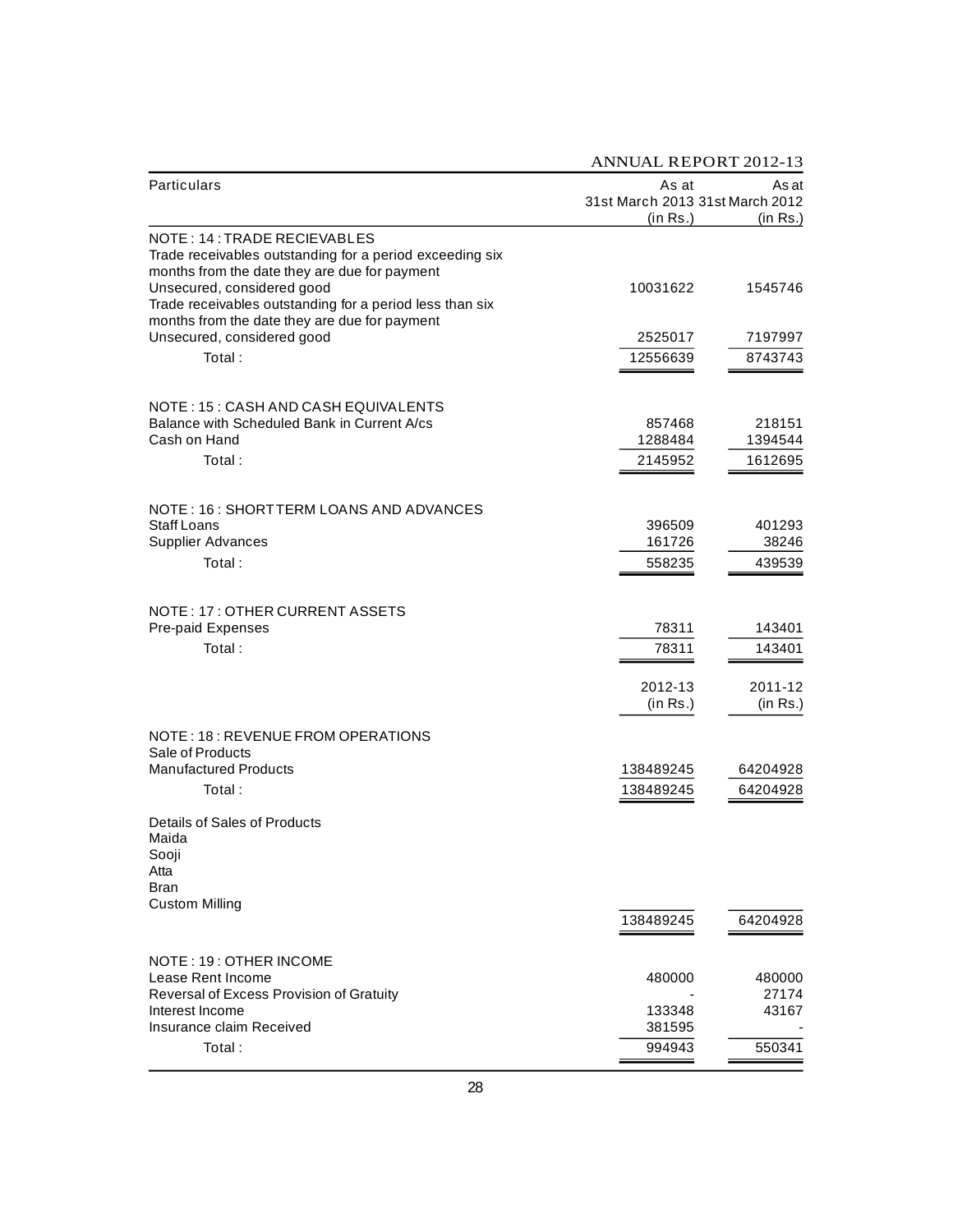| <b>Particulars</b>                                     |       | 2012-13   | 2011-12  |
|--------------------------------------------------------|-------|-----------|----------|
|                                                        |       | (in Rs.)  | (in Rs.) |
| <b>NOTE: 20: COST OF MATERIALS CONSUMED</b>            |       |           |          |
| <b>Raw Material</b>                                    |       | 114516034 | 39686345 |
| <b>Packing Material</b>                                |       | 1565442   | 2978131  |
| <b>Machinery Spares</b>                                |       | 319695    | 356668   |
| Total:                                                 |       | 116401171 | 43021144 |
| <b>Details of Material Consumed</b>                    |       |           |          |
| Raw Material Consumption                               |       |           |          |
| <b>Opening Stock</b>                                   |       | 2208901   | 707440   |
| + Purchase                                             |       | 119156493 | 41187806 |
| - Closing Stock                                        |       | 6849360   | 2208901  |
| Consumption                                            |       | 114516034 | 39686345 |
| Imported and Indigenous Raw Materials Consumed         | 0%    |           |          |
| Imported                                               | 100%  |           |          |
| Indigenous                                             |       | 114516034 | 39686345 |
|                                                        |       | 114516034 | 39686345 |
| <b>Raw Material Consumed</b>                           |       |           |          |
| Wheat                                                  |       | 114516034 | 39686345 |
| Imported and Indigenous Machinery SparesConsumed       |       |           |          |
| Imported                                               | $0\%$ |           |          |
| Indigenous                                             | 100%  | 319695    | 356668   |
|                                                        |       | 319695    | 356668   |
|                                                        |       |           |          |
| <b>NOTE : 21 : PURCHASES &amp; MANUFACTURING EXPS.</b> |       |           |          |
| Frieght & Octroi                                       |       | 1116004   | 735430   |
| <b>Production Expenses</b>                             |       | 2853843   | 4356656  |
| Power Consumption                                      |       | 4219794   | 3671213  |
| Other Purchases & Manufacturing Expenses               |       | 610606    | 193389   |
| <b>Delivery Expenses</b>                               |       | 2023379   | 5342779  |
| Total:                                                 |       | 10823626  | 14299467 |
|                                                        |       |           |          |
| <b>NOTE: 22: CHANGES IN INVENTORIES</b>                |       |           |          |
| Opening Stock of Finished Goods                        |       | 4360496   | 2061270  |
| Less: Closing Stock of Finished Goods                  |       | 4392096   | 4360496  |
| Total:                                                 |       | 31600     | 2299226  |
|                                                        |       |           |          |
| <b>NOTE : 23 : EMPLOYEE BENEFITS EXPENSE</b>           |       |           |          |
| <b>Bonus</b>                                           |       | 57174     | 84362    |
| Leave Encashment Paid                                  |       | 36204     |          |
| Gratuity                                               |       | 43909     |          |
| Pension Fund                                           |       | 56747     | 67179    |
| P.F. Contribution                                      |       | 37277     | 42672    |
| Wages                                                  |       | 479629    | 564823   |
| Salary                                                 |       | 225430    | 410940   |
| Total:                                                 |       | 936370    | 1169976  |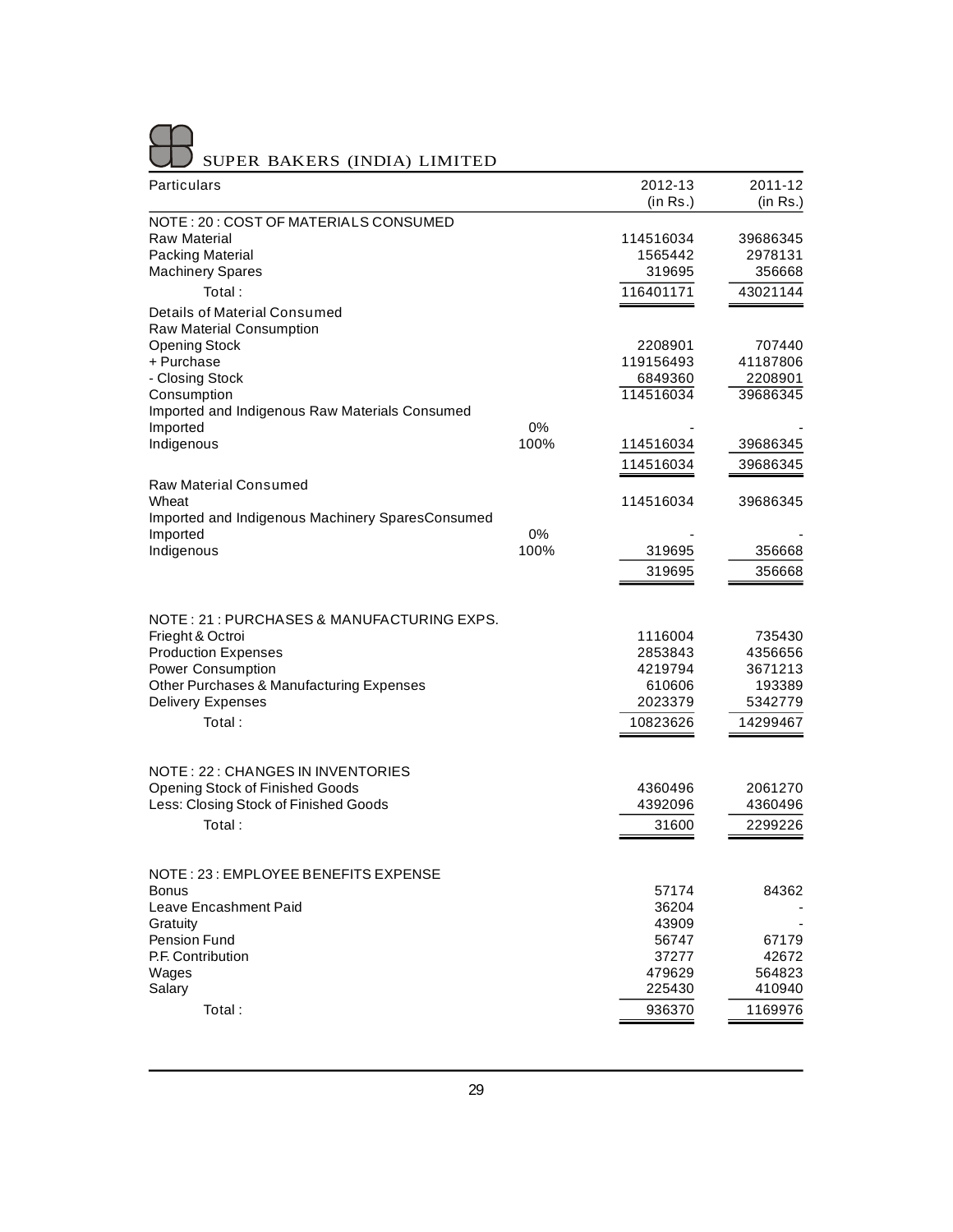|                                                               | <b>ANNUAL REPORT 2012-13</b> |          |
|---------------------------------------------------------------|------------------------------|----------|
| <b>Particulars</b>                                            | 2012-13                      | 2011-12  |
|                                                               | (in Rs.)                     | (in Rs.) |
| <b>NOTE: 24 : FINANCE COSTS</b>                               |                              |          |
| Interest to Others                                            | 477010                       | 65671    |
| <b>Bank Charges / Interest</b>                                | 5082                         | 76991    |
| Car Loan Financial Charges                                    | 163881                       | 285315   |
| Total:                                                        | 645973                       | 427977   |
| <b>NOTE: 25: OTHER EXPENSES</b>                               |                              |          |
| <b>Auditors Remuneration</b>                                  | 80000                        | 88828    |
| Directors Remuneration                                        | 540000                       | 540000   |
| <b>Printing &amp; Stationery Expenses</b>                     | 117883                       | 82160    |
| Postage & Telephone Expenses                                  | 240076                       | 279944   |
| Travelling & Conveyance Expenses                              | 462524                       | 383343   |
| Petrol Expenses                                               | 185950                       | 150013   |
| Advertisement & Sales Promotion Expenses                      | 52857                        | 24512    |
| <b>Brokerage</b>                                              | 319163                       | 76707    |
| Lease Rent                                                    | 697440                       | 612000   |
| <b>Building Repairing &amp; Maintenance Expenses</b>          | 1132232                      | 547875   |
| Plant & Machinery, Furniture Repairing & Maintenance Expenses | 736403                       | 411959   |
| <b>Electric Expenses</b>                                      | 172759                       | 152429   |
| <b>Others Repairing &amp; Misc Expenses</b>                   | 169351                       | 232399   |
| Subscription & Membership Fees                                | 83754                        | 79941    |
| <b>Insurance Premium</b>                                      | 182461                       | 108374   |
| Legal and Professional Exps                                   | 283485                       | 428843   |
| Rebate & Discounts                                            | 2209550                      | 652248   |
| Office Expenses                                               | 527263                       | 342288   |
| Donation                                                      | 9900                         | 5000     |
| <b>Rent Rates &amp; Taxes</b>                                 | 16930                        | 10223    |
| <b>Professional Tax</b>                                       | 5620                         |          |
| Total :                                                       | 8225601                      | 5209086  |
| Details of Payment to Auditors                                |                              |          |
| <b>Audit Fees</b>                                             | 60000                        | 66180    |
| <b>For Other Matters</b>                                      | 20000                        | 22648    |
| Total:                                                        | 80000                        | 88828    |

#### **NOTES TO THE FINANCIAL STATEMENTS**

- **26. During the previous year, the company had entered into transactions with Govt. of Gujarat (Civil Supply Department) under the scheme of AAY and ICDS. The Govt. under the said scheme doesn't pay for the milling charges; however the predefined quantity of Wheat Flour is made available to the company. The effect of quantity of Wheat Flour made available towards Milling Charges has been taken in the Purchases / Sales at the prevailing tender rate.**
- **27. Balances of Sundry Debtors, Creditors, Banks and Loans and Advances are subject to confirmation and reconciliation.**
- **28. In the opinion of the Board of Directors, the current assets, loans and advances are approximately of the value stated, if realized in the ordinary course of business.**
- **29. Value of imports on CIF Basis Rs.Nil (Previous Year Rs. Nil).**
- **30. Foreign Exchange Expenditure Rs. Nil (Previous Year Rs. Nil).**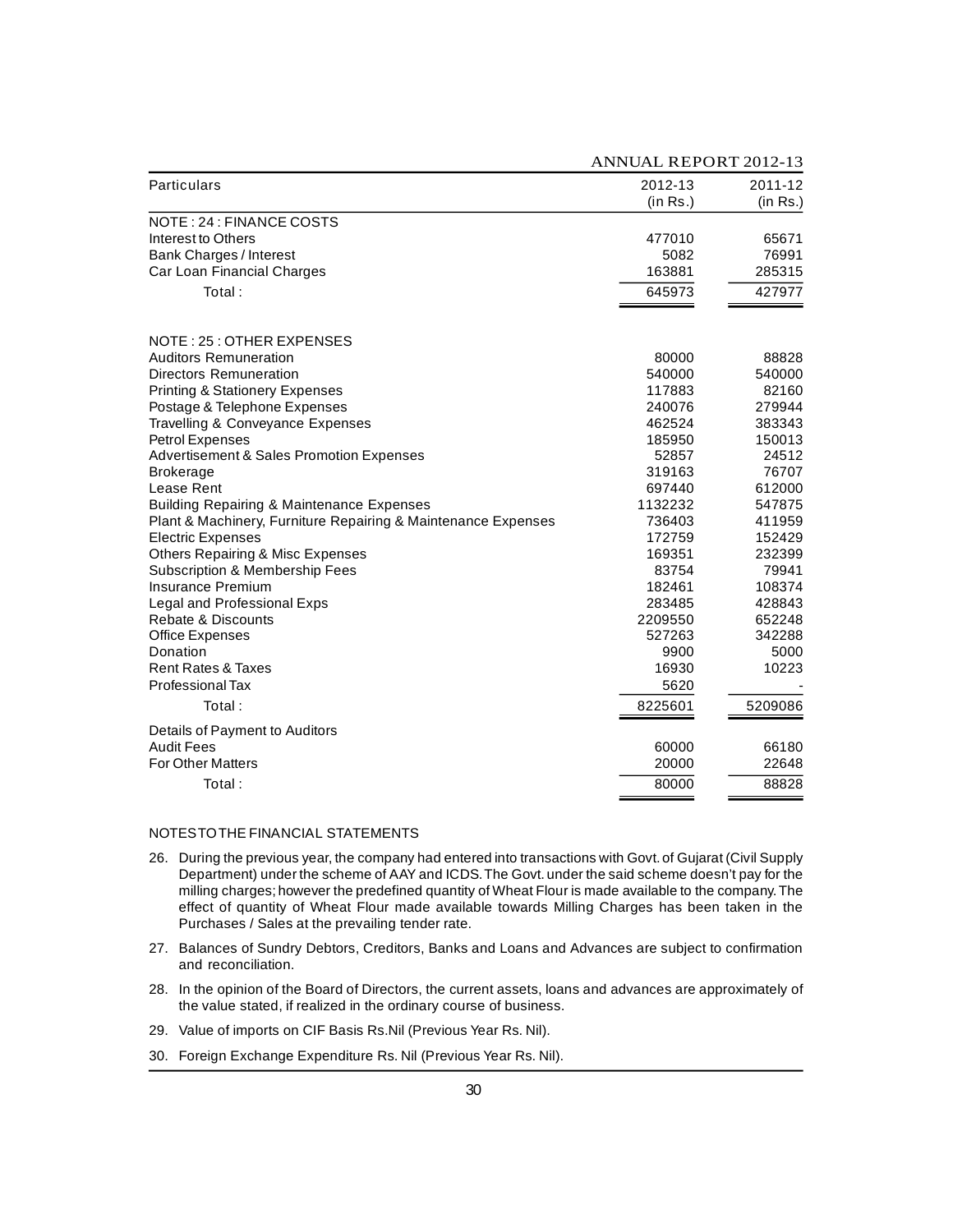

**31. During the year the company has followed the Accounting Standards – 22 "Accounting for Taxes on Income", the company has recognized the Deferred Tax Asset of Rs. 233140/- for the year and credited the Profit and Loss Account.**

**The break-up of deferred tax assets and liabilities into major components at the year end is as below:**

|                                               | 2012-2013    | 2011-2012    |
|-----------------------------------------------|--------------|--------------|
| Opening Balance DTA (DTL)                     | $3,86,451/-$ | 1.46.566/-   |
| Less: Adj. for Change in I.T. Rate            |              |              |
| Less: Deferred Tax Assets for:                |              |              |
| Depreciation                                  | 2,23,929/-   | $2,48,282/-$ |
| Disallowance under I.T. Acts (for provisions) | $9.211/-$    | $8.397/-$    |
|                                               | $2.33.140/-$ | $2.39.885/-$ |
| Closing Balance DTL                           |              |              |
| Closing Balance DTA                           | $6,19,591/-$ | $3,86,451/-$ |
|                                               |              |              |

**32. CONTINGENT LIABILITIES:**

**The demand raised against the Block Assessment Order passed U/s. 158BC of the Income-tax Act, was disputed by the company and the matter was referred to Income Tax Appellate Tribunal. The ITAT has passed the order setting aside certain additions. As informed the effect of the order of ITAT is yet to be given by the Assessing Officer.**

#### **33. RELATED PARTY DISCLOSURES :**

**Disclosures with regard to related party (as identified by the company) transactions as per the Accounting Standard 18 - "Related Party Disclosures" are as under:**

**A) List of Related Parties with whom Transactions have taken place and relationship :**

| Sr.No.                                                                                                                                                                          | Name of the Related Parties                 | Nature of relationship<br>with the Company |  |  |
|---------------------------------------------------------------------------------------------------------------------------------------------------------------------------------|---------------------------------------------|--------------------------------------------|--|--|
| 01.                                                                                                                                                                             | AABAD FOODS PVT. LTD., A'BAD                |                                            |  |  |
| 02.                                                                                                                                                                             | M/s. SUPER BAKERS (INDIA), A'BAD            |                                            |  |  |
| 03.                                                                                                                                                                             | M/s. SUPER BAKERS (INDIA), BARODA           |                                            |  |  |
| 04.                                                                                                                                                                             | M/s. ROYAL FOOD, BARODA                     | <b>ASSOCIATES</b>                          |  |  |
| 05.                                                                                                                                                                             | M/s. SIDRAL FOODS PVT. LTD., BARODA         |                                            |  |  |
| 06.                                                                                                                                                                             | M/s. POPULAR BREAD FACTORY, A'BAD           |                                            |  |  |
| 07.                                                                                                                                                                             | M/s. SUPER BAKERS (INDIA), POLY UNIT BARODA |                                            |  |  |
| 08                                                                                                                                                                              | M/s. PARIKSIT FOOD PRODUCTS LTD.            |                                            |  |  |
| 09.                                                                                                                                                                             | MR. ANIL S. AHUJA                           | <b>KEY MANAGERIAL PERSON</b>               |  |  |
| Tanan na katalonini ali salah kalendar dan banyak dan banyak banyak banyak banyak banyak banyak banyak banyak<br>$\left( \begin{array}{ccc} 1 & \cdots & 1 \end{array} \right)$ |                                             |                                            |  |  |

**B) Transactions during the year with related parties : (In Rupees)**

|             |                         | 2012-13          |                                           | 2011-12   |                             |
|-------------|-------------------------|------------------|-------------------------------------------|-----------|-----------------------------|
| Sr.<br>No.l | Nature of<br>Transation | <b>Associate</b> | <b>Key Managerial</b><br><b>Personnel</b> | Associate | Key Managerial<br>Personnel |
| '01.        | Lease Rent              | 612000           |                                           | 612000    |                             |
| 02.1        | Lease Rent Income       | 480000           | ۰                                         | 480000    |                             |
| 03.         | Remuneration            |                  | 540000                                    | ۰         | 540000                      |

**34. The company has Lease arrangements which are in respect of Operating leases mainly for the factory premises (including office & godown). Generally, these lease arrangements are for a period less than a year and are renewable by mutual consent, on mutually agreeable/predetermined terms. The**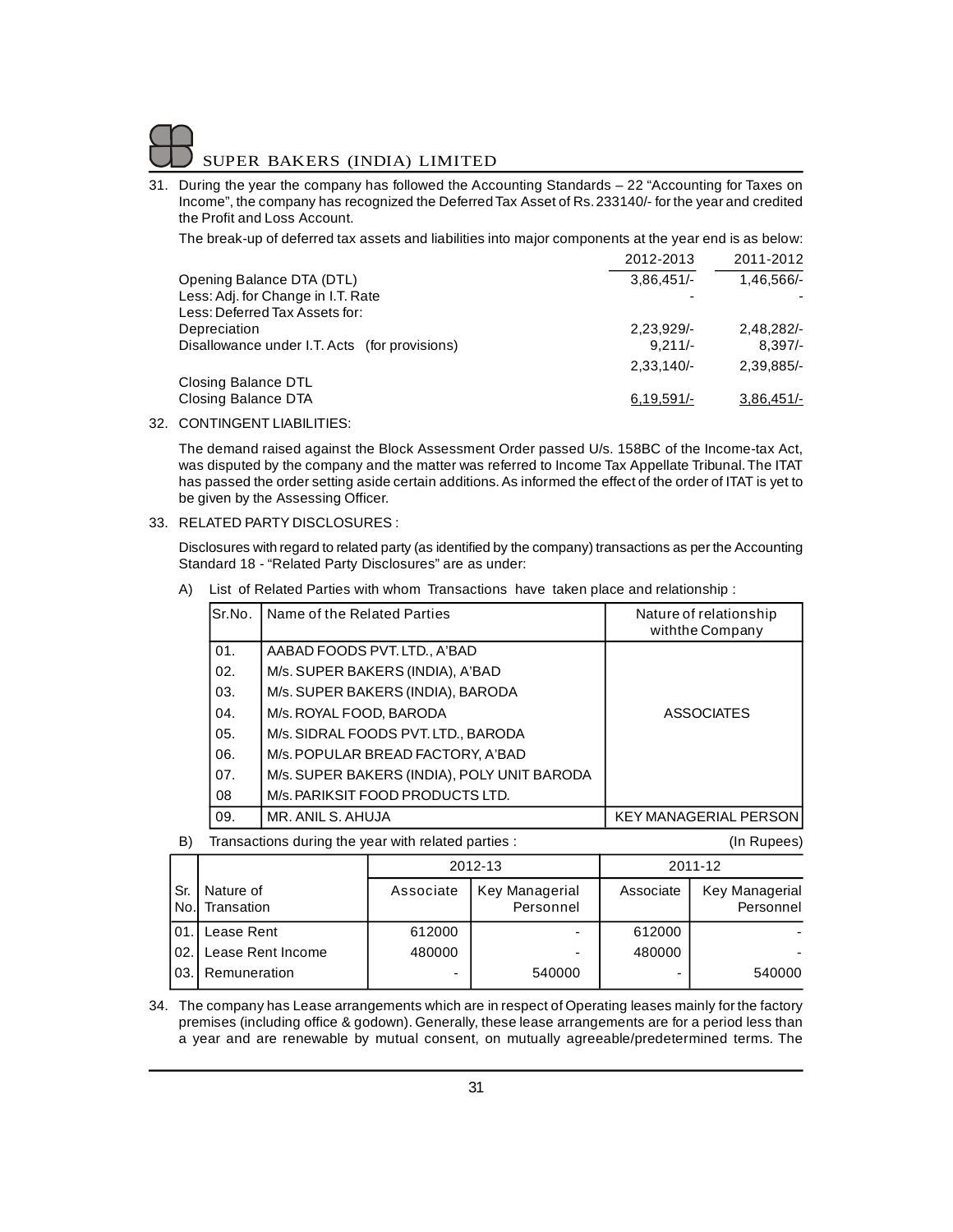#### **ANNUAL REPORT 2012-13**

**aggregate Lease rentals are charged as "Lease Rent" in Note 25 to the Statement of Profit and Loss Account.**

| <b>Details</b> | <b>March 31, 2013</b> March 31, 2012 |               |
|----------------|--------------------------------------|---------------|
| Lease Rental   | Rs.6.12.000/-                        | Rs.6.12.000/- |
|                |                                      |               |

**35. In respect of the Plastic unit, the company has Lease arrangements which are in respect of Operating leases mainly for the factory premises (including office & godown). Generally, these lease arrangements are for a period less than a year and are renewable by mutual consent, on mutually agreeable/predetermined terms. The aggregate Lease rentals are credited to the Profit and Loss Account.**

| Details           | March 31, 2013 March 31, 2012 |                                      |
|-------------------|-------------------------------|--------------------------------------|
| Lease Rent Income |                               | <b>Rs. 4.80.000/-</b> Rs. 4.80.000/- |

- **36. The Revenue Expenses incurred which are wholly and exclusively for the purpose of the business of the Company have been charged to Profit and Loss Account, though in certain cases like electricity etc., the bills are not in the name of the Company.**
- **37. a. There are no Micro and Small Enterprise to whom company owes dues, which are outstanding for more than 45 days as on 31st March, 2013.**
	- **b. No interest is paid / payable during the year to any enterprise registered under the MSME.**
	- **c. The above information has been determined to the extent such parties could be identified on the basis of the information available with the Company regarding the status of suppliers under the MSME.**
- **38. The Statement of Significant Accounting Policies and Practices is as under:**

#### **STATEMENT OF SIGNIFICANT ACCOUNTING POLICIES AND PRACTICES**

- **1. BASIS OF ACCOUNTING PREPARATION: The financial statements are prepared on mercantile basis, under the historical cost convention in accordance with the generally accepted accounting principles in India and as per the requirements of the Companies Act, 1956.**
- **2. USE OF ESTIMATES:**

**The preparation of financial statements requires the management of the company to make estimates and assumptions that effect the reported balances of assets and liabilities and disclosures relating to the contingent liabilities as at the date of the financial statements and reported amounts of income and expenses during the year.**

- **3. FIXED ASSETS:**
- **Own Fixed Assets**

**Fixed Assets are stated at historical cost of acquisition less accumulated depreciation. Cost includes related expenditure incurred for bringing the asset to its working condition for its intended use.**

**Leased Fixed Assets**

**Operating Leases: Rentals are expensed with reference to lease terms and other considerations.**

**4. DEPRICIATION**

**Depreciation on fixed assets has been provided on Straight Line Method at the rates prescribed in Schedule XIV of The Companies Act, 1956.**

**Depreciation on assets acquired and put to use during the year is provided on pro-rata basis.**

- **5. INVENTORIES:**
	- **a. Raw materials are stated at cost or net realizable value whichever is lower. Cost includes expenses for procuring the same and is computed on First In First Out basis.**
	- **b. Stock of finished goods and materials in process have been valued at cost or net realizable value whichever is lower. The cost includes direct cost and attributable overheads.**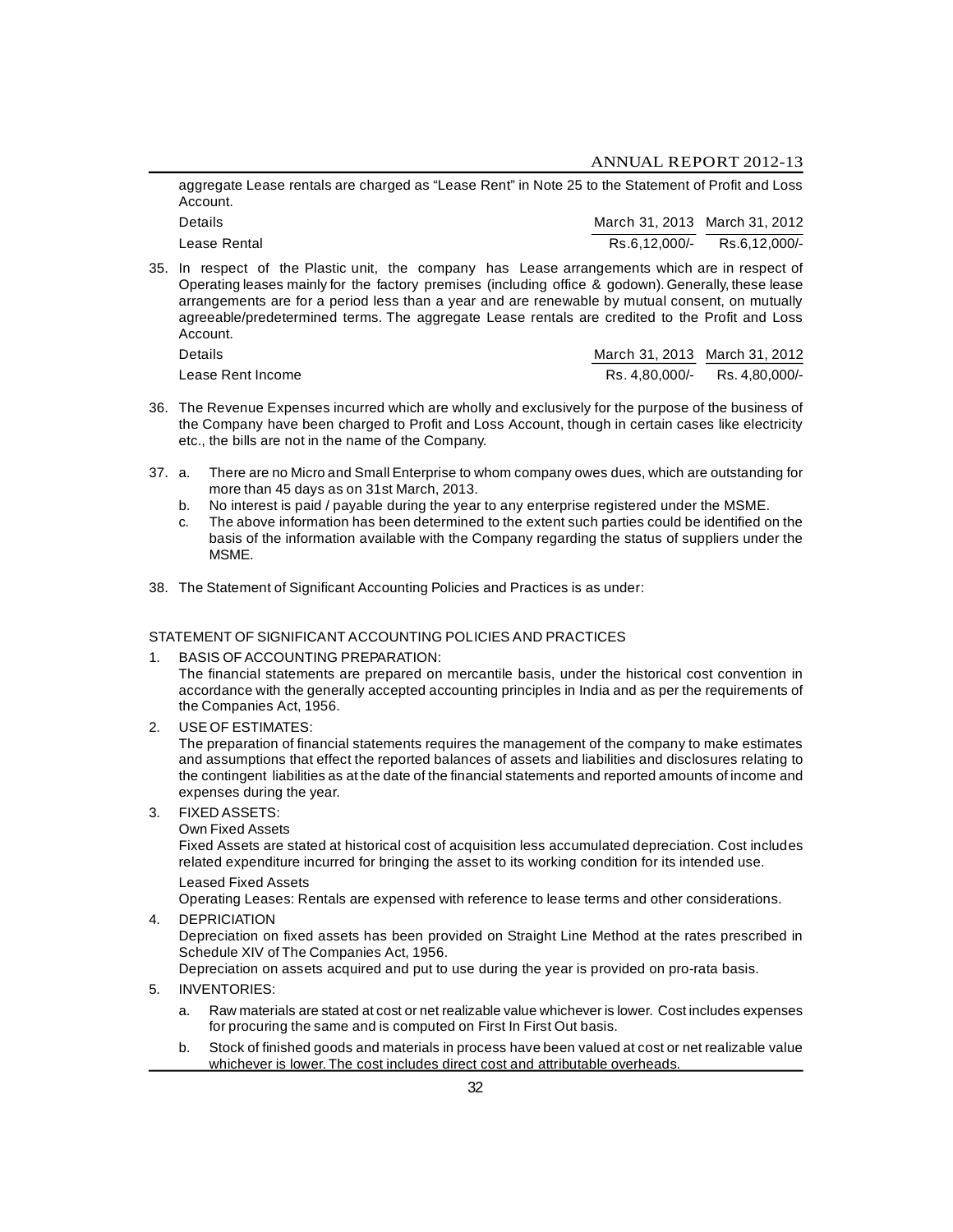**c. Packing materials, stores and spares are stated at cost or net realizable value whichever is lower. Cost is computed on First in first out basis.**

#### **6. INVESTMENTS:**

**Long term investments are stated at cost less provision for other than temporary diminution in value.**

**7. EVENTS OCCURRING AFTER THE BALANCE SHEET DATE:**

**Events occurring after the Balance sheet date have been considered in the preparation of financial statements.**

#### **8. REVENUE RECOGNITION:**

**Sales are recorded net of returns, trade discounts, rebates and sales taxes.**

**Lease Rent Income is recognised on the basis of terms of agreement.**

- **9. RETIREMENT BENEFITS:**
	- **i. The Company makes the contributions to Provident Fund at the prescribed rates and accounts the same on basis of actual liability.**
	- **ii. The Present value of the defined benefit obligation and the related current service cost were measured for Gratuity with actuarial valuation being carried out at the year end.**
	- **iii. Leave encashment are not ascertained actuarially but provided for at the gross undiscounted amount payable, the effect of which on accounts is not material.**
- **10. BUSINESS SEGMENT AND OPERATIONS:**

**In the context of Accounting Standard - 17 on "Segment Reporting" issued by The Institute of Chartered Accountants of India, management considers its operations to constitute primary segments namely "MANUFACTURING OF DIFFERENT TYPES OF FLOURS. The Plastic Unit of the Company has been leased out and business is discontinued.**

**11. TAXATION:**

**The Company provides for Income Tax on estimated taxable income and based on expected outcome of assessments/appeals, in accordance with the provisions of the Income Tax Act, 1961 and rules framed there under.**

**Consequent to the issuance of the Accounting Standard 22 - "Accounting for Taxes on Income" by the Institute of Chartered Accountants of India which states that deferred tax should be recognised based on timing differences between the accounting income and the estimated taxable income for the year and quantify the same using the tax rates and laws enacted or substantively enacted as at the Balance Sheet date. Deferred tax assets are recognised and carried forward to the extent there is a virtual certainity that sufficient future taxable income will be available against which such deferred tax assets can be realized.**

**As per our Report of even date attached For T. K. TEKWANI & CO.** *Chartered Accountants*

#### **(TULSIRAM TEKWANI)**

*Proprietor* **(Membership No. 33551) [FRN No. : 110851W]**

**Place : Ahmedabad Date : 30th May, 2013** **for and on behalf of Board**

**SHANKAR T. AHUJA ANIL S. AHUJA** *Chairman Managing Director*

**Place : Ahmedabad Date : 30th May, 2013**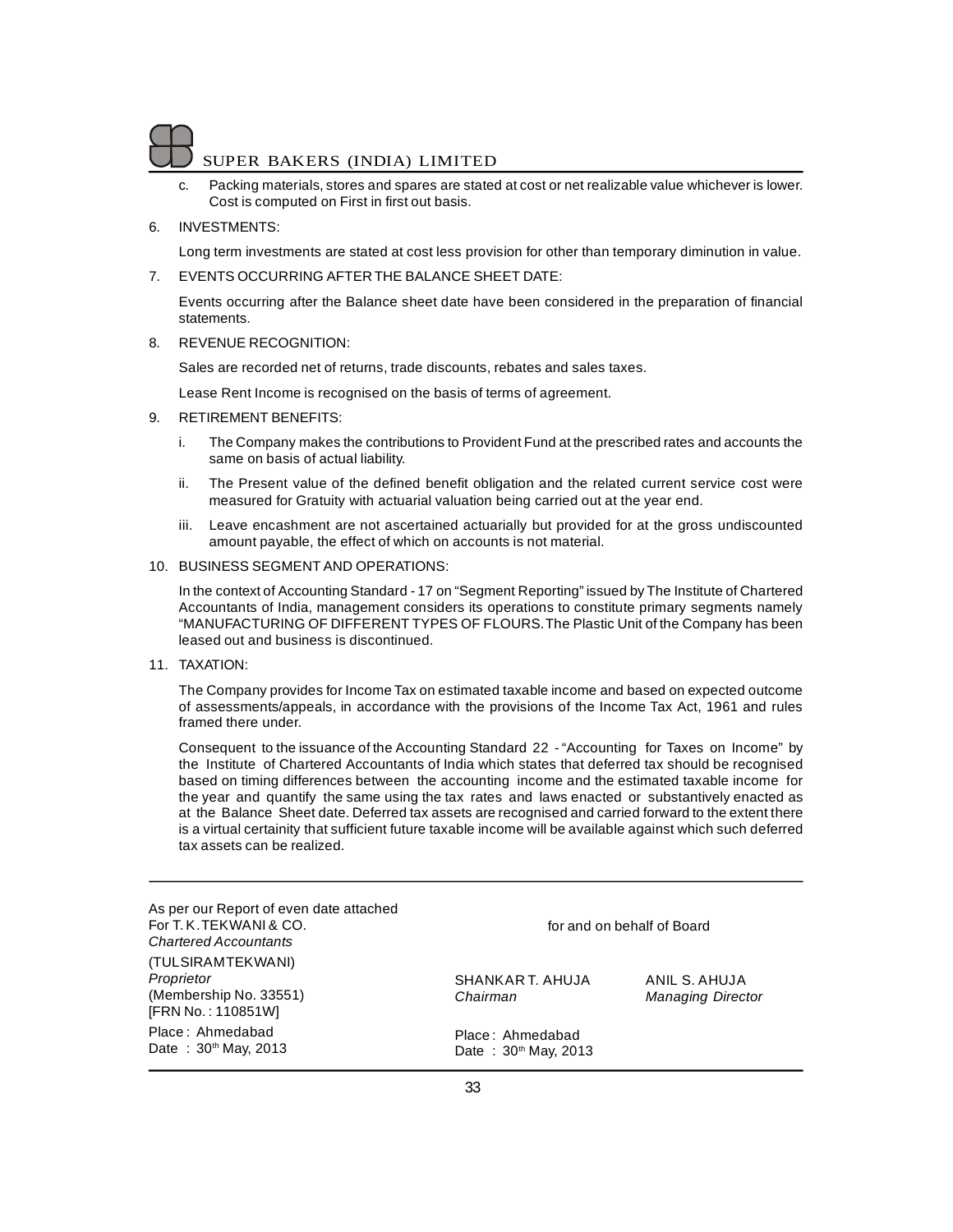**NOTES**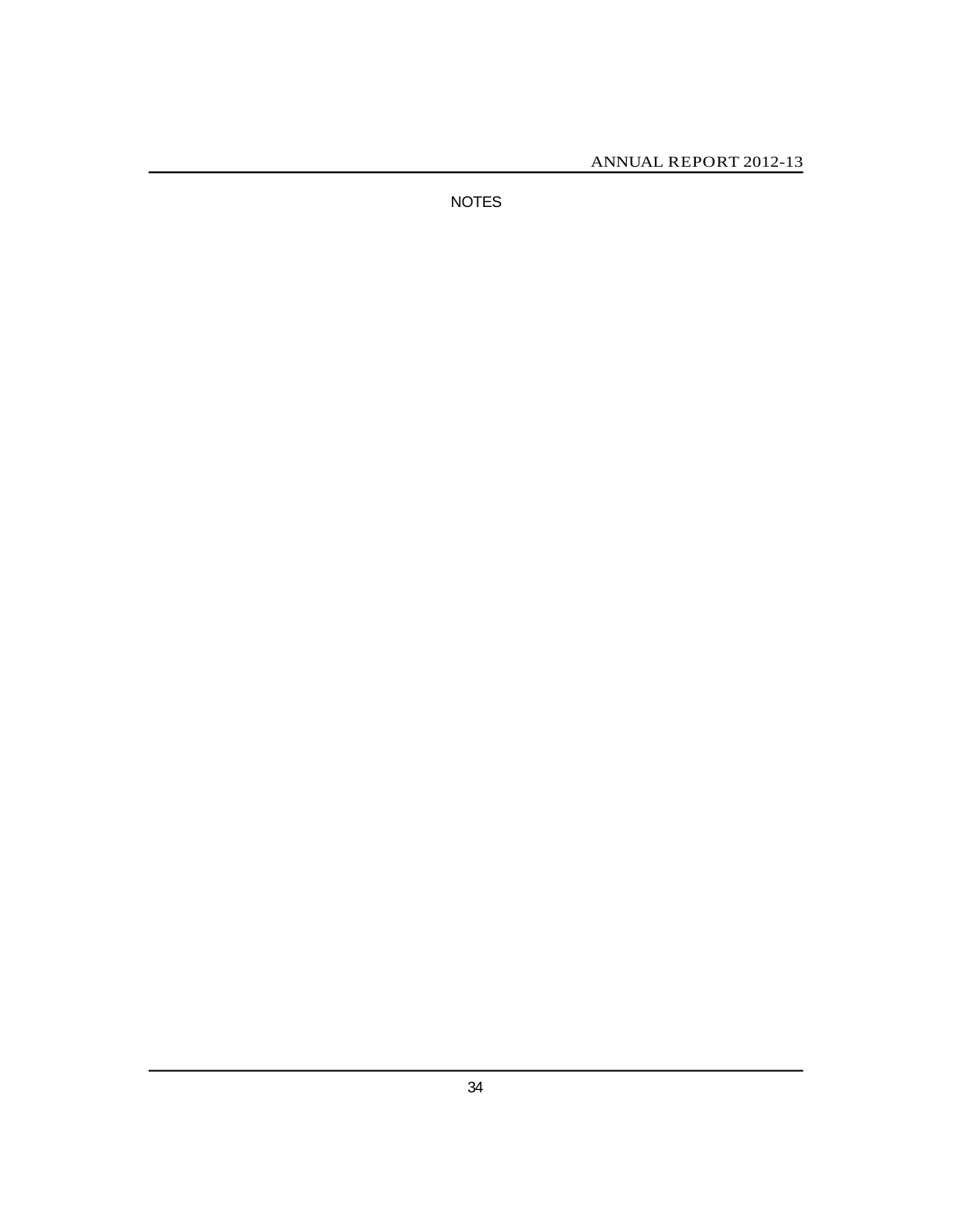**Registered Office : Near Bank of Baroda, Anil Starch Mill Road, Naroda Road, Ahmedabad - 380 025.**

|      | 19th Annual General Meeting<br>Monday, the 23 <sup>rd</sup> September, 2013 at 1.00 p.m.                                                        |                           |                                     | <b>ATTENDANCE SLIP</b>                                                                                                                                                                                           |  |  |  |  |  |
|------|-------------------------------------------------------------------------------------------------------------------------------------------------|---------------------------|-------------------------------------|------------------------------------------------------------------------------------------------------------------------------------------------------------------------------------------------------------------|--|--|--|--|--|
|      | Place: At the Registered Office of the Company at:<br>Near Bank Of Baroda, Anil Starch Mill Road,<br>Naroda Road, Ahmedabad- 380 025            |                           |                                     |                                                                                                                                                                                                                  |  |  |  |  |  |
|      | Signature of Member/ Proxy attending the meeting                                                                                                |                           |                                     |                                                                                                                                                                                                                  |  |  |  |  |  |
| 1.   | Notes:<br>who is not a member.                                                                                                                  |                           |                                     | This meeting is only for members. Please, therefore, do not bring person in the meeting                                                                                                                          |  |  |  |  |  |
|      | 2. Please bring this attendance slip duly signed and hand it over to the representative of the<br>Company at the entrance of the meeting place. |                           |                                     |                                                                                                                                                                                                                  |  |  |  |  |  |
|      |                                                                                                                                                 |                           | <b>SUPER BAKERS (INDIA) LIMITED</b> | Registered Office : Near Bank of Baroda, Anil Starch Mill Road, Naroda Road, Ahmedabad - 380 025.                                                                                                                |  |  |  |  |  |
|      |                                                                                                                                                 |                           | <b>FORM OF PROXY</b>                |                                                                                                                                                                                                                  |  |  |  |  |  |
| I/We |                                                                                                                                                 |                           |                                     |                                                                                                                                                                                                                  |  |  |  |  |  |
| of a |                                                                                                                                                 | in the district of        |                                     |                                                                                                                                                                                                                  |  |  |  |  |  |
|      |                                                                                                                                                 |                           |                                     | being member/s of the above named Company hereby appoint                                                                                                                                                         |  |  |  |  |  |
|      | $of$ and $\sim$                                                                                                                                 |                           |                                     | in the district of <b>Example 2018</b> in the district of                                                                                                                                                        |  |  |  |  |  |
|      | or failing him and the state of the state of the state of the state of the state of the state of the state of                                   |                           |                                     |                                                                                                                                                                                                                  |  |  |  |  |  |
|      |                                                                                                                                                 |                           |                                     | of the district of the district of                                                                                                                                                                               |  |  |  |  |  |
|      |                                                                                                                                                 |                           |                                     | as my/our Proxy to attend and vote for me/us on my/our behalf at the 19th Annual General Meeting<br>of the Company, to be held on Saturday, the 23 <sup>rd</sup> September, 2013 and at any adjournment thereof. |  |  |  |  |  |
|      |                                                                                                                                                 |                           |                                     |                                                                                                                                                                                                                  |  |  |  |  |  |
|      | Signature                                                                                                                                       | Affix<br>Revenue<br>Stamp |                                     |                                                                                                                                                                                                                  |  |  |  |  |  |
|      |                                                                                                                                                 |                           |                                     |                                                                                                                                                                                                                  |  |  |  |  |  |

**N.B.: This Proxy must be deposited at the Registered Office of the Company not less than 48 hours before the time fixed for holding the meeting.**